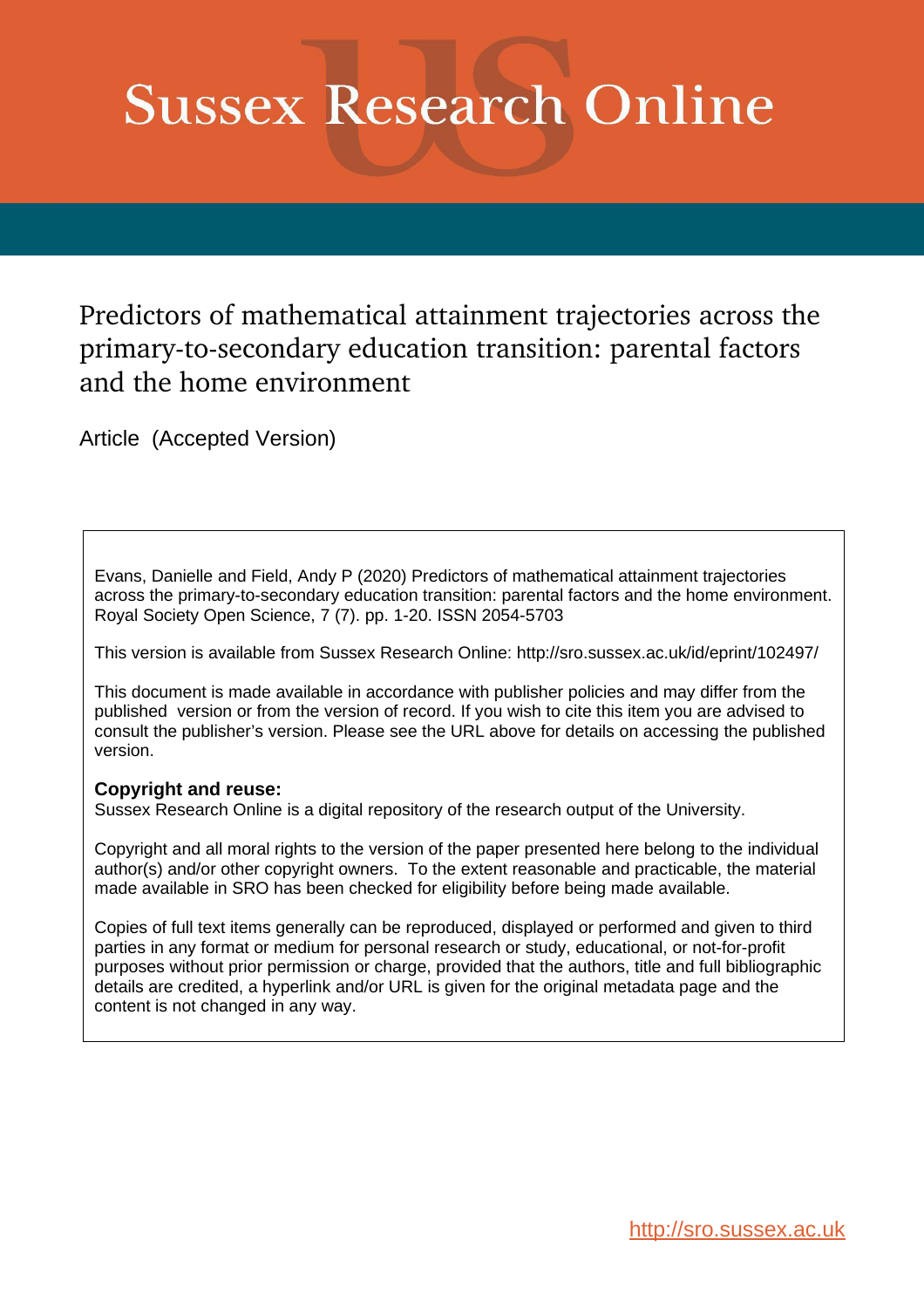Predictors of Mathematical Attainment Trajectories across the Primary-to-Secondary Education Transition: Parental Factors and the Home Environment

Danielle  $\rm Evans^1$  & Andy P $\rm Field^1$ 

<sup>1</sup> University of Sussex

Author Note

School of Psychology, University of Sussex, Brighton, United Kingdom

Correspondence concerning this article should be addressed to Danielle Evans, School of Psychology, University of Sussex, Brighton, United Kingdom. E-mail: de84@sussex.ac.uk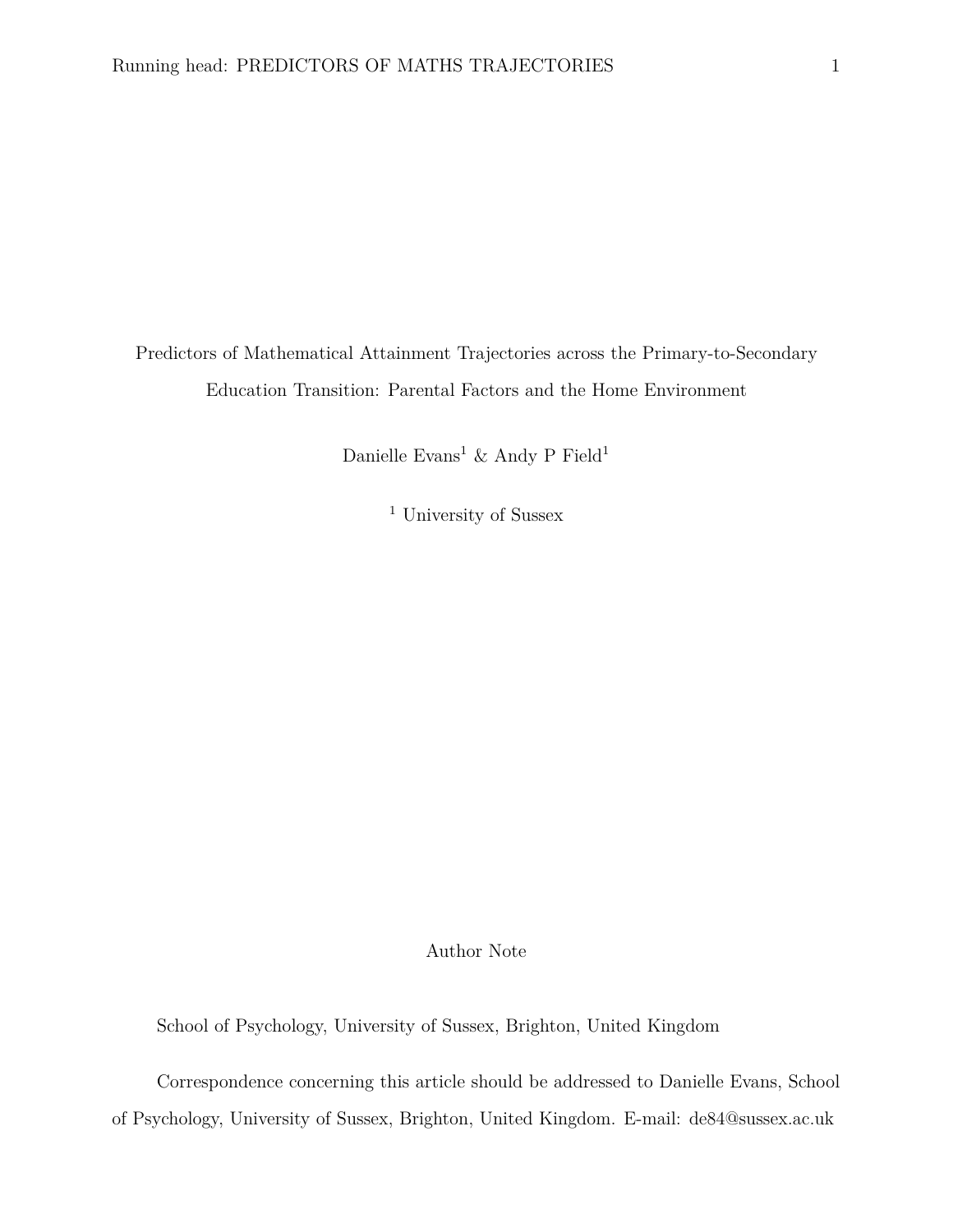#### Abstract

A 'maths crisis' has been identified in the UK, with many adults and adolescents underachieving in maths and numeracy. This poor performance is likely to develop from deficits in maths already present in childhood. Potential predictors of maths attainment trajectories throughout childhood and adolescence relate to the home-environment and aspects of parenting including parent-child relationships, parental mental health, school involvement, home-teaching, parental education, and gendered play at home. This study examined the aforementioned factors as predictors of children's maths attainment trajectories (age 7 - 16) across the challenging transition to secondary education. A secondary longitudinal analysis of the Avon Longitudinal Study of Parents and Children (ALSPAC) found support for parental education qualifications, a harmonious parent-child relationship, and school involvement at age 11 as substantial predictors of maths attainment trajectories across the transition to secondary education. These findings highlight the importance of parental involvement for maths attainment throughout primary and secondary education.

100-word media summary: A 'maths crisis' has been proposed in the UK, with many adults underachieving in maths and numeracy. This poor performance is likely to develop from deficits in maths already present in childhood. This study focused on potential predictors of maths attainment throughout childhood and adolescence relating to the home-environment and parenting including parent-child relationships, parental mental health, school involvement, home-teaching, parental education, and gendered play at home. Our study found parental education qualifications, a harmonious parent-child relationship, and school involvement at age 11 predicted maths attainment, highlighting the importance of parental involvement for maths attainment throughout primary and secondary education.

*Keywords:* Maths attainment; School transition; parent-child relationships; parental support; ALSPAC

Word count: 8310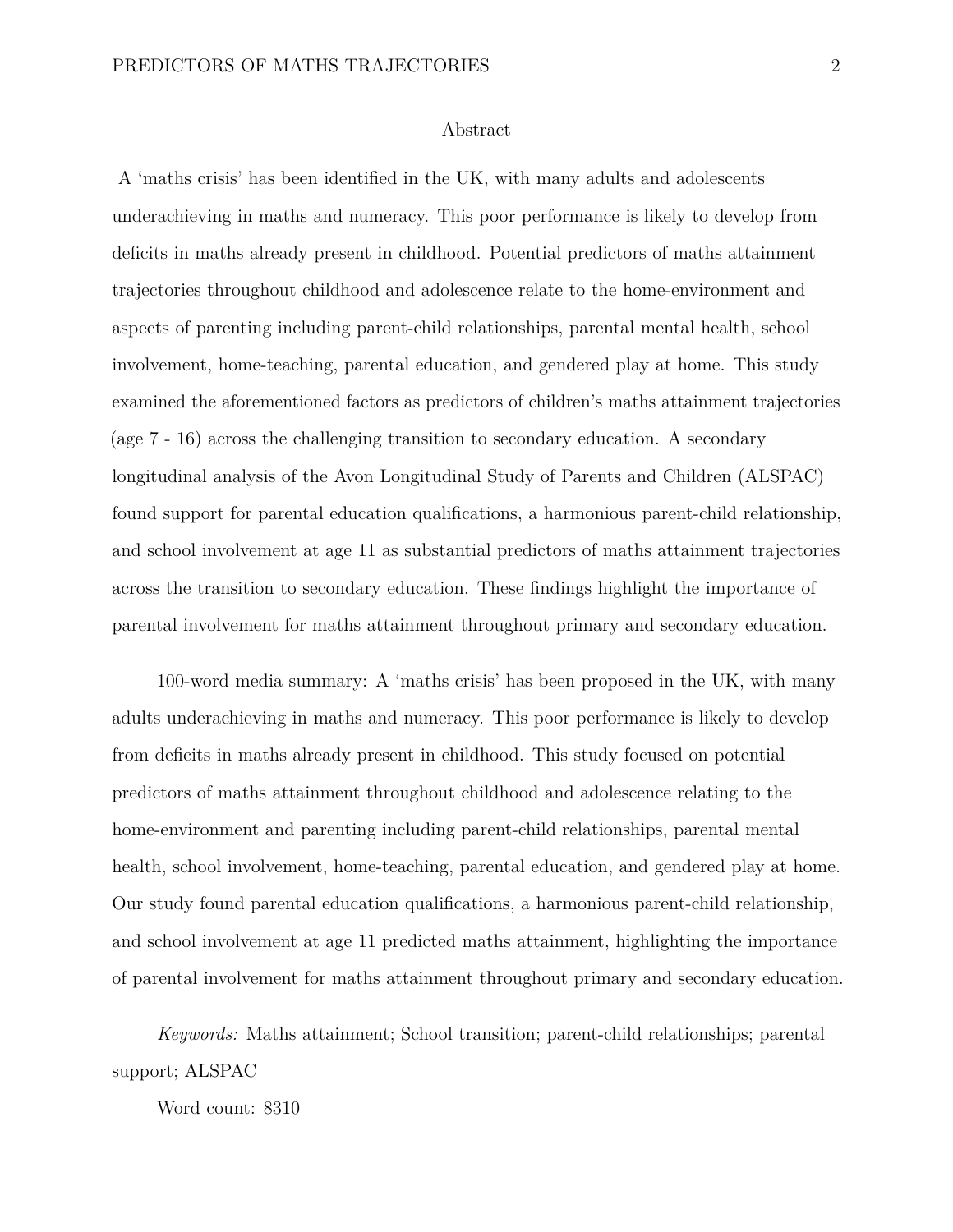Predictors of Mathematical Attainment Trajectories across the Primary-to-Secondary Education Transition: Parental Factors and the Home Environment

Carey et al. (2019) propose a "maths crisis" in the UK, with a staggeringly high proportion of adults underperforming in maths and numeracy. Recent statistics show that around half of working-age adults in the UK have maths skills no better than 6-year-old children, and only 22% have the skills expected of an "average" 16-year-old - a 4% decrease from 8 years prior; suggesting that the problem is getting worse (National Numeracy, 2018). In support of this decline, figures from the Programme for International Student Assessment (PISA) show that the performance of the UK has not improved since 2012 (OECD, 2014, 2016). Low levels of mathematical and numerical skills are detrimental to individuals and to wider society. For individuals, low maths attainment is associated with greater unemployment and poor career prospects, increased mental and physical health issues, a higher likelihood of homelessness and lower socio-economic status (Geary, 2011; NRDC, 2013; Parsons & Bynner, 1997; Ritchie & Bates, 2013). At societal levels, poor numeracy is reported to cost £2.4 billion a year through expenses such as unemployment benefits, lost tax revenue and increased contact with the criminal justice system (Every Child a Chance Trust, 2009).

The deficits in maths and numeracy seen in adults in the UK, are likely to stem from difficulties with maths in childhood. Therefore, understanding the factors that predict maths attainment in childhood is important to inform educational practices. In response to the paucity of research investigating long-term influences on maths attainment, this study aims to identify early predictors of maths attainment in childhood and adolescence, focusing specifically on both the impact of parents, and the challenging transition from primary to secondary education.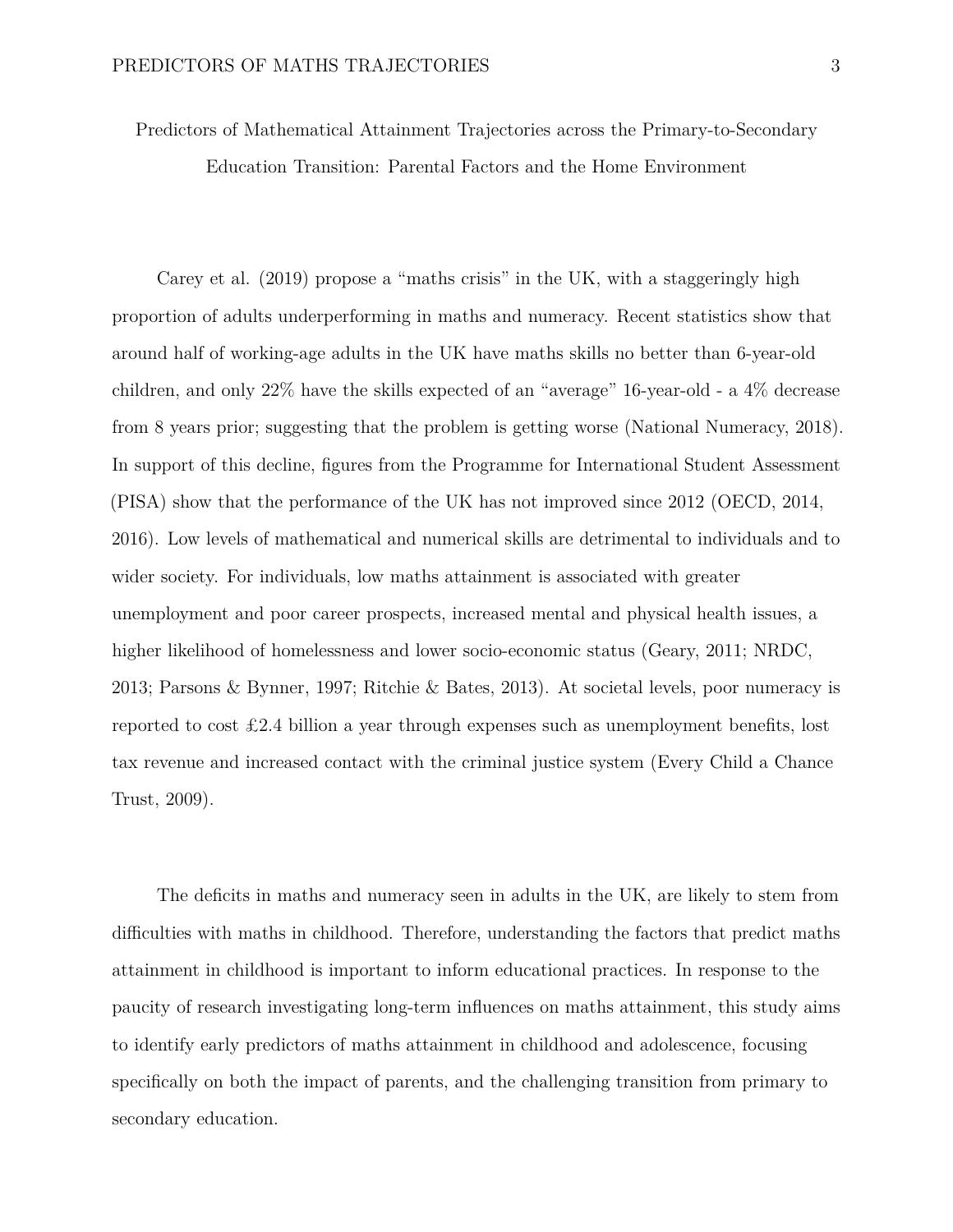#### **How do parents contribute to maths cognition and learning?**

Children's first educators are their parents. The early experiences parents provide for their children lay the foundations for what follows in formal schooling by developing skills and promoting the desire for the acquisition of knowledge. Parents play an extremely important role within their child's educational success - with both positive and negative effects. For example, we know that adversities present as early as pregnancy and negative experiences within the first few months of life can affect the development of cognitive abilities, negatively affecting the trajectory of educational attainment long-term. For example, smoking and drug misuse during pregnancy, other adverse childhood experiences (ACEs; i.e., domestic violence, child abuse and neglect), and poor parental mental health and wellbeing are linked to decreased cognitive development and academic abilities (Hay et al., 2001; Jimenez, Wade, Lin, Morrow, & Reichman, 2016; Lambe, Hultman, Torrång, MacCabe, & Cnattingius, 2006; Mensah & Kiernan, 2010; Ross, Graham, Money, & Stanwood, 2015; Wehby, Prater, McCarthy, Castilla, & Murray, 2011).

There is also the opportunity for positive experiences for growth and development in childhood that are provided by parents. Greater participation in educational activities at home and school is related to increased cognitive abilities and greater educational motivation, engagement, and success (Barger, Kim, Kuncel, & Pomerantz, 2019; Department for Children & Families, 2008; Fan & Chen, 2001; Jeynes, 2007). Parents also contribute to developing early maths skills, the transmission of attitudes to, interest in, and the value given to maths, and influence their child's involvement in educational activities (at home and in school). One of the strongest predictors of maths attainment in later childhood are the very early skills children have when starting school (Claessens & Engel, 2013; Duncan et al., 2007; Jordan, Kaplan, Locuniak, & Ramineni, 2007; Jordan, Kaplan, Ramineni, & Locuniak, 2009). Parents who provide greater opportunities for teaching maths and numbers at home significantly increase their child's future maths skills and achievement (Blevins-Knabe &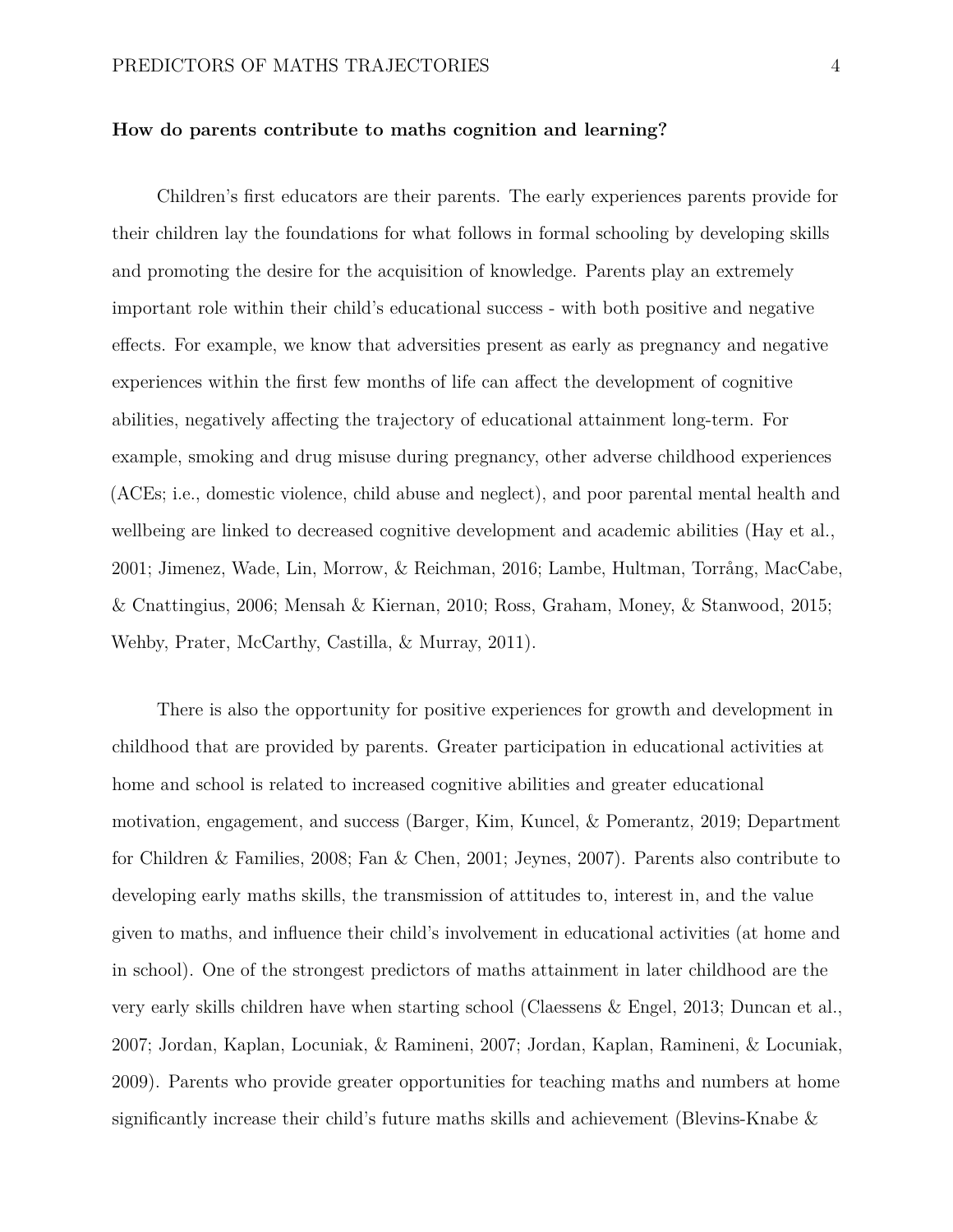Musun-Miller, 1996; Huntsinger, Jose, & Luo, 2016; LeFevre et al., 2009; Manolitsis, Georgiou, & Tziraki, 2013; Skwarchuk, Sowinski, & LeFevre, 2014). Moreover, early numeracy teaching is not *only* associated with maths outcomes, but is also correlated with increased vocabulary, more so than literacy activities (Napoli & Purpura, 2018).

The contribution of parents to their child's maths attainment does not cease with the start of school. Several researchers report parental influence on aspects of maths throughout childhood and adolescence. Cai and colleagues (Cai, 2003) found that greater parental involvement in primary education was associated with higher school grades. Moreover, parents have been found to transmit maths anxiety, attitudes towards and interest in maths (Frenzel, Goetz, Pekrun, & Watt, 2010; Gunderson, Ramirez, Levine, & Beilock, 2012; Jacobs & Bleeker, 2004; Maloney, Ramirez, Gunderson, Levine, & Beilock, 2015), all of which are associated with maths attainment (Chen et al., 2018; Dowker, Cheriton, Horton, & Mark, 2019; Dowker, Sarkar, & Looi, 2016).

Parents additionally guide their children's interests and the types of play they participate in by purchasing toys and encouraging (or discouraging) different types of activities and behaviours. One specific area of interest particularly for maths attainment is gender-stereotyped play in childhood. Typically, "boy toys" include construction toys (such as building blocks and tools), vehicles and sports, and "girl toys" include dolls, household toys (i.e., tea sets and toy kitchens), and "dress-up" (Blakemore & Centers, 2005). This divide is particularly interesting given reported differences in maths attainment between males and females (OECD, 2016), which could potentially stem from the differences in toys and play through the increased spatial content in "masculine" toys for example. Because parents heavily shape their child's preferences and activities, examining gender-stereotyped play in childhood could help understand differences in attainment for males and females stemming from parents and aspects of the home environment.

It is evident that parents play a pivotal role within achievement which is particularly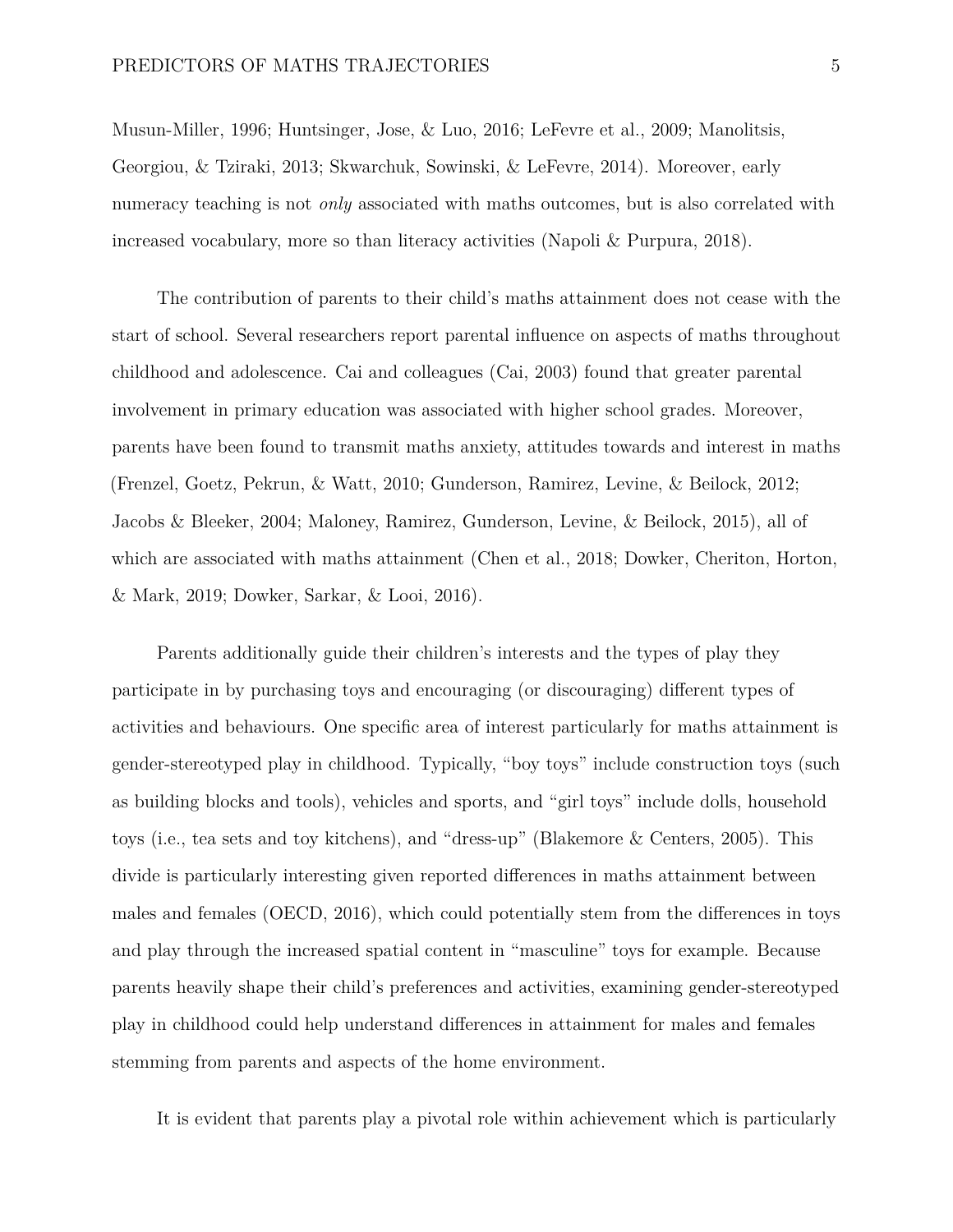relevant in early- and middle-childhood (Desforges & Abouchaar, 2003). Adolescence presents additional challenges that affects the acquisition of maths skills generally. Research suggests that the shift from childhood to adolescence can be a critical period for several reasons, some of which relate to the effects associated with the transition to secondary education, as now discussed.

#### **The transition from primary to secondary education**

The transition to secondary education usually occurs between ages 10-14, where young adolescents move from a typically small primary school, to a much larger secondary education institution. The transition is the norm for most students in Western societies (e.g., UK, Europe, USA, Australia and New Zealand), and is regarded as one of the most stress-inducing events young adolescents will encounter within their development and education (Chung, Elias, & Schneider, 1998; Coelho & Romão, 2016). The transition to secondary education elicits several changes within a child's social and educational environment. Secondary education schools are typically much larger than primary schools, with several specialised subject teachers (compared to just one teacher per school year in primary education). The transition usually involves the loss and renegotiation of friendships (Cantin & Boivin, 2004). Relationships with parents also change with the transition, with parents granting more autonomy and independence to their children as they grow into adolescents. Moreover, the transition occurs alongside the onset of puberty, and so coincides with further biological, emotional, and social changes.

The transition can have negative psychological consequences (Evans, Borriello, & Field, 2018) including: increased anxiety (Benner & Graham, 2009), relationship concerns (Zeedyk et al., 2003), increased loneliness (Benner & Graham, 2009), fear of victimisation (Zeedyk et al., 2003), and fear of being lost or late for class (Akos & Galassi, 2004; Zeedyk et al., 2003). Individuals reporting greater concerns regarding the transition experience increased anxiety both pre- and post-transition also (Rice, Frederickson, & Seymour, 2011). Many of the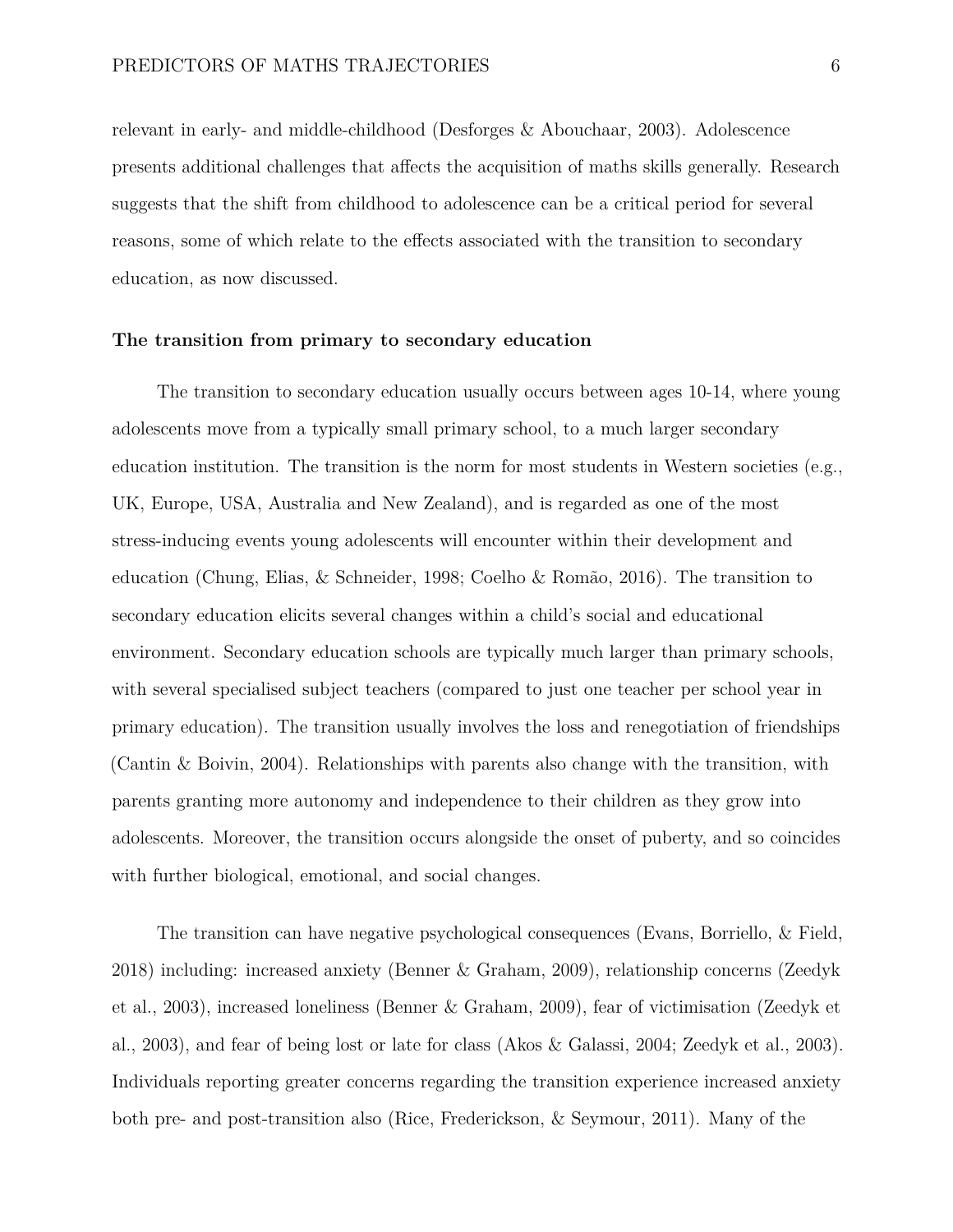concerns reported by parents and children are related to practical or relational issues (i.e., making friends and getting to class on-time, Akos & Galassi, 2004). However, research shows that academic achievement is also negatively impacted by the transition with declines in achievement and a lack of progress made across the transitional year (Akos, Rose, & Orthner, 2015; Alspaugh, 1998; Serbin, Stack, & Kingdon, 2013).

**Effects of the education transition on maths outcomes.** The transition to secondary education influences the acquisition and performance of maths skills and abilities. It has been reported that 34% of children fail to make any progress in maths during the transition year (Galton, Gray, & Ruddock, 1999), while other researchers have found that maths anxiety increases (Madjar, Zalsman, Weizman, Lev-Ran, & Shoval, 2016). Furthermore, enjoyment and interest in maths decreases across the transition, with children becoming less involved in maths class (Deieso & Fraser, 2018), and their attitudes towards maths become more negative in secondary education (Deieso & Fraser, 2018; Wilkins & Ma, 2003). Additionally, poor maths attainment across the transition predicts greater maths anxiety at age 18 (Field, Evans, Bloniewski, & Kovas, 2019), suggesting that this is a critical period to focus on when aiming to improve maths education outcomes. However, additional research within this area is needed to further understand the mechanisms contributing to low maths attainment.

**Parental effects and the transition to secondary education.** As previously highlighted, the transition to secondary education is a turbulent time associated with negative emotional and maths outcomes. A well-adapted transition is dependent on several interacting risk and protecting factors (Evans et al., 2018), with some of the most relevant relating to parent-child interactions, familial support, and the home-environment.

Parental support is reportedly one of the most important support systems children have when transitioning to secondary education (Helsen, Vollebergh, & Meeus, 2000; Newman, Newman, Griffen, O'Connor, & Spas, 2007; Rens, Haelermans, Groot, & Brink, 2018), and can affect the success of the transition process in several ways. For example,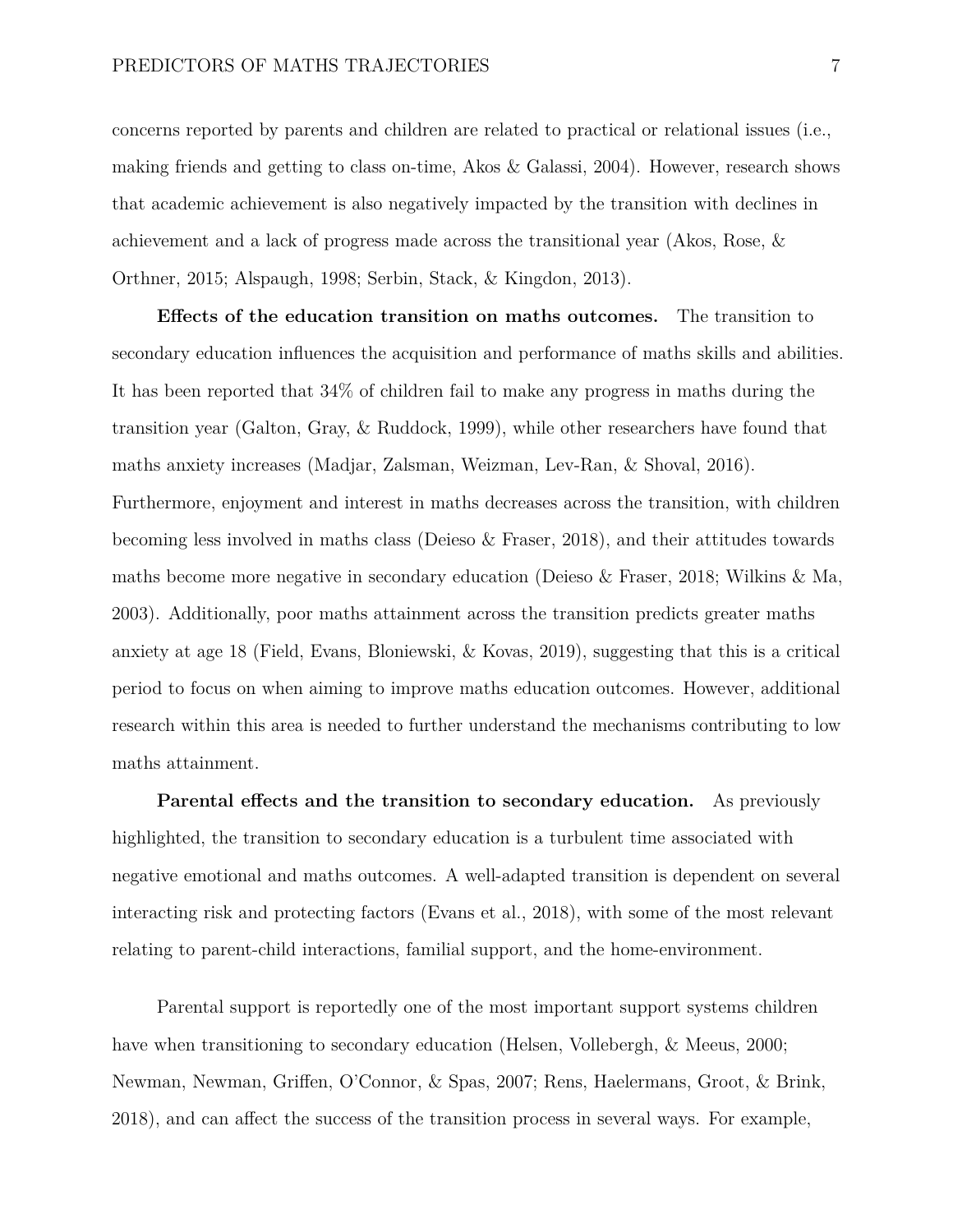greater parental presence at home has been found to be protective against a difficult transition (Waters, Lester, & Cross, 2014). Moreover, low parental support is strongly related to greater emotional problems experienced by adolescents, with high support being an especially protective factor found during early adolescence (Helsen et al., 2000). Though generally, perceived parental support is found to decline significantly during this period (Helsen et al., 2000). Children's attachment to their mother also predicts worries about the transition (related to academic and teacher domains), through anxiety symptoms, meaning that a secure mother-child attachment is protective against intrusive concerns and anxieties surrounding the transition (Duchesne, Ratelle, Poitras, & Drouin, 2009). Moreover, increased autonomy support provided by parents (i.e., greater independence) prior to the transition predicted a decline in depression post-transition (Duineveld, Parker, Ryan, Ciarrochi, & Salmela-Aro, 2017). Though many of these aspects relate to "emotional support", previous studies have found that children with fewer family "resources" (such as low SES and parental education), have worse academic (Serbin et al., 2013) and maths (Evans, Gaysina, & Field, 2020) performance across the transition, and that this may be explained by decreased parental support (Serbin et al., 2013). However, it is currently unknown how these parental factors might affect maths attainment trajectories across the transition.

#### **The present study**

To summarise, it is apparent that parents are influential for the development of maths skills and play an important role for a successful transition to secondary education. Moreover, the transition itself is associated with negative maths outcomes, raising the question of how parental factors might affect maths attainment trajectories across the transition to secondary education. Understanding which factors in childhood have negative impacts on the trajectory of maths attainment will help enable strategies for mitigating the difficulties many adults have with mathematics. There is a paucity of longitudinal research investigating maths attainment across the transition to secondary education - which as discussed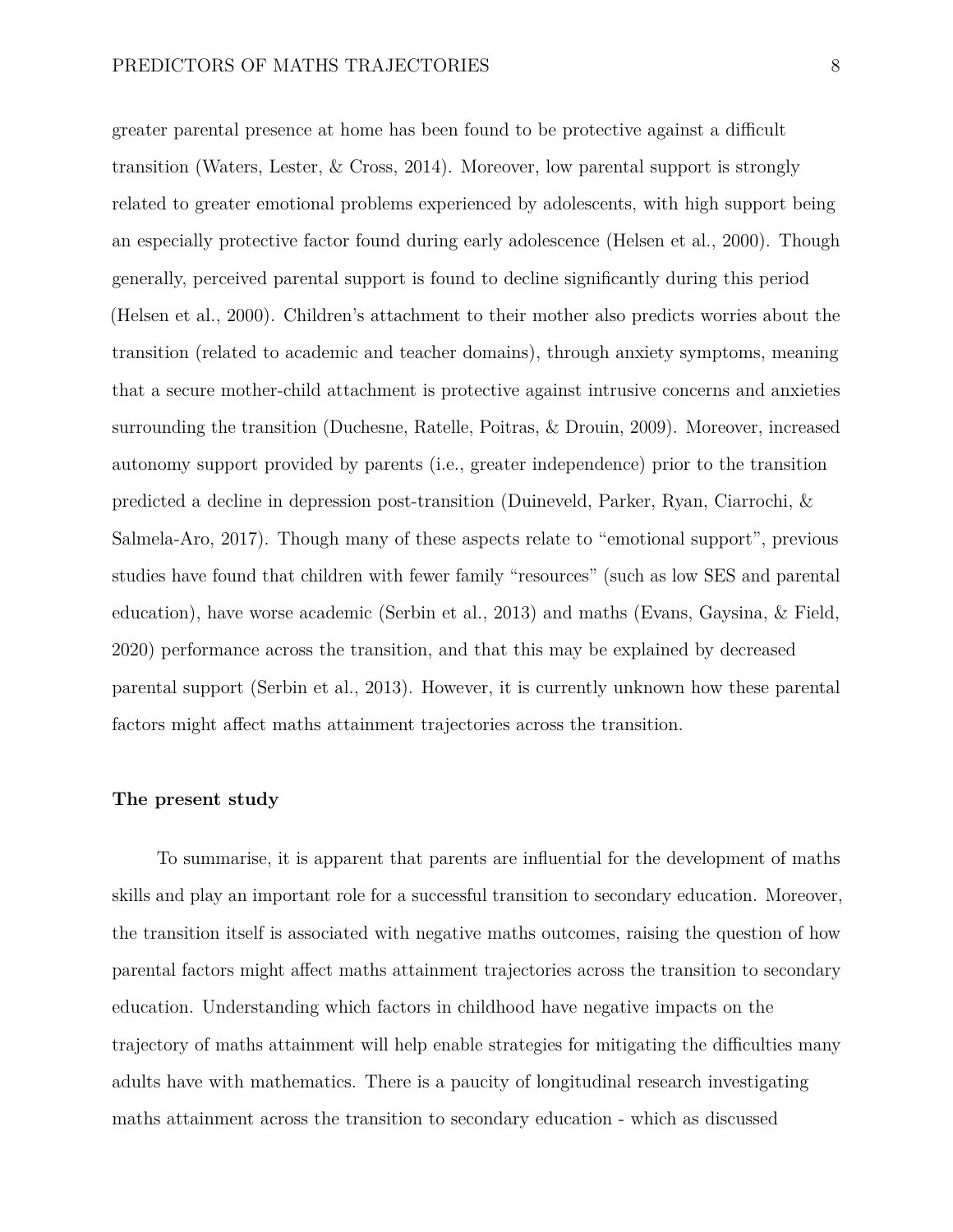previously, is a critical time for maths interest and attitudes, maths achievement, and maths anxiety. Given that parents themselves are *at least* partly involved in the development of maths skills and the transmission of maths attitudes generally, and that parental support can buffer negative effects surrounding the primary-secondary education transition, it seems logical to investigate how parents might affect maths attainment across this transition.

Therefore, by utilising secondary analysis of the Avon Longitudinal Study of Parents and Children (ALSPAC), this study aims to investigate parental influences in childhood and early adolescence as predictors of maths attainment trajectories for typically-developing children across the transition from primary to secondary education. ALSPAC is a large UK birth cohort following children and their parents from pregnancy up to the present day, and covers a broad range of measures. Previous work investigating home and parental factors using the ALSPAC cohort have focused particularly on the impact of mothers and have shown that that maths attainment is associated with maternal perinatal and postnatal mental health (Netsi et al., 2018; Pearson et al., 2016), and maternal prenatal locus of control (Golding et al., 2019). Parental education qualifications at birth are also linked to maths attainment in the ALSPAC sample (Evans et al., 2020), though, mothers' participation in adult learning was not found to improve maths grades (Sabates, Duckworth, & Feinstein, 2011). The current study aims to add to this existing literature by focusing on the influence of the home environment and parental factors on the trajectory of children's maths attainment (measured from age 7 up to age 16 using national curriculum assessments). This study looks at several indicators of the home environment and parental factors including: early home teaching, parental mental health, parent-child home interactions, parent-child relationships, school involvement, parental education qualifications, and child gendered play. The analysis includes contextual variables (socioeconomic status, child IQ and biological sex) and measures of working memory and internalising symptoms which were found to predict maths attainment in this sample by a previous study (Evans et al., 2020).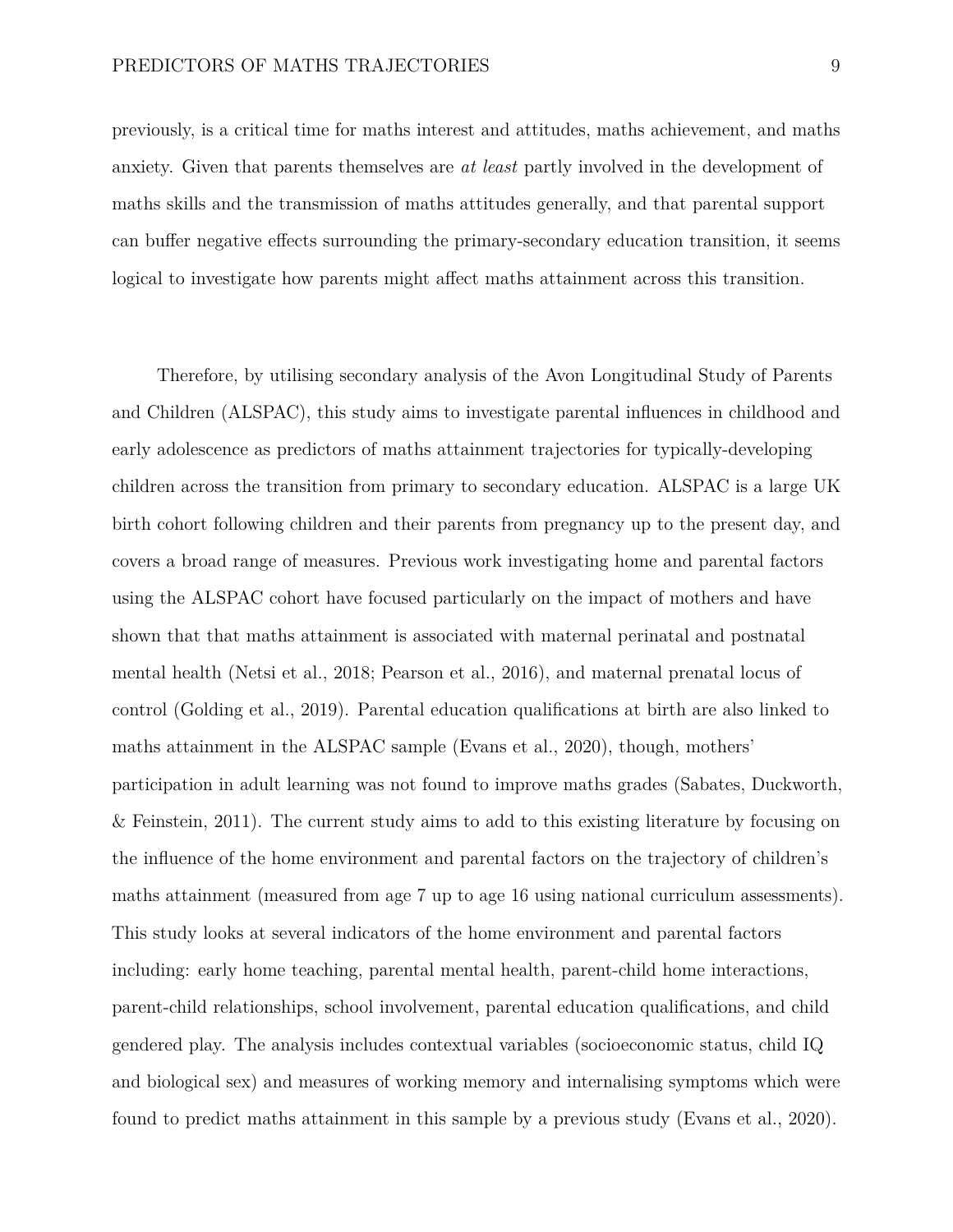Based on existing research, it is predicted that greater involvement (i.e., home interactions, home-teaching and in school), positive parent-child relationships, greater parental education qualifications, and male-gendered play will positively predict maths attainment at the transition, and the growth in attainment over time. It is predicted that increased parental mental health issues will negatively impact attainment at the transition and predict a decreased rate of growth over time.

#### **Method**

#### **Sample**

This paper describes a secondary analysis of data from the Avon Longitudinal Study of Parents and Children (ALSPAC). ALSPAC is a large birth cohort consisting of children born to women residing in the South West of England with a due date between the 1st of April 1991 and the 31st of December 1992 (Boyd et al., 2013; Fraser et al., 2013). The children and their parents have been followed up extensively from pregnancy through to the present day. The core ALSPAC sample recruited initially consisted of 14,062 live births, of which 13,988 children were alive at 1 year. Additional participants were recruited resulting in a total of 15,589 foetuses, of which 14,901 were alive at 1 year. There is a slight over-representation of white families with higher socioeconomic status (Boyd et al., 2013), but generally the sample is representative of the overall population.

The data consisted of self-report postal questionnaires, completed by the study child, the child's mother/father/carer, the child's teacher(s), and the mother's partner. This study also utilises education-linked data from the National Pupil Database (NPD). Some of the data were collected through "Children in Focus" clinics, which were attended by a smaller sub-sample (10%) of participants. Analysis was conducted on singletons and the first-born twin. The final sample size was 7,465 (see exclusions and missing data section for details).

The ALSPAC website has a fully searchable data dictionary and variable search tool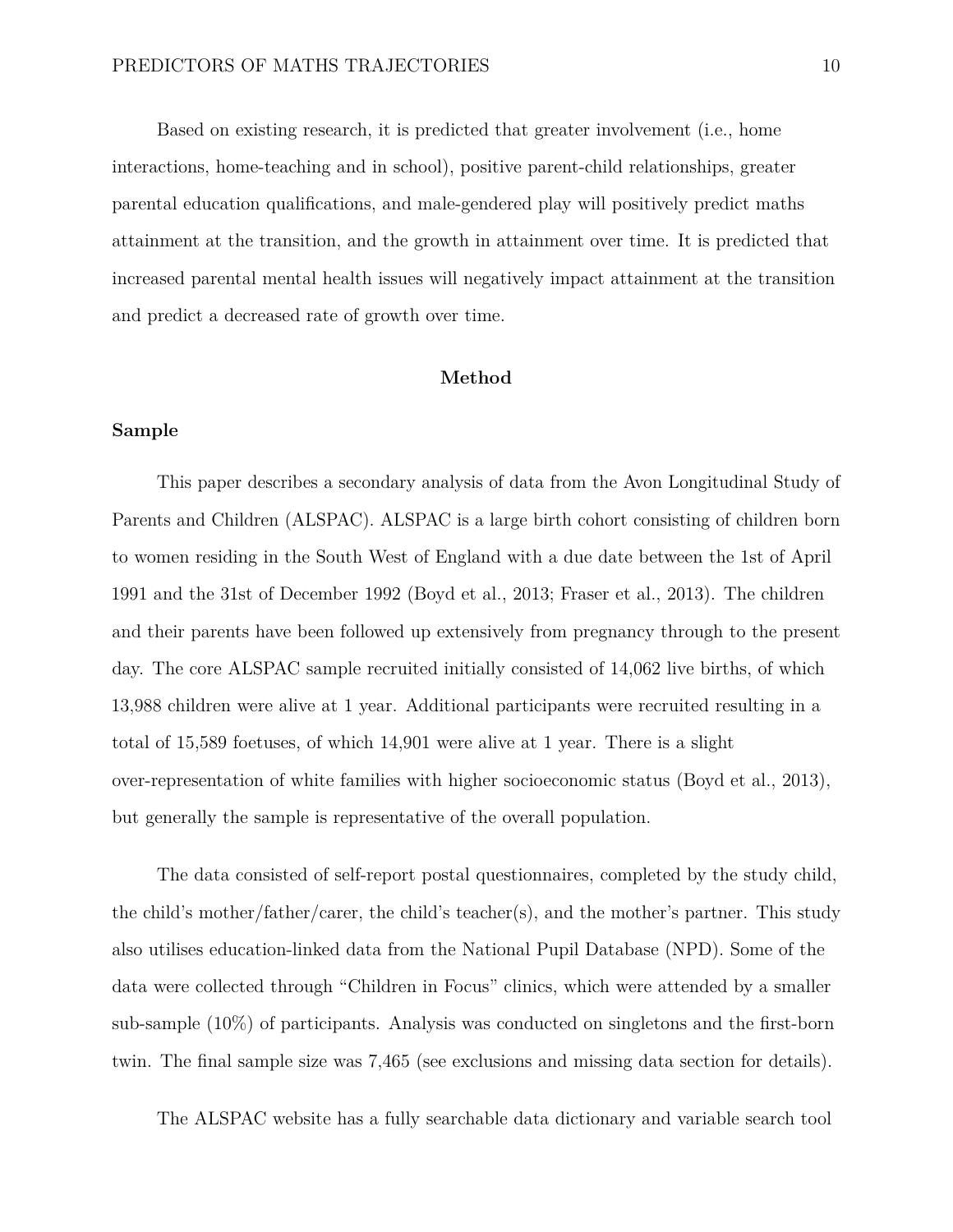(see [http://www.bristol.ac.uk/alspac/researchers/our-data/\)](http://www.bristol.ac.uk/alspac/researchers/our-data/). All participants provided written informed consent prior to the study. Ethical approval was obtained from the ALSPAC Ethics and Law Committee and the Local Research Ethics Committees. Informed consent for the use of data collected via questionnaires and clinics was obtained from participants following the recommendations of the ALSPAC Ethics and Law Committee at the time.

#### **Outcome**

**Maths attainment.** In England, children in formal education are assessed at "key" stages" up until age 16. There are 4 key stages relating to different phases of development with exams or assessments at the end of each stage to evaluate the child's progress. For this study, maths grades at age 6-7 (key stage 1), age 10-11 (key stage 2), age 13-14 (key stage 3), and age 15-16 (key stage 4) were obtained from external education records (National Pupil Database). In key stages 1-3, children are assigned a numerical grade based on their performance ranging from 1-8 with a higher score indicating a better grade. The grades children are expected to attain at each of these key stages is as follows: level 2 at key stage 1, level 4 at key stage 2, and levels 5-6 at key stage 3. At key stage 4, adolescents can achieve an alphabetical grade from the highest of "A\*", through "A", "B", "C", "D", "E", "F", "G", and the lowest grade of a "U", which were coded into numbers between 2-10, with 10 being the highest grade achievable (i.e.,  $A^*$ ). Maths attainment at age 10-11 (Key stage 2) just prior to the transition to secondary education, and the growth in attainment over time were the main outcomes of this study.

#### **Predictors: parent and child**

It is important to highlight that measures regarding the child's "parent(s)", refer to the child's primary caregiver. Data on the specific demographics are not available for this dataset, but from the entire ALSPAC sample, this mostly consists of the child's biological mother and father, and also includes non-biological parents (i.e., step/adoptive),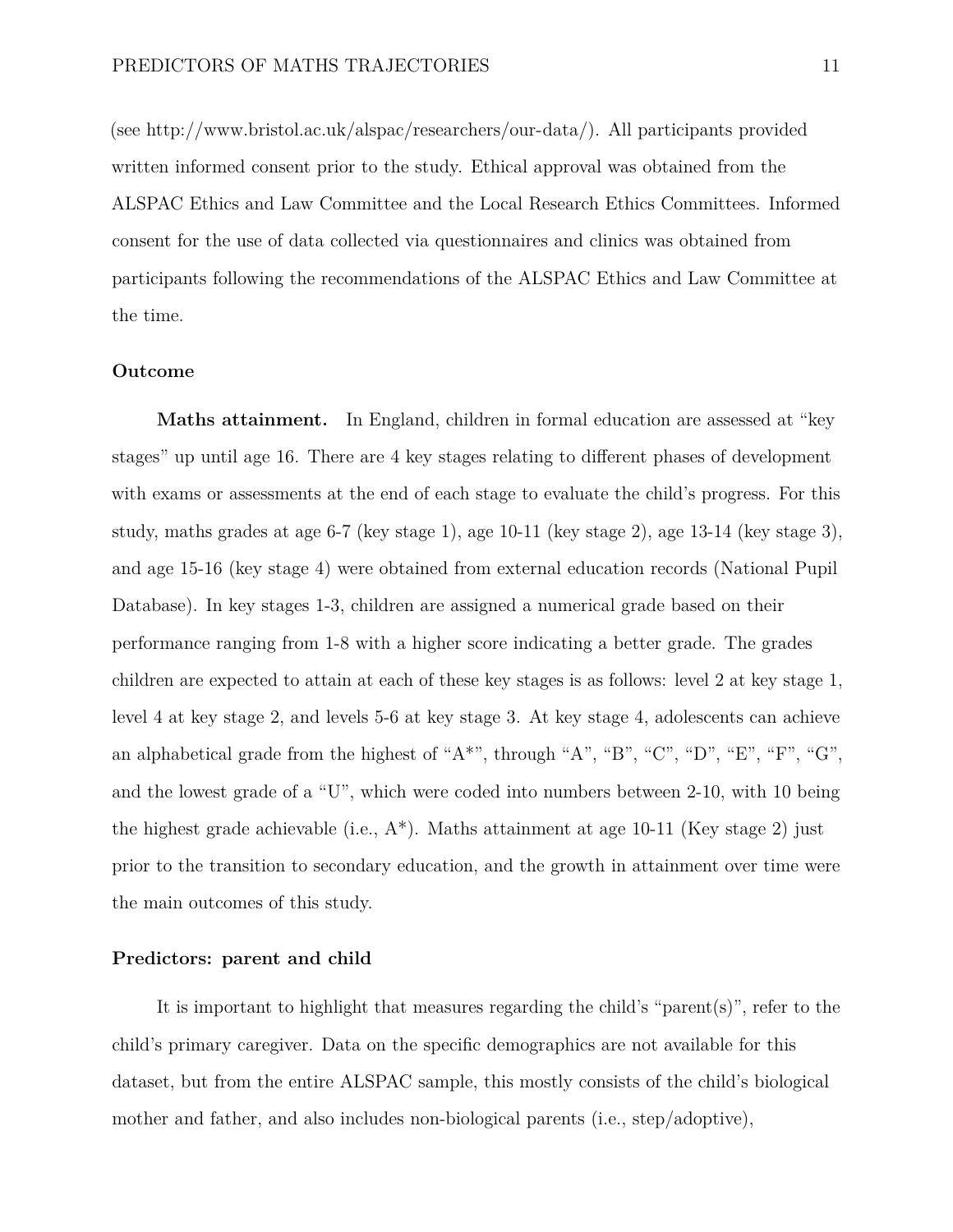grandparents, and other legal guardians. For simplicity, the term "parent" is used throughout, and refers to any of the aforementioned caregivers, unless otherwise specified.

**Post-natal parental mental health.** Parental mental health was assessed using the Crown-Crisp Experiential Index (CCEI, Crown & Crisp, 1979) total score, and the Edinburgh Post-Natal Depression (EPDS, Cox, Holden, & Sagovsky, 1987) score. The CCEI used in ALSPAC includes 23 items relating to somatic, depressive, and anxious symptoms with a possible score ranging between 0 and 46, with a higher score indicating more symptoms. The EPDS is mostly used to assess post-natal depression but can also be used to indicate depression in those that have not recently given birth ( $Cox$ , Chapman, Murray,  $\&$ Jones, 1996). Possible scores on the EPDS range from 0 to 30 with a higher score indicative of greater symptoms. The CCEI was administered at both 8 weeks post-birth, and 21 months post-birth, and the EPDS was administered at 8 weeks post-birth.

The highest available score for either parent was taken from the CCEI at time 1, time 2, and the EPDS separately, meaning that the score could be from either parent for the three measures. An exploratory factor analysis (using parallel analysis) revealed one common factor (Cronbach's  $\alpha = 0.81$ ), so a composite score was created by extracting factor scores, calculated using the regression method.

**Parental interactions at home.** Parent-child home interactions were measured at age 3.5 years and age 6.75 years. At age 3.5, "mothers" (i.e., the primary female caregiver) were asked to indicate whether they, and their partner, participated in the following activities: "bathes child", "feeds child", "sings to child", "reads stories/shows pictures", "plays with child with toys", "cuddles child", "plays imitation games (peek-a-boo)", "physically plays with child" and "takes child for walks". Responses included: *never*, *less than once a week*, *1-2 times a week*, *3-5 times a week* and *daily* (coded as 0-4).

At age 6.75, mothers were asked if they, and their partner, participated in the following activities: "bathes child", "makes things with child", "sings to child", "reads to or with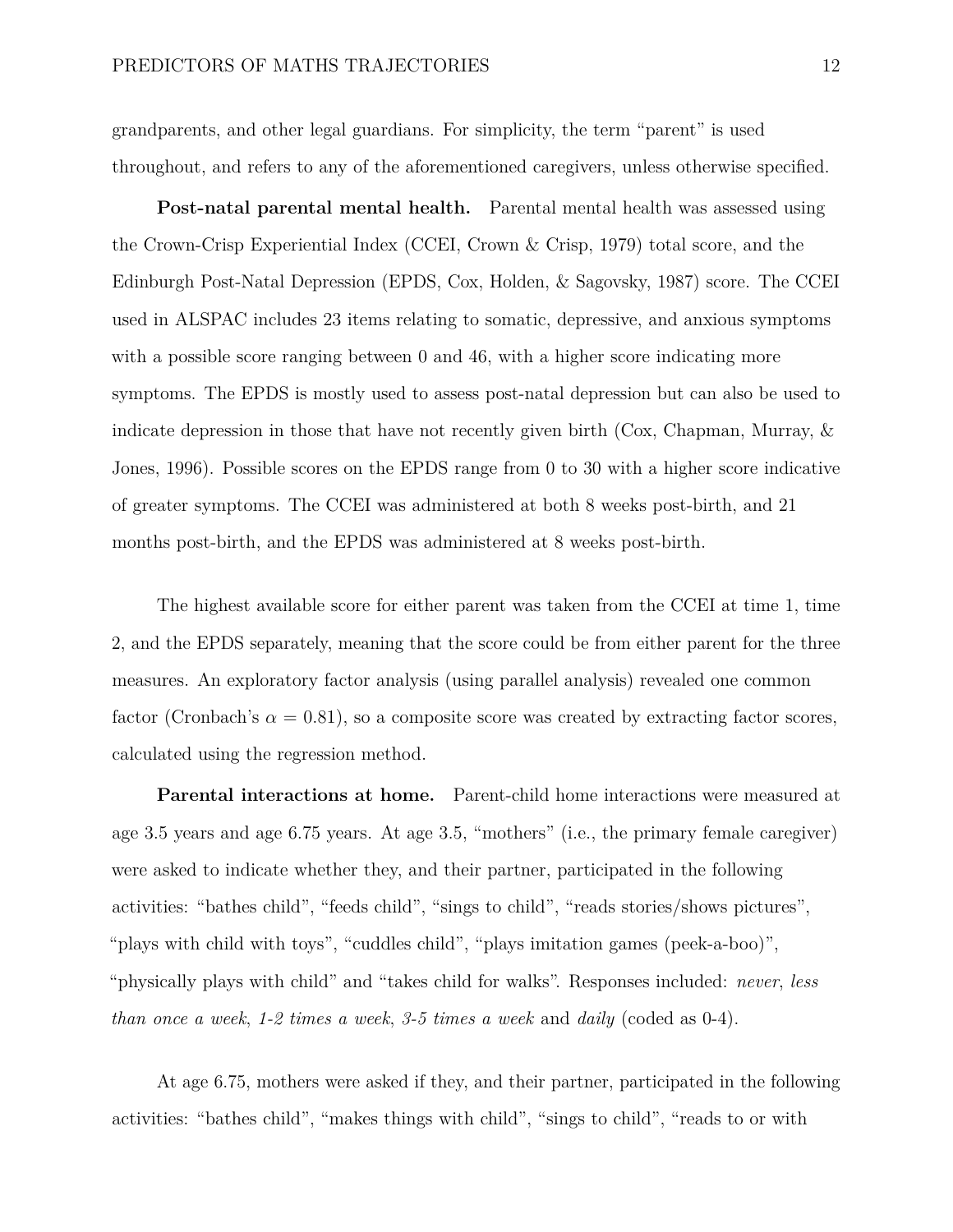child", "plays with child with toys", "cuddles child", "does active play (ball games, hide and seek)", "takes child to park/playground", "puts child to bed", "takes child swimming", "fishing, or similar activity", "paints or draws with child", "prepares food for child", "takes child to classes", "takes child shopping", "takes child to watch sports/football", "does homework with child", "has conversations with child", "helps child prepare stuff for school", and "does other activity with child". Responses included: *never*, *less than once a week*, *once a week*, *2-5 times a week*, and *daily*, scored from 0 (*never*) to 4 (*daily*).

The two measures had a different number of items so the score for the second timepoint was transformed to be on the same scale as the first timepoint. Factor analysis revealed two factors (determined by parallel analysis) relating to mother's interactions and partner's interactions separately, so the scores for each were then averaged to get a composite score for mother's interaction (for time 1 and time 2), and partner's interaction (for time 1 and time 2). Demographic data for the mother's partner is not available from this specific dataset, however, broadly across the entire ALSPAC dataset, very few mothers had female partners (time 1: 0.2%; time 2: 0.1%), relatively few were without a partner, or not living with a partner (time 1: 7%; time 2: 10.8%), and the majority had male partners (time 1: 91.9%; time 2: 86.3%). Possible scores ranged from 0 to 36 with a higher score equating to a greater parent-child interaction.

**Early home teaching.** Parents were asked to indicate if they taught their child the alphabet, colours, numbers and shapes at 18 months old. Polychoric factor analysis (using parallel analysis) revealed two factors which were split into verbal and numerical skills which are referred to as "literacy" (teaching alphabet and colours), and "numeracy" (teaching numbers and shapes) home teaching throughout. Possible scores for each measure could range from 0 (not taught any skills) to 2 (taught both alphabet and colors, *or* numbers and shapes).

**Parental education.** Parental education was measured by asking parents their highest qualification at 32 weeks gestation. This response was coded into the following five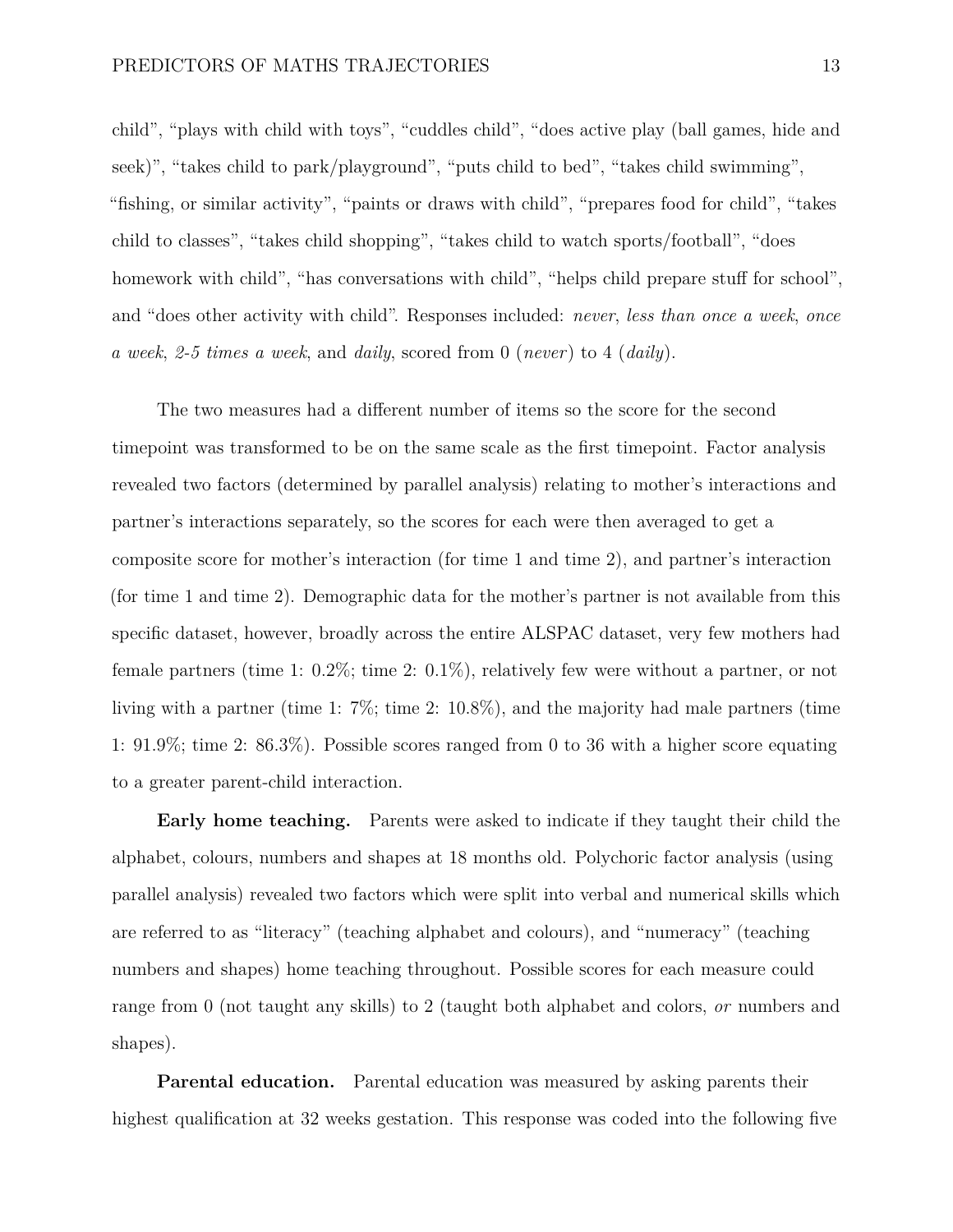categories: "no qualifications/no higher than CSE or GCSE", "vocational qualifications (i.e., teaching or nursing qualifications)", "O-level or equivalent", "A-level or equivalent", and "university degree". The highest qualification of either parent was used in analysis. Frequencies for each category are as follows: 8.0% had a CSE or below, 5.3% had a vocational qualification, 26.1% had an O level, 34.8% had an A level, and 25.9% had a degree. Having the highest qualification of a CSE (or below) was used as the reference group as this was the lowest level of parental education qualifications available.

**Gender-stereotyped play and behaviour.** Gendered play was included as an indicator of the types of toys parents provided and the play they participated in with their children at home. The Pre-school Activities Inventory (PSAI; Golombok and Rust (1993)) was used to examine the child's gender-stereotyped play. At 3.5 years, parents were asked to state how often their child plays with the following: "guns (or similar)", "jewellery", "tool set", "dolls", "cars/planes/trains", "swords (or similar)", "tea set", "played house (i.e., cleaning/cooking)", "played with girls", "pretended to be a female character (i.e., a princess)", "pretended to be a male character (i.e., a soldier)", "played fighting", "played at being a mother/father", "ball games", "climbed (tree, fence, climbing frame)", "played at looking after babies", "showed interest in real cars/planes/trains", "dressed up in female clothing", "explored new surroundings", "rough and tumble play", "showed interest in insects/spiders/snakes", "avoided getting dirty" and "avoided" taking risks. Parents responded on the a 5-point scale: *never*, *hardly ever*, *sometimes*, *often*, and *very often* (scored from 1-5). The items are then scored in a way that a high score on the PSAI indicates more "masculine" behaviour.

At 8 years old, children participated in the Children's Activities Inventory (CAI; Golombok and Rust (1993); Golombok et al. (2008)), which is a shorter version of the PSAI for older children. Children were asked to indicate how much agreement they have when asked if they play with the following toys: "jewellery", "computer games", "dolls", "tea sets", "guns", "house (cooking and cleaning)", "playing with boys", "pretending to be a female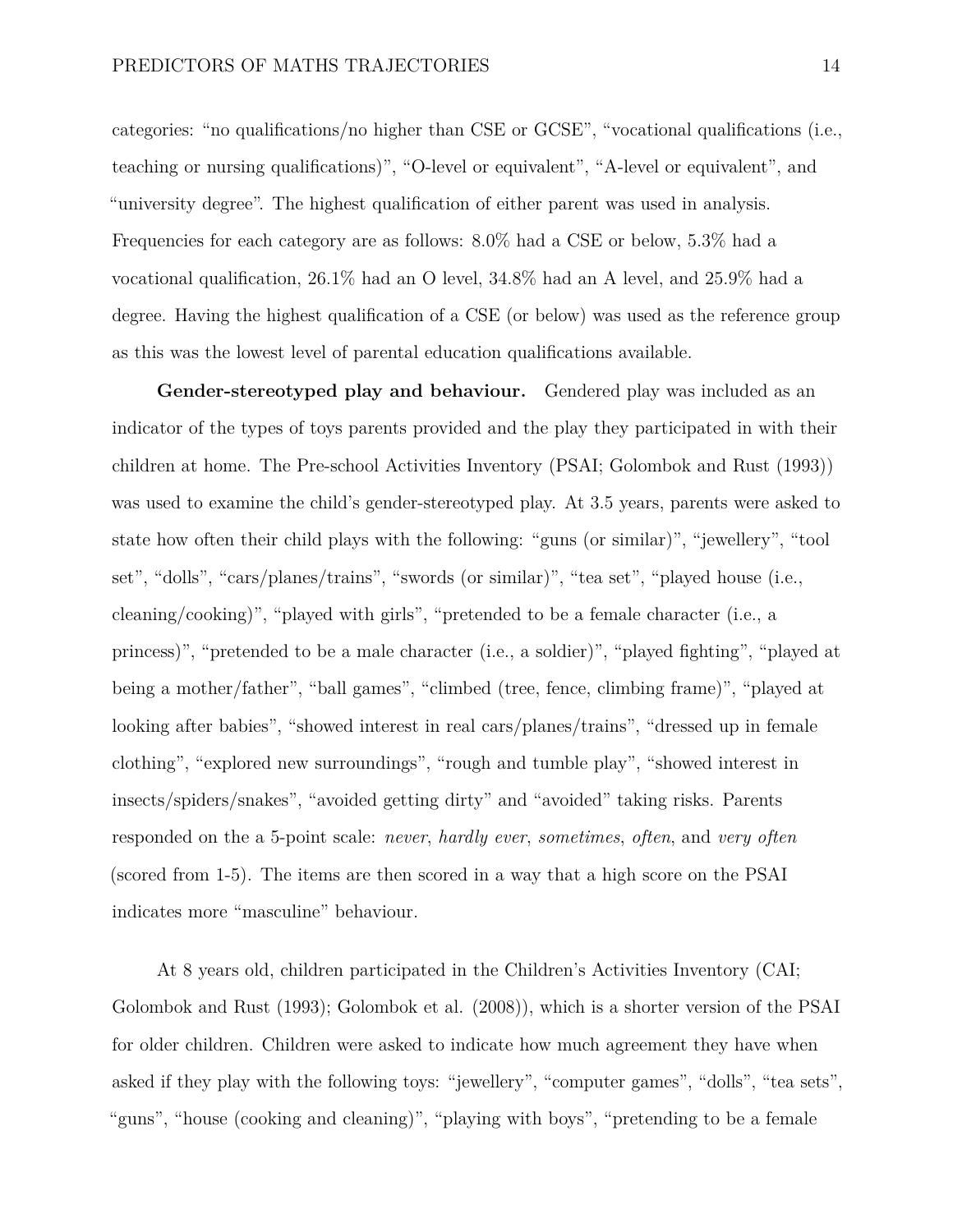character", "fighting", "sports", "climbing", "taking care of babies", "dressing up in female clothing", "being outdoors", "wrestling", and "liking pretty things", on a scale of *yes, definitely like me*, *yes, a bit like me*, *no, not really like me*, and *no, not at all like me* (scored from 1-4). As with the PSAI, the individual items were transformed so that a high score indicated more "masculine" behaviour.

**Parental school involvement.** Parental involvement with school activities was assessed at age 8 and age 11. The child's school teacher was asked to indicate whether the child's parent(s) had been involved in the following activities by answering *yes* (coded as 1) or *no* (coded as 0) to: "helping in class", "helping with out of class activities", "attending parent-teacher sessions", and "being involved in another school activity". Polychoric factor analysis and parallel analysis revealed two factors for age 8 school involvement and age 11 school involvement separately (Cronbach's  $\alpha = 0.61 \& 0.62$  respectively). The items were summed to create a score between 0-4 for school involvement at age 8 and age 11, with a higher score indicative of participation in more activities.

**Parent-child relationships.** The quality of parent-child relationships at 12.5 years were assessed using the Assessment of Mother–Child-Interaction with the Etch-a-Sketch (AMCIES; Wolke, Rios, & Unzer, 1995; Schneider et al., 2009). This task involves the observation of a parent-child dyad during a play situation with an Etch-a-Sketch toy. Parent-child pairs were asked to draw a picture of a house, with one individual responsible for drawing horizontal lines, and the other responsible for the vertical lines - meaning they have to work closely together in cooperation.

The ALSPAC team rated the observed interaction for "harmony" and "control". Harmony was evaluated by assessing the amount of conflict within the interaction on a 5-point scale: "many conflicts", "some conflicts (generally negative with some conflict)", "neutral (atmosphere is neither positive or negative)", "quite agreeable (generally positive)", and "very agreeable (very positive and harmonious)". Scores can range from 0 to 4, with a higher score referring to greater harmony. Control was rated by assessing whether the child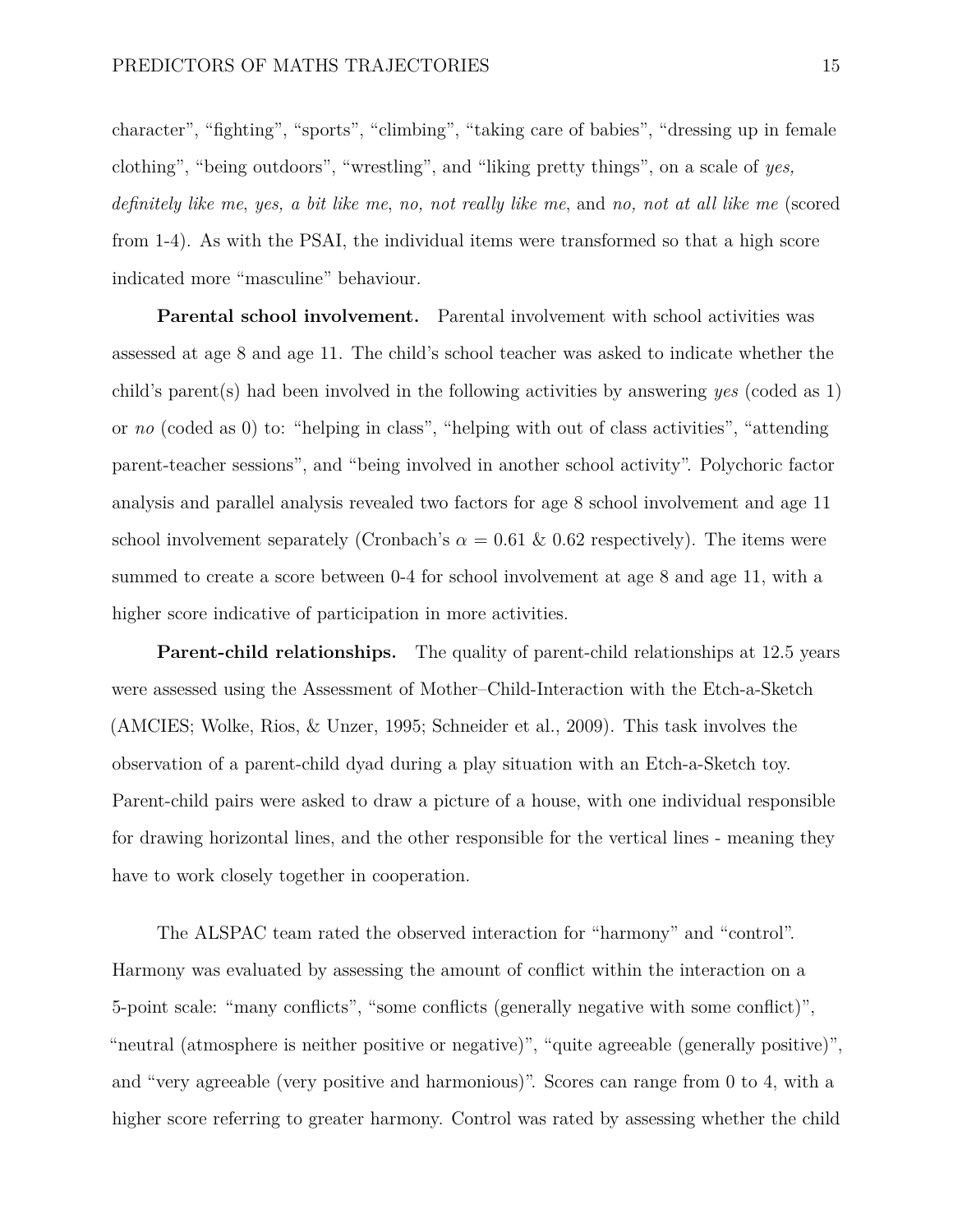or adult was in control of the session itself and who was determining the outcome of the interaction. Control was rated on a 5-point scale: "child is in complete control (initiates and/or directs adult)", "child has most control", "equal control", "adult has most control", and "adult is in complete control (i.e., initiates and/or directs child)". This variable was recoded so that a high score indicated the child had the highest control (on a scale from 0 to 4).

#### **Predictors: contextual**

**Biological sex.** Biological sex at birth was added in as a predictor due to potential sex differences in maths attainment. This variable was dummy coded with females being the reference group. Females accounted for 51.9% of the sample.

**Socioeconomic status (SES).** Socio-economic status was measured using the Cambridge Social Interaction and Stratification Scale (CAMSIS). The CAMSIS measures occupational structure based upon social interactions (Prandy & Lambert, 2003) with possible scores ranging between 1 (least advantaged) and 99 (most advantaged), with a mean of 50 and a standard deviation of 15 in the national population (Ralston, Feng, Everington, & Dibben, 2016). To retain as much data as possible, the CAMSIS score at 32 weeks gestation was used, with the highest score taken from either parent.

**Internalising symptoms (SDQ).** The Strengths and Difficulties Questionnaire (SDQ; Goodman, 1997) was used to measure internalising symptoms experienced by the child at age 11. The SDQ assesses emotional symptoms, conduct problems, peer problems, prosocial behaviour and hyperactivity. The sum of emotional symptoms and peer problems (10 items in total) was used as an "internalising symptoms" score. Example statements of these scales include "I am often unhappy" and "I am usually on my own". Parents rated their child's behaviour on a 3-point scale of *not true* (coded as 0), *somewhat true* (coded as 1) and *certainly true* (coded as 2). The internalising symptoms score ranges from 0-20 with a higher score indicating more symptoms. The SDQ has good concurrent and predictive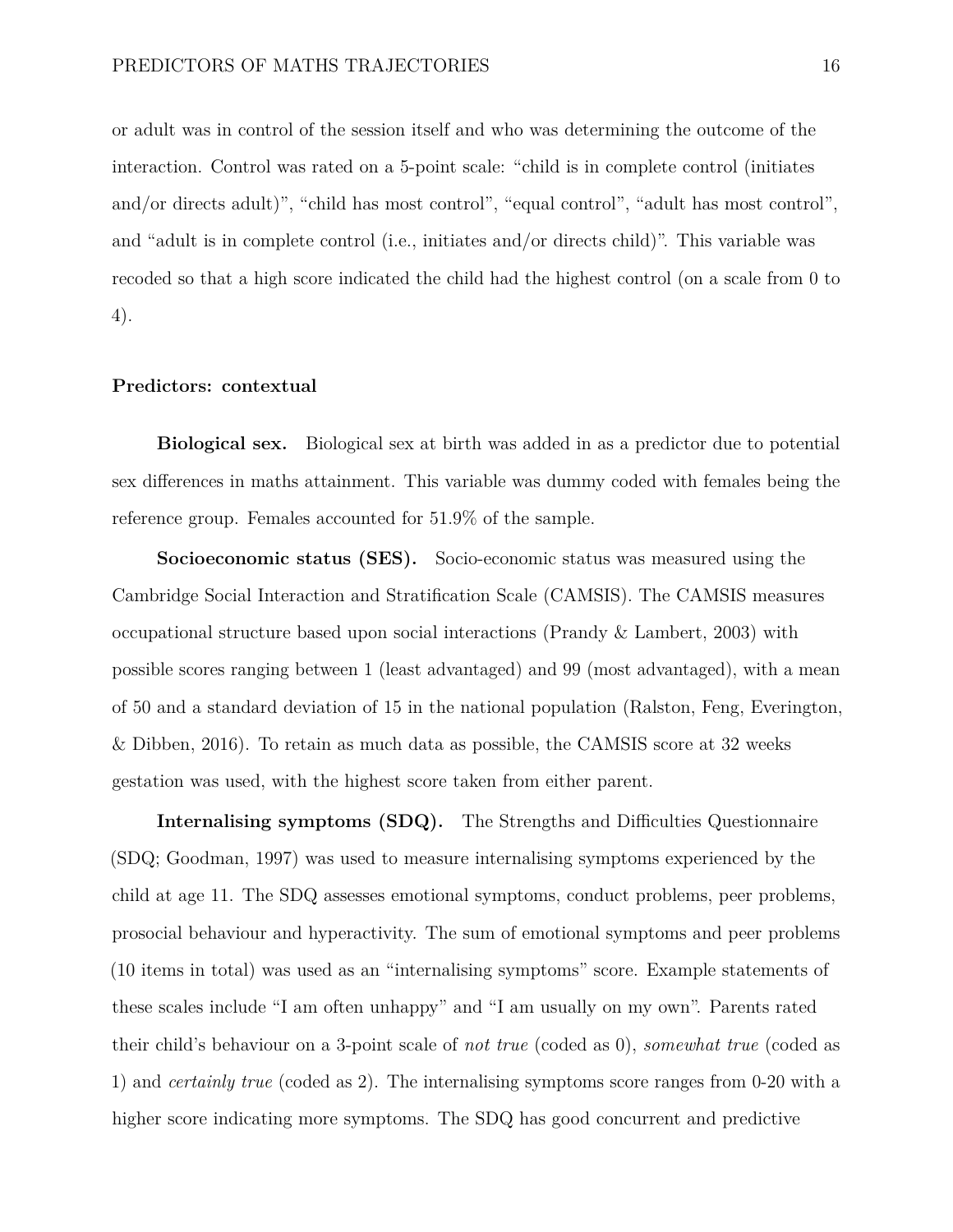validity (Goodman, 1997), and satisfactory internal consistency (Cronbach's *α* for emotional difficulties = .66, and for peer problems  $\alpha = .53$ ; Stone, Otten, Engels, Vermulst, & Janssens, 2010).

**Working memory and general intelligence.** IQ at age 8 was measured using the Wechsler Intelligence Scale for Children (WISC-III; Wechsler, 1991), as part of one of the Clinic in Focus sessions. The IQ measure includes short-form tasks assessing five verbal subtests (information, similarities, arithmetic, vocabulary and comprehension) and five performance subtests (picture completion, coding (full-form test administered), picture arrangement, block design and object assembly). The scorings for the short-form subtests were transformed to be as though the full-form version of the tests had been administered. The test-retest reliability of the WISC-III is good (.80-.89; Strauss, Sherman, & Spreen, 2006).

Working memory was measured using the Counting Span Task (Case, Kurland, & Goldberg, 1982) in the age 10 Clinic in Focus session. Displays of red- and blue-coloured dots were presented on a computer screen, and children were asked to count the number of red dots out loud, followed by recalling the number of red dots in the order they were presented for multiple screens. Children were shown two practice screens followed by three sets of two screens, three sets of three screens, three sets of four screens and three sets of five screens. Children were asked to complete 42 trials in total, reflecting the maximum score children could attain for this measure (scored from 0-42).

#### **Data analysis**

**Exclusions and missing data.** The initial sample was 14,901 (see sample characteristics). Withdrawal from the study led to a sample size of 14,684. Of this, data from singletons and the first-born twin were retained for analysis  $(N = 14,498)$ . Fourteen children were excluded as their first, or second main language was not English (*N* = 14,484). 2,652 children identified by teachers (at ages 7-8 and 10-11) as having or have had special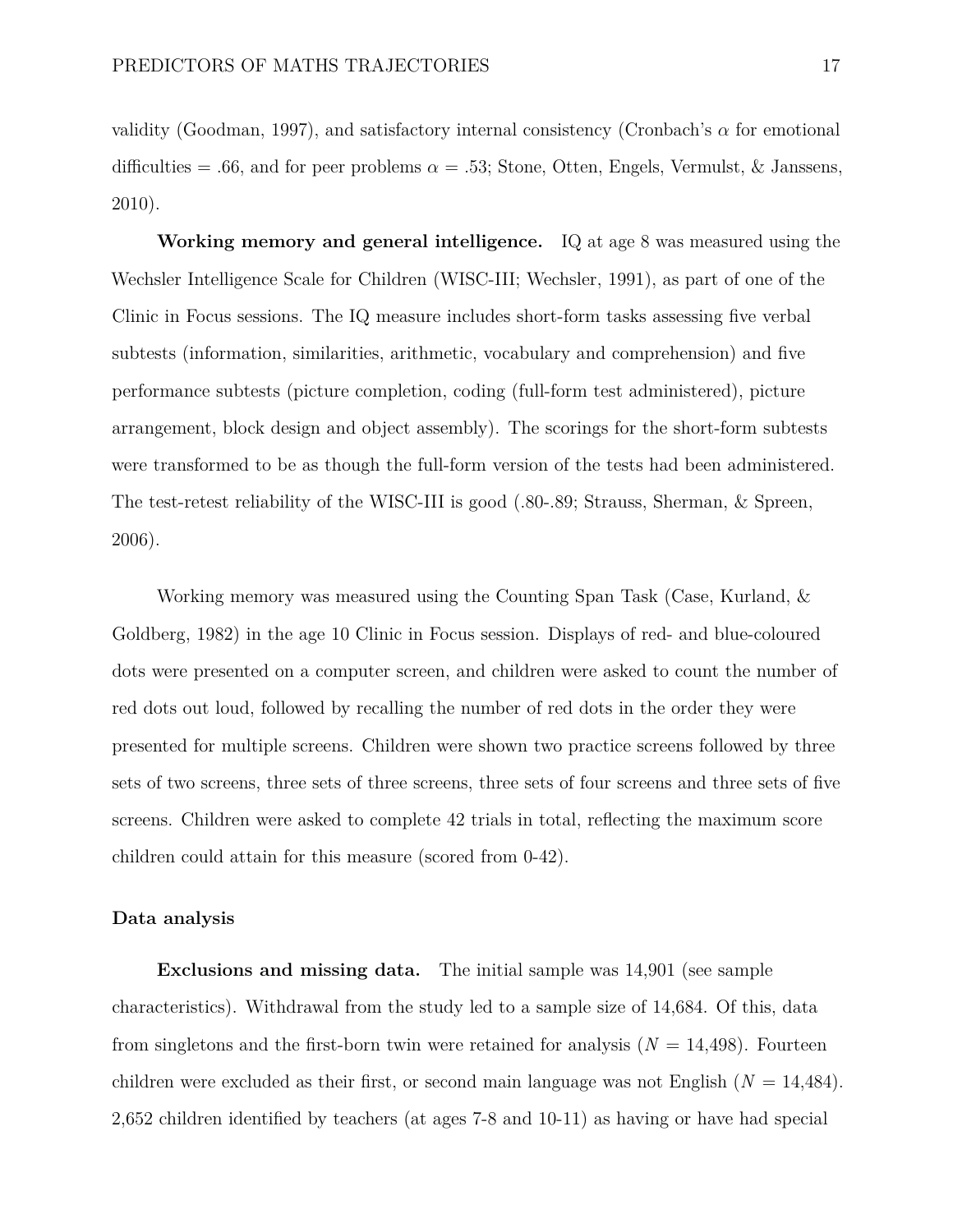educational needs (such as learning difficulties, emotional and behavioural difficulties, physical disabilities and speech and language difficulties) were excluded (*N* = 11,832) due to the high heterogeneity within this group. Finally, 4,367 participants lacking data for 50% or more of the predictor variables were excluded, leaving a final sample size of 7,465 (none of which were complete cases when including outcome variables).

To address the issue of high attrition rates and missing data (for missing data per variable see Table [1\)](#page-49-0), multiple imputation was performed in R (R Core Team, 2017) using the semTools (Jorgensen, Pornprasertmanit, Schoemann, & Yves, 2018) and amelia packages (Honaker, King, & Blackwell, 2011). 80 imputations were performed and the results were pooled (White, Royston, & Wood, 2011). The outcome variables (maths attainment KS1-KS4) were included in the imputation model but were not imputed. Instead, to address the missing outcome data, Full Information Maximum Likelihood (FIML) estimation was used, which has been shown to be a superior method when dealing with missing data (Enders & Bandalos, 2001).

**Statistical analysis.** All analyses were conducted using R version 3.4.3 (R Core Team, 2017) and the following packages: lavaan (Rosseel, 2012), psych (Revelle, 2019), polycor (Fox, 2019), nFactors (Raiche & Magis, 2020), tidyverse (Wickham, 2017), mice (van Buuren & Groothuis-Oudshoorn, 2011), semTools (Jorgensen et al., 2018) and Amelia (Honaker et al., 2011).

The lavaan package (Rosseel, 2012) was used to fit a latent growth model predicting maths attainment trajectories across the transition to secondary education (see Figure 1). The unconditional growth model was the same as Evans et al., (2020, p. 7), which they described as: "maths attainment at 7, 11, 14, and 16 years were endogenous observed variables predicted from latent variables representing the intercept and slope for growth in maths attainment over time. The loadings for the paths from the slope latent variable to the four maths attainment outcomes were constrained to be  $-4$ , 0, 3 and 5 so that the intercept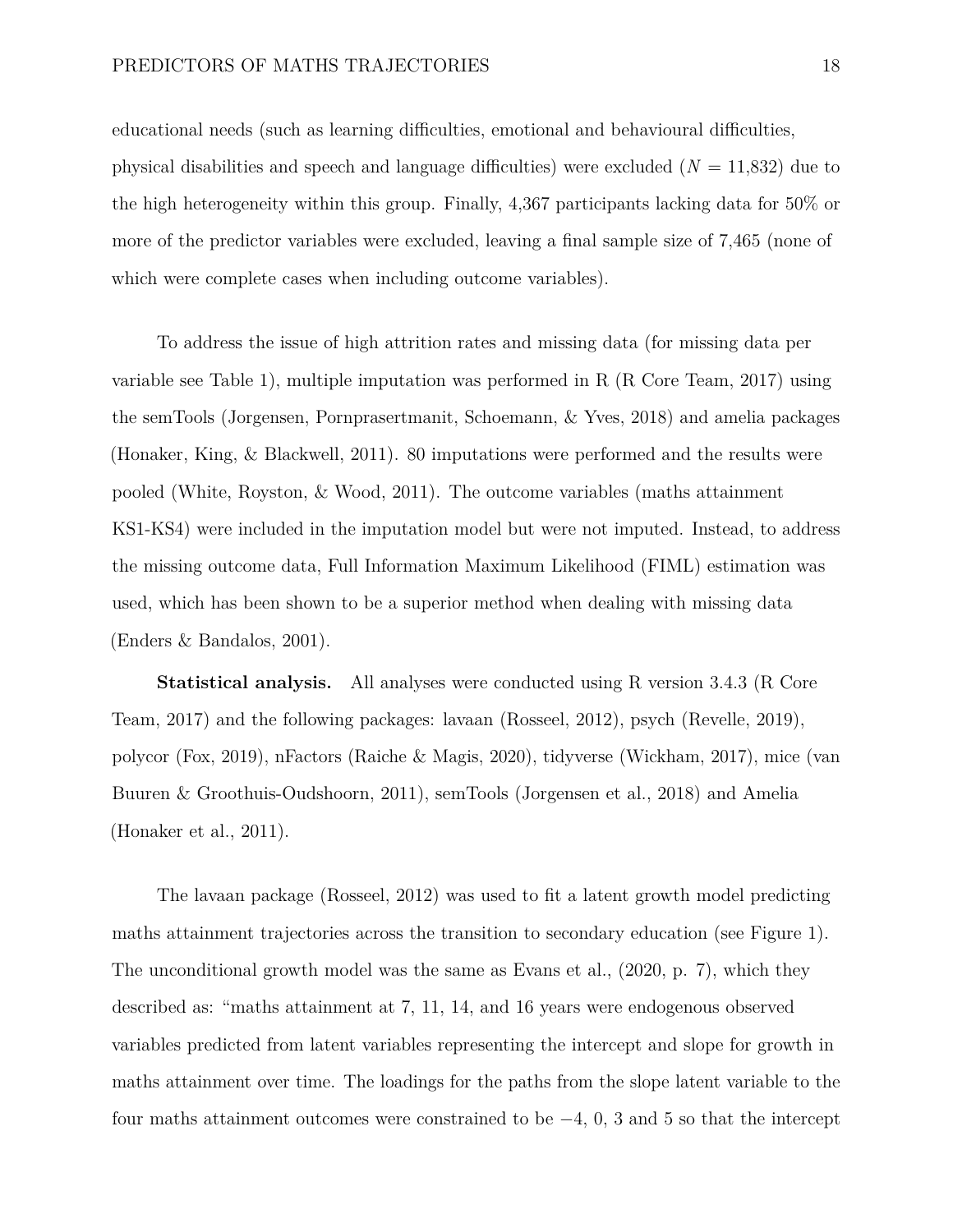represented maths attainment at 11 years old (i.e. the time of the school transition)". The predictors were included as exogenous observed variables that predict the intercept and slope (i.e., the rate of change) of growth in maths attainment.

Scores for SES, IQ, working memory and gendered play (CAI & PSAI) were centred so that the effects would be expressed at average levels of these predictors as opposed to them being zero. A previous study (Evans et al., 2020) found working memory and internalising symptoms predicted maths attainment in this sample, so these were included as predictors to adjust for their effects. All predictor variables were entered into the model simultaneously.

#### **Results**

#### **Descriptive statistics and model fit**

Descriptive statistics for the model predictors and outcomes are presented in Table [1.](#page-49-0) Table [2](#page-50-0) shows a matrix of the correlation coefficients for the numeric predictors and outcome variables. The latent growth model provided satisfactory fit indices,  $CFI = 0.939$ , TLI = 0.881, RMSEA =  $0.092$  [ $90\%$  CI = 0.089, 0.095], SRMR = 0.043.

#### **Predictors of maths attainment at age 11 (intercept)**

For maths attainment at age 11 (KS2), a score of 4 is the national average, though most children will achieve a score between 3 and 5, with very few students achieving lower than this, and only very few, exceptional students attaining a score of 6. The mean score for maths attainment at age 11 within this study was  $4.3$  ( $SD = .7$ ), in line with national standards.

Table [3](#page-51-0) shows the model parameters for predictors of the intercept of maths attainment (i.e. at age 11). The substantive predictors of this study were parental mental health, parent-child interactions (mother and partner), gendered play (PSAI and CAI), home-teaching (numeracy and literacy), parental education, parent-child relationships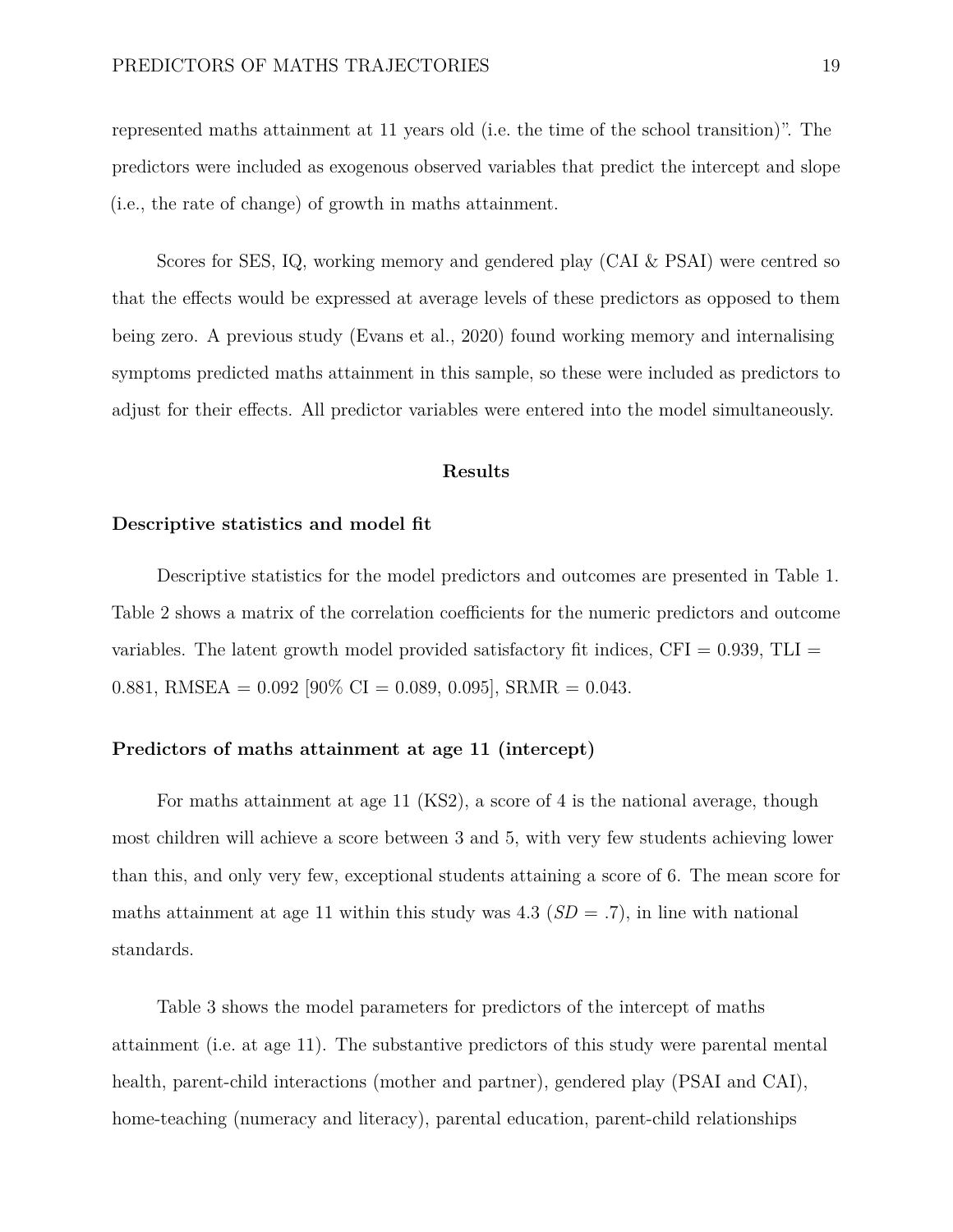(harmony and control), and parental school involvement (age 8 and 11).

Of these variables, only parental education (O level, A level, and degree), gendered play (at age 3.5; PSAI), school involvement at age 11, and a harmonious parent-child relationship were significantly associated with maths attainment at age 11. For parental education, when compared to children with parents with a CSE qualification or lower, greater maths attainment was predicted by children having parents with an  $\overline{O}$  level ( $b =$ 0.142), an A level  $(b = 0.219)$ , and a degree  $(b = 0.378)$ . There was no statistically significant difference in attainment for children whose parents had a vocational qualification compared to a CSE qualification ( $p = .597$ ). School involvement at age 11 (but not age 8;  $p$ )  $= .153$ ), equated to a significant increase in maths attainment by 0.022 per extra activity participated in. A harmonious parent-child relationship (but not child-control;  $p = .209$ ), was associated with significantly higher maths attainment, with a 1-unit increase on the harmony scale equating to increases in maths by 0.038.

Gendered play at age 3.5 was a significant predictor of maths attainment at age 11, where more masculine play and behaviours predicted decreased attainment. A 1-unit increase in PSAI score equated to decreased maths attainment by -0.002. The remaining substantive predictors, namely parental mental health and aspects of the home environment (parent-child interactions, gendered play (age 8) and home-teaching), did not significantly predict maths attainment at age 11 (see table [3\)](#page-51-0).

The contextual predictors included: sex, internalising symptoms, working memory, IQ, and SES. A higher IQ, greater working memory, higher SES, and male sex were all significant predictors of greater maths attainment at age 11. A 10-unit increase in IQ equated to a 0.20 increase in maths attainment. For working memory, 1 additional trial completed correctly equated to an increase of 0.013 in maths attainment. A 10-unit increase in SES equated to a 0.04 increase in maths attainment. Males maths attainment was 0.080 higher than females. Increased internalising symptoms significantly predicted decreased maths attainment; a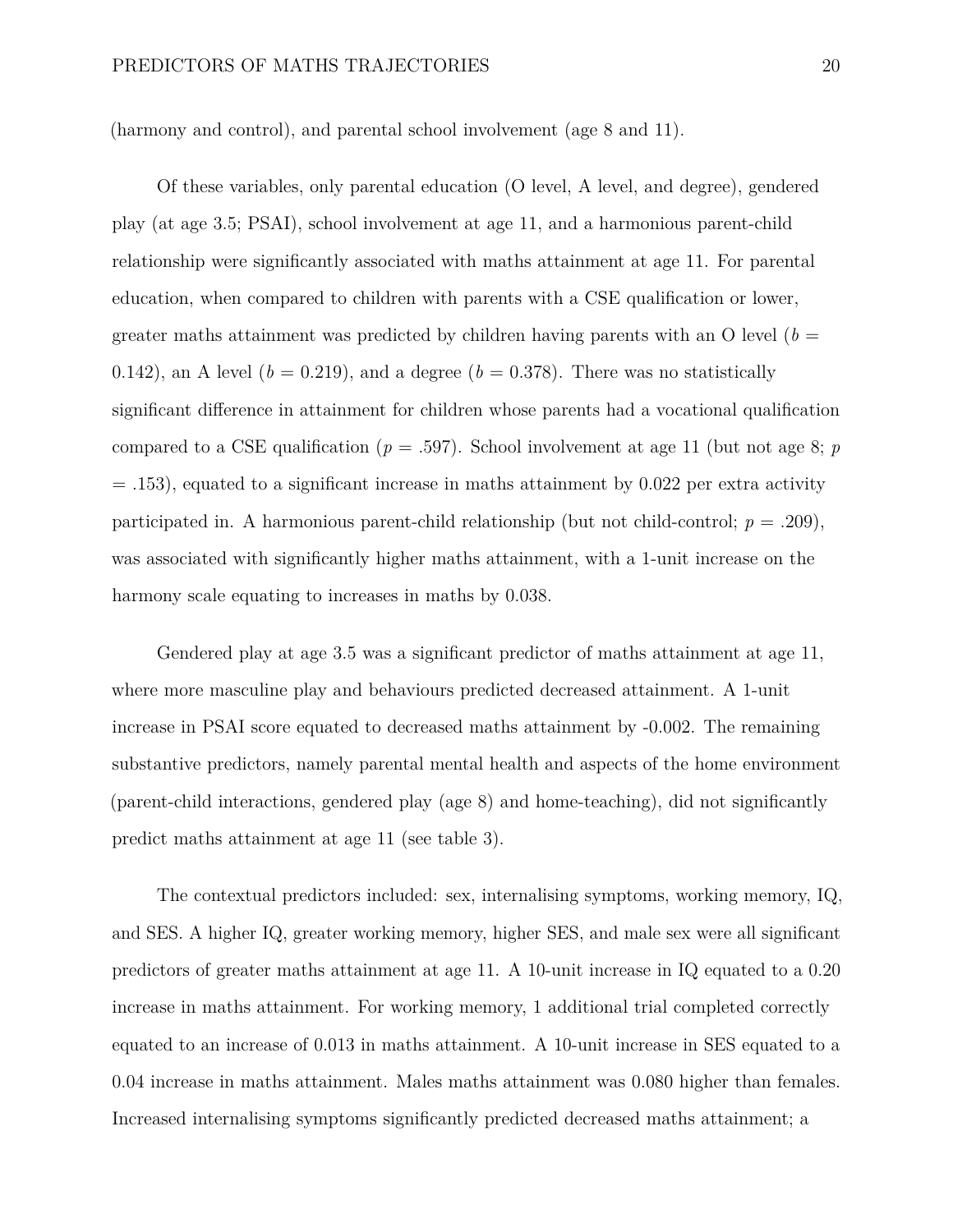1-unit increase in SDQ score equated to a decrease in maths attainment by -0.017 at age 11.

#### **Predictors of the rate of change (maths attainment from age 7-16)**

Table [4](#page-52-0) shows the model parameters for predictors of the slope (i.e., the rate of change) of maths attainment from age 7 to 16. The group-level growth in maths attainment each year was 0.48, meaning that at average levels of the predictors, children progressed by close to half a national curriculum grade level each year, which is the expected progress in line with government recommendations.

Of the substantive variables specified above, parental education (O level, A level, and degree), school involvement (at age 11), parental mental health, gendered play (at age 3.5; PSAI), and a harmonious parent-child relationship were significantly associated with the rate of change in maths attainment over time.

For parental education, when compared to children with parents with a CSE qualification, increased growth in maths attainment was predicted by children to parents with an O level ( $b = 0.021$ ), an A level ( $b = 0.048$ ), and a degree ( $b = 0.086$ ). There was no statistically significant difference in attainment growth for children whose parents had a vocational qualification compared to a CSE qualification (*p* = .929). School involvement at age 11 (but not age 8;  $p = .108$ ), equated to a significant increase in maths attainment growth by 0.004 levels per year for each extra activity participated in. A harmonious parent-child relationship (but not child-control;  $p = .281$ ), was associated with a significantly faster rate of change in maths attainment, with a 1-unit increase on the harmony scale equating to increases in maths by 0.006 per year. Gendered play at age 3.5 significantly predicted a slower rate of change in maths attainment, with a 10-unit increase in PSAI score equating to a decrease in maths attainment per year by −0*.*004. Parental mental health predicted a slower rate of change in maths attainment, with a 1-unit increase in symptoms equating to decreased maths attainment growth per year by -0.004. Parent-child interactions,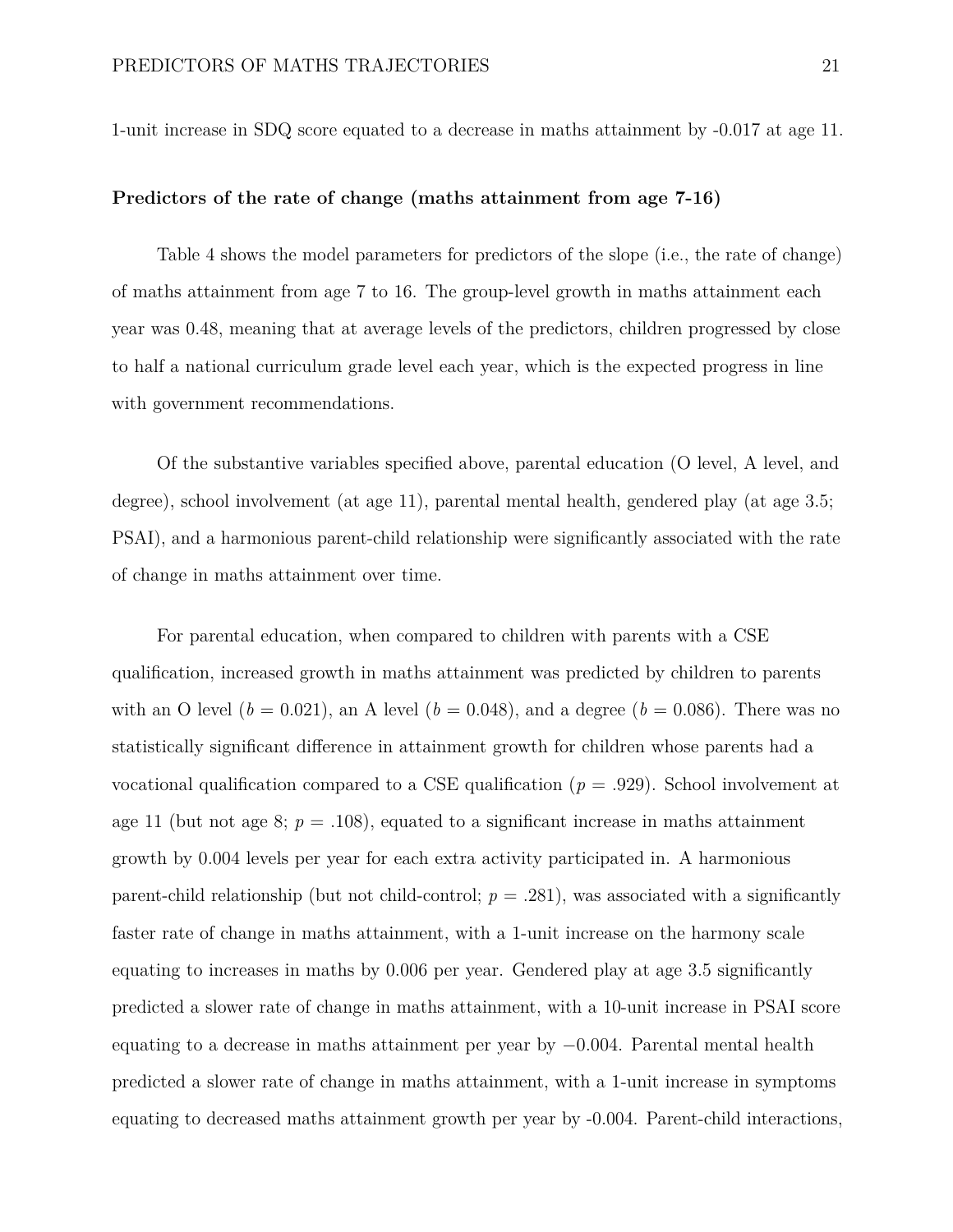gendered play (at age 8; CAI) and home-teaching, did not significantly predict the rate of change in maths attainment (see table [4\)](#page-52-0).

The significant contextual predictors of growth in maths attainment over time were sex (male), greater IQ, higher SES, greater working memory and internalising symptoms. Being male equated to increased growth of 0.014 levels per year in maths. A 10-unit increase in IQ and SES increased the rate of change by 0.03 and 0.01 respectively. For each trial of the working memory task completed correctly, the rate of change in maths increased by 0.002. Greater internalising symptoms decreased the rate of change in maths per year by -0.002 for a 1-unit increase in SDQ score. However, these effects are extremely small within the context of a group-level rate of change of 0.48 levels in maths per year.

#### **Discussion**

This study aimed to identify predictors of maths attainment trajectories across the transition from primary to secondary education, focusing on parental factors in childhood and adolescence. To recap, the study specifically investigated the following parental factors: mental health, home-teaching, parent-child interactions at home, parent-child relationships, school involvement, education qualifications, and child gendered play as substantive predictors of children's maths attainment trajectories.

#### **Summary of results: parental predictors**

Broadly, the results provided support for *some* of the parental factors as predictors of maths attainment at the transition (the intercept), and the growth over time (the slope). When looking at the intercept, the factors found to be significantly associated with higher maths attainment at age 11 were greater parental education, a harmonious parent-child relationship, greater school involvement at age 11, and "feminine" gendered play at age 3.5 years. Whereas, when predicting the slope, significant effects were found for greater parental education (increased rate of change (ROC)), poor parental mental health (slower ROC),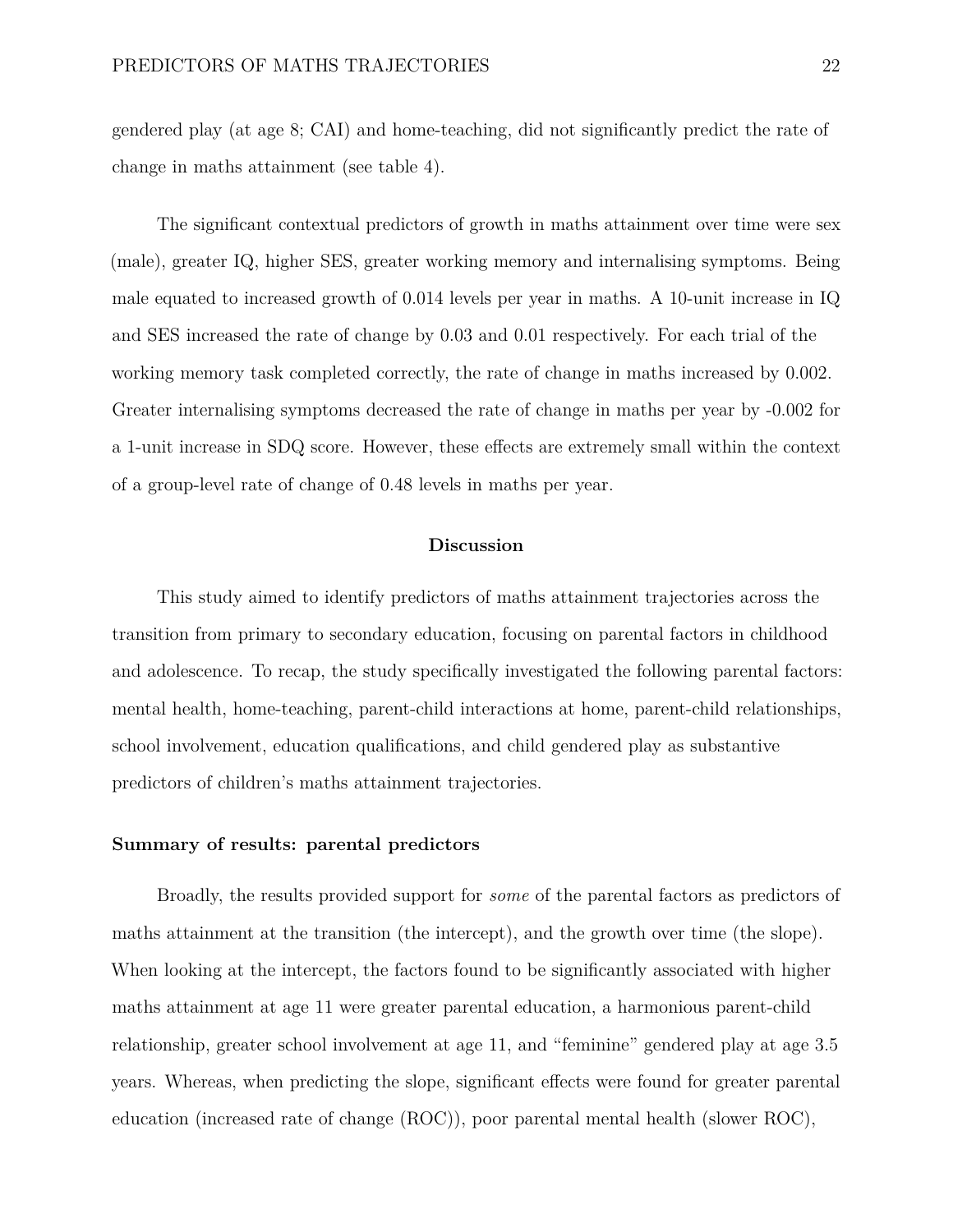"masculine" gendered play at 3.5 years (slower ROC), school involvement at age 11 (increased ROC), and a harmonious parent-child relationship (increased ROC).

For parental education, the gains in attainment increased as parents' education qualifications increased (i.e., parents with a degree equated to the highest attainment). Although, there were no significant differences in maths attainment at age 11 and the rate of change over time between children to parents with a CSE (and below), and children to parents with vocational qualifications. Unsurprisingly, parental education was found to be the strongest predictor of maths attainment at age 11, and of the rate in change over time, although, the effect sizes were slightly smaller in this study compared to previous analyses (Evans et al., 2020). One of the aims of this study was to help identify the underlying mechanisms in which greater parental education contributes to higher maths attainment, i.e., through increased participation in home-teaching, or in school activities for example. Given that aspects of parenting, the home-environment, and contextual factors like SES were adjusted for in the model, it seems there are unique ways that parental education contributes to maths attainment. One explanation could be genetic (Kovas et al., 2013; Shakeshaft et al., 2013). For example, parents that are more highly educated may pass on traits that are important for educational attainment (such as motivation and temperament, Eccles, 2005), and are also more likely to provide an environment that is intellectually stimulating (this is referred to as the passive gene-environment correlation/passive rGE; Plomin, DeFries, & Loehlin, 1977; Scarr & McCartney, 1983). Therefore, it could be that the differences between children of low- and highly-educated parents may be based upon genetic (or gene x environment) factors which were not captured in this analysis. Indeed, genetic components involved in maths attainment have been identified by previous research (i.e., Haworth, Kovas, Petrill, & Plomin, 2007; Kovas, Haworth, Dale, & Plomin, 2007; Rimfeld, Kovas, Dale, & Plomin, 2015), however, this explanation is out of the scope of this analysis which focused on parenting factors that could be actively (*and arguably easily*) changed by parents. However, this finding does provide future suggestions for further research within this area.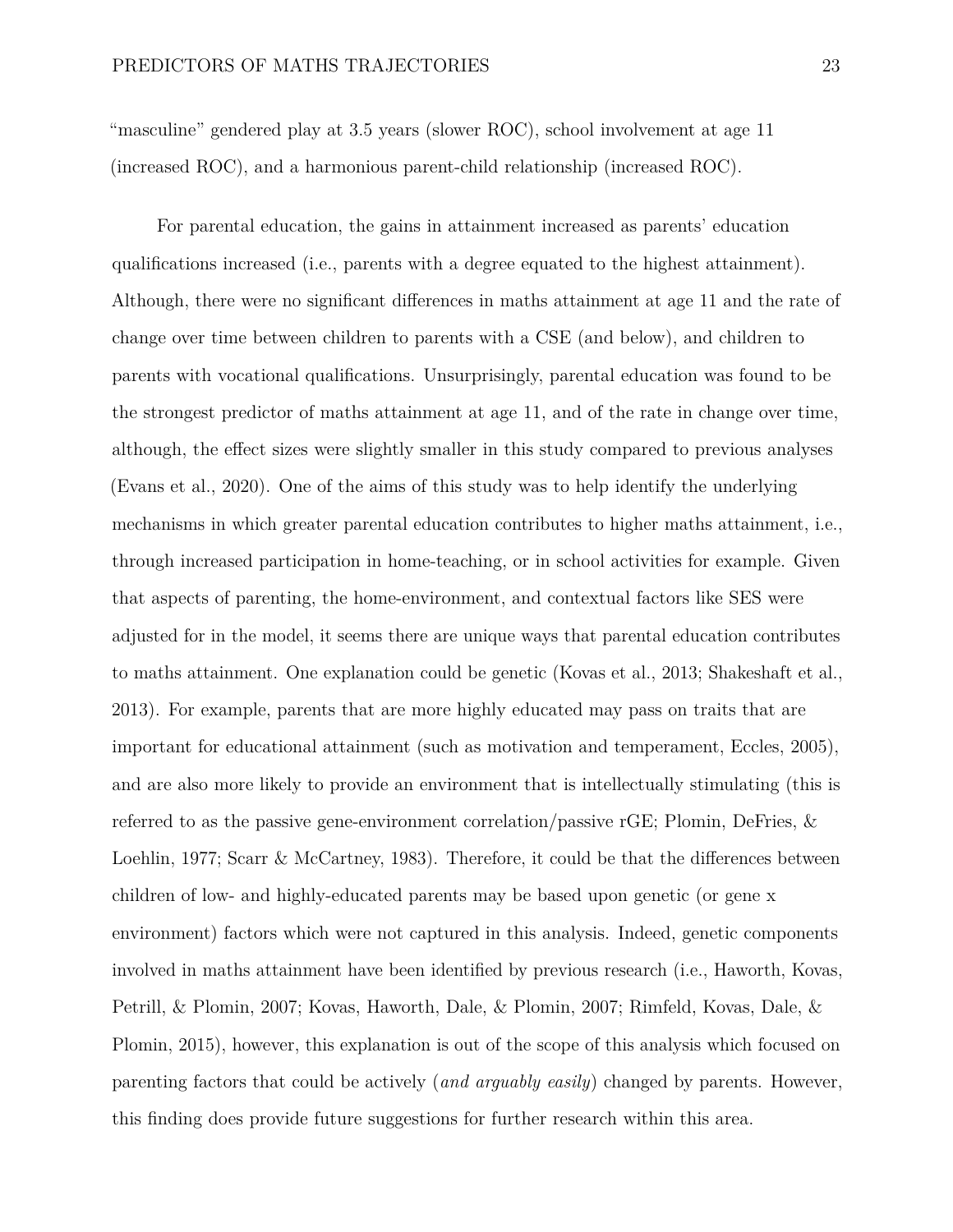Greater school involvement at age 11, but not age 8, predicted greater maths attainment at the time of the transition (i.e., age 11), with an additional activity on the scale (between 0-4), equating to an increase in maths attainment by 0.022. Moreover, greater school involvement at age 11 significantly predicted an increased rate of change in maths attainment over time, however, as with the intercept, involvement at age 8 did not significantly predict growth in attainment. This finding is broadly in line with existing research where small effect sizes have been reported ( $r = .13$ ; Barger et al., 2019), suggesting that greater parental interest and involvement in school activities is important for maths grades to some extent. Although the minimal effect of involvement at age 8 was unexpected. As discussed previously, parental support across the transition can buffer against the negative effects associated with the transition (Helsen et al., 2000; Newman et al., 2007; Rens et al., 2018), which could possibly explain why involvement at age 11 would be a stronger predictor than age 8 as it was measured just prior to the transition - meaning that those whose parents were more involved in school may help buffer against the effects of the transition, thus reducing any negative effects on attainment.

A harmonious parent-child relationship at age 12 was associated with greater maths attainment at age 11 and an increased rate of change over time, whereas, child-control was not significantly associated with either. The finding that a harmonious parent-child relationship was linked to attainment was not surprising, however the effect size is somewhat smaller than in the existing literature ( $\beta = 0.12 - 0.18$ ; Amato & Fowler, 2002). It was also expected that parent-child dyads where the child was more controlling (a proxy for autonomy) would be associated with greater attainment as it has been previously found that children with parents that provide greater autonomy support have more positive social, emotional, and academic outcomes (e.g., Child Health & Network, 2008; Duineveld et al., 2017; Joussemet, Koestner, Lekes, & Landry, 2005; Ratelle, Larose, Guay, & Senécal, 2005; Sher-Censor, Parke, & Coltrane, 2011). However, this idea was not supported by the findings of this study. It could be that "child-control" was not a suitable proxy for child autonomy, or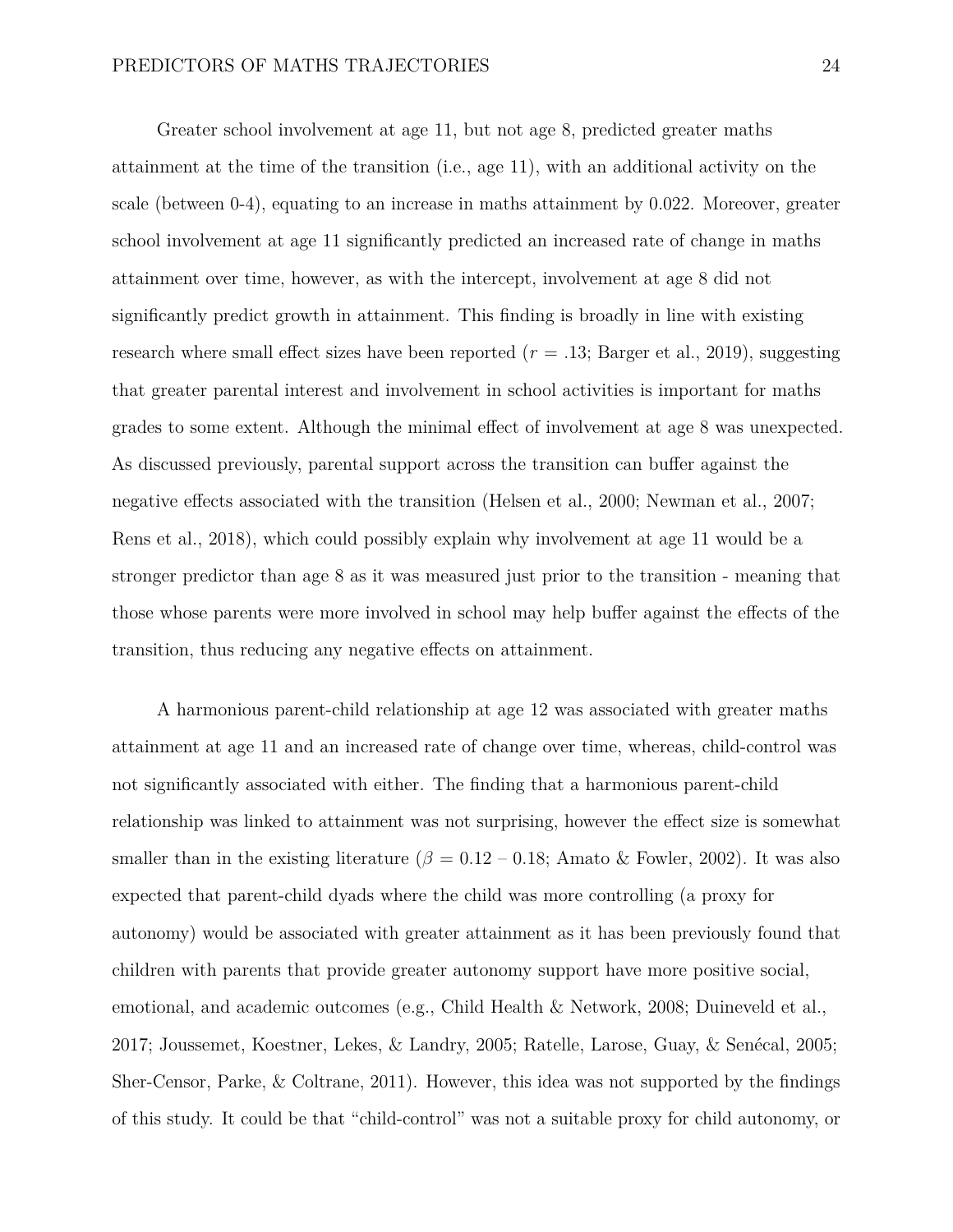that neither parental control, nor child control is optimal for attainment, and that a more collaborative relationship is perhaps more beneficial for learning.

Gendered play at age 3.5 years, but not age 8, predicted the intercept and slope in maths attainment, with more "masculine" play predicting lower maths attainment at age 11 and a slower rate of change over time. However, when placing these effects within the context of the scale of the PSAI (which ranges from 0-100), both effects are *extremely* small a 10-unit increase in PSAI score would equate to a decrease of −0*.*02 in attainment at age 11, whereas, for the slope, even with a change of 100 units (i.e., the entire scale), the rate of change in maths attainment per year would be −0*.*04. It is important to note that the average rate of change per year is half a national curriculum level (i.e., 0.48), which illustrates the extremely minimal effects of gendered play found here.

Parental mental health within the first few months following the child's birth did not significantly predict maths attainment at age 11, but did marginally ( $p = .05$ ) predict the slope in attainment in the expected direction where poorer mental health was linked to a slower rate of change. The effect of parental mental health on attainment was *extremely* small  $(b = 0.019)$  which was smaller than expected (Mensah & Kiernan, 2010). Previous research shows an increased risk of children not attaining a "pass" grade in GCSE maths at age 16 whose mothers experience severe, persistent, or recurrent postnatal depression (Netsi et al., 2018 OR = 2.65; Pearson et al., 2016  $\beta = 1.52$ ). These effects are much larger than what we found, however, in this study we focused on parental mental health combined as an indicator of the home environment rather than solely investigating maternal effects. This difference may explain the inconsistent findings as poor paternal mental health has not been found to predict maths attainment in previous studies (Pearson et al., 2016). Additionally, as this variable was measured in the first few months of life, it means that any changes over time (i.e., throughout childhood and adolescence), were not accounted for. Additional research would be beneficial in assessing any association between the trajectory of parental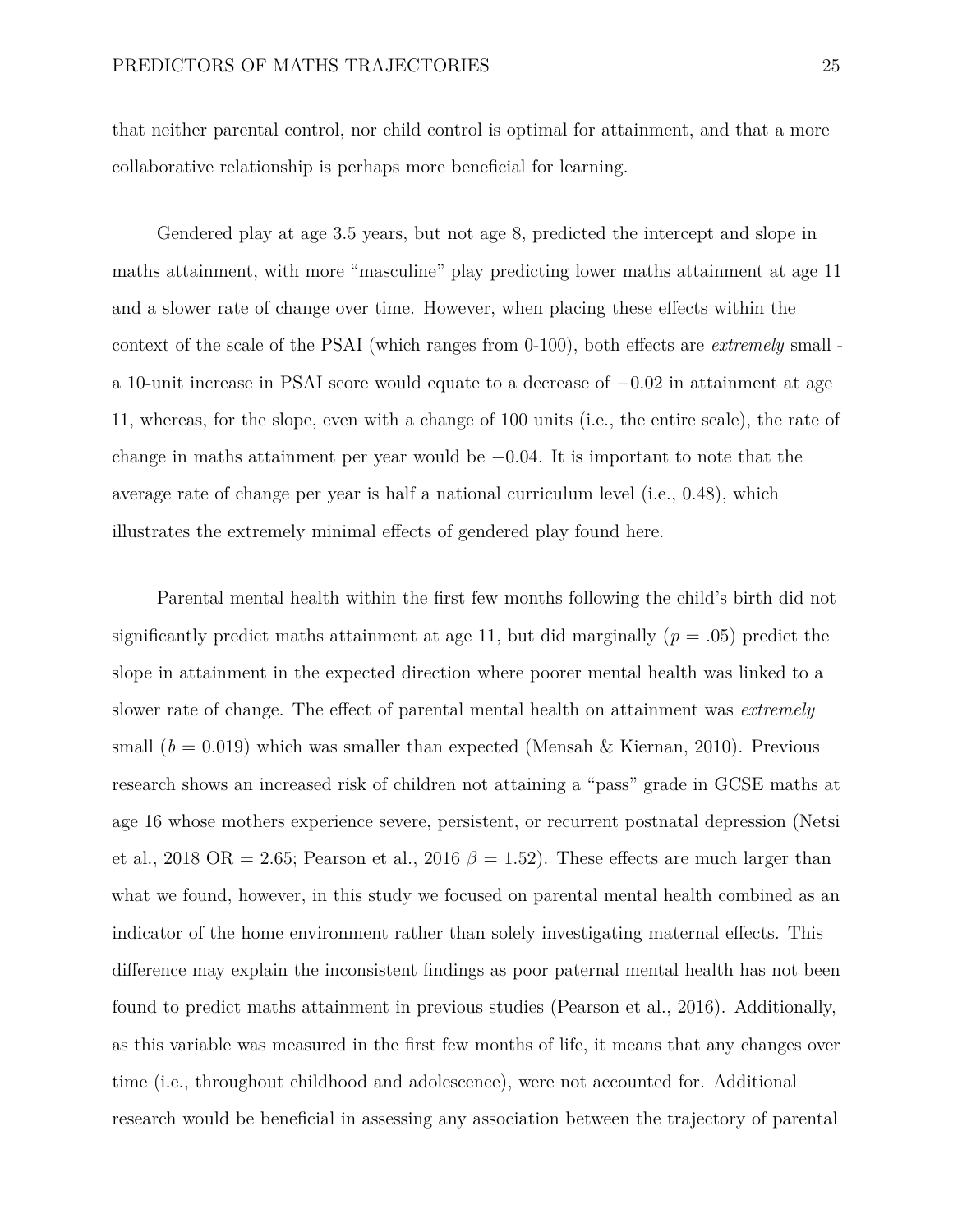mental health and child maths attainment across the transition.

Home interaction scores (mother and partner), and home teaching (numeracy and literacy), did not significantly predict maths attainment at age 11, nor the slope over time which was unanticipated. Existing literature suggests that a greater participation in educational activities at home, and greater parent-child interaction is associated with higher maths (and general educational) attainment (Blevins-Knabe & Musun-Miller, 1996; Huntsinger et al., 2016; LeFevre et al., 2009; Manolitsis et al., 2013; Skwarchuk et al., 2014). Although, others have highlighted the inconsistencies within the literature (Bennett, 2017). The differences in findings of this study and the existing literature could be due to the measures used in this study. Home-teaching was measured through dichotomous measures of "yes" and "no" which were then combined, meaning that the score for each (numeracy and literacy), could only range from 0 (all "no") to 2 (all "yes"). Moreover, parent-child home interactions were measured when the child was 3.5 years-old and 6.75 years-old and included various statements such as "mother plays with child with toys" and "mother reads stories with child". It could be that the questions asked were too general, and included basic activities that a large proportion of parents would participate in with their child - meaning there would be little variation between participants, which is certainly true for the mother's interaction score. Whereas, the partner's interaction score had much more variance, though, this was still not a significant predictor. Moreover, it could be that the timepoints used were at a time where children are still heavily reliant upon their parents for participation in daily activities (such as feeding and bathing), and it may be that at a later age, where parental interaction is more varied between families, is potentially a more appropriate timepoint to focus on when looking at differences between children based upon parental interactions.

In summary, it seems that parental education, school involvement (at age 11), and a harmonious parent-child relationship are the most important parent-related factors found in this study that predict maths attainment trajectories in adolescence. These findings could be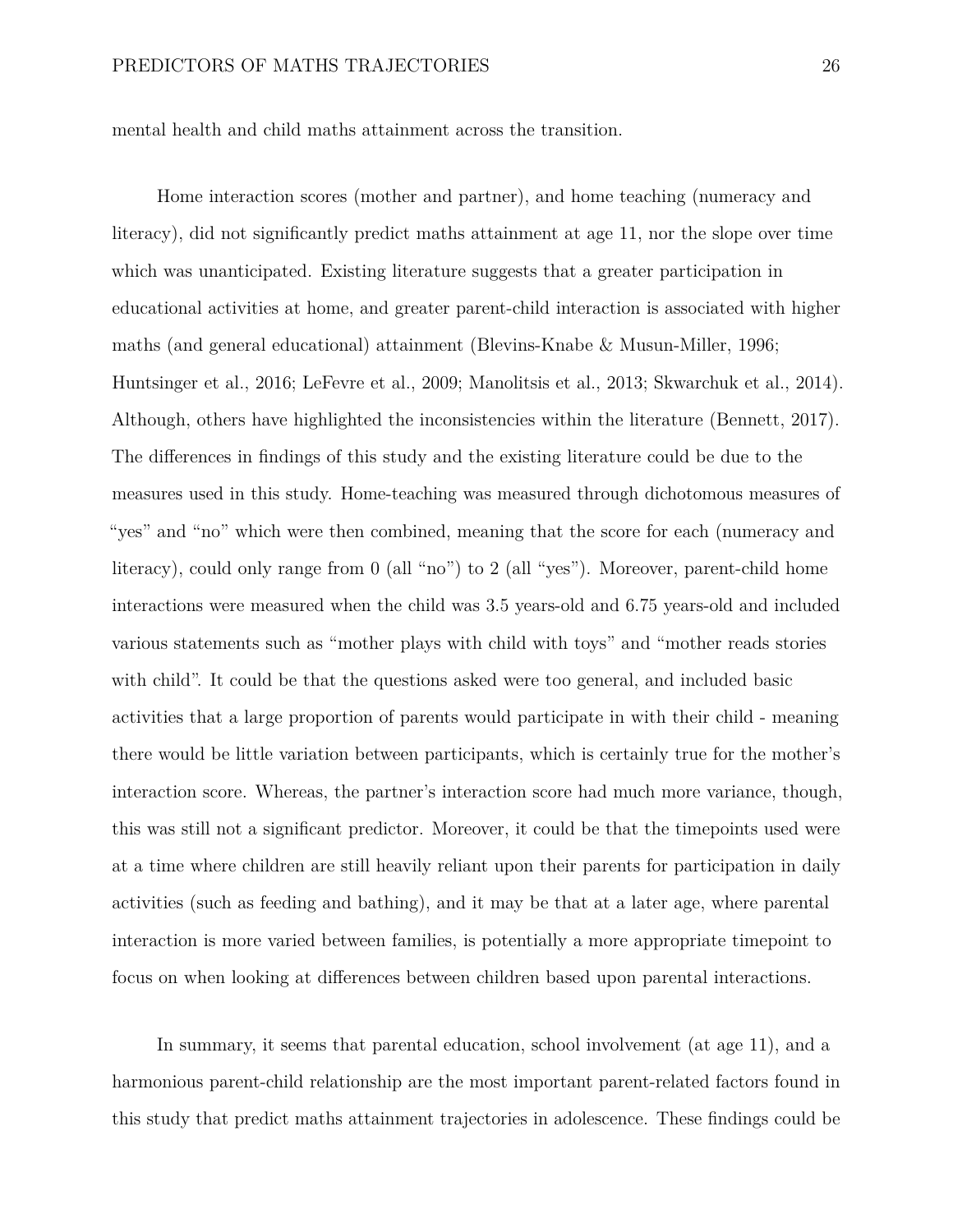explained somewhat by the stage-environment fit theory proposed by Eccles and Colleagues (1989; 1993). The stage-environment fit theory describes that negative outcomes can occur when there is a mismatch between the developmental needs of an adolescent and the characteristics of their social environment. This means that adolescents whose social environments respond well to their changing needs are more likely to experience positive outcomes. It is possible that parents who are more involved in school are more aware of their child's changing needs across the transition to secondary education through greater interaction and discussion with their children (or their teachers), regarding school. Moreover, a positive (harmonious) parent-child relationship may mean that parents are perhaps more compassionate and accommodating when responding to their changing needs. It could be that when the changes in an adolescent's needs are appropriately met by their social environment, the transition to secondary education is more successful, and as such, is associated with increased maths attainment.

#### **Summary of results: contextual predictors**

Sex, SES and IQ predicted maths attainment at the intercept (age 11), and the slope, with being male, having higher SES, and a higher IQ predictive of greater maths attainment and a quicker rate of change over time. As expected, internalising symptoms, and working memory predicted maths attainment trajectories, with a very small effect. These results are not discussed here in depth as they were included solely to adjust for them, see Evans et al. (2020) for further discussion of these findings.

It was expected based upon the wider literature and a previous study conducted by the authors on the same dataset (Evans et al., 2020), that IQ and socioeconomic status would predict maths attainment trajectories across the transition from primary to secondary education. Research investigating IQ and SES and attainment has found similar results (Bradley & Corwyn, 2002; Deary, Strand, Smith, & Fernandes, 2007; Hadden, Easterbrook, Nieuwenhuis, Fox, & Dolan, 2019), with this study adding further support to the existing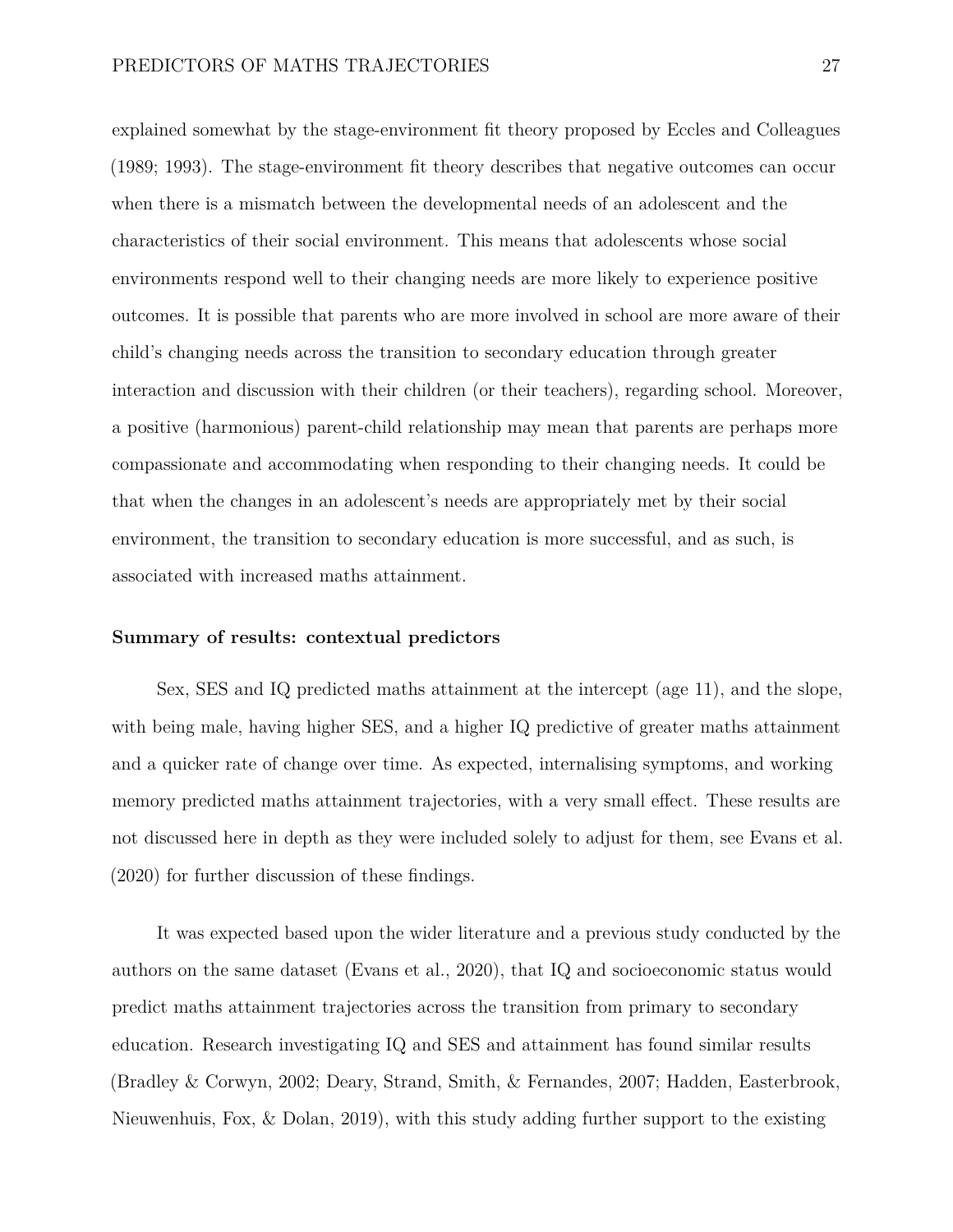literature.

In addition, it was expected that males would have greater maths attainment at age 11 (OECD, 2016) which was supported by the findings of this study. However, the analysis also showed that that males had an increased rate of change over time, meaning that each year on average they made greater progress compared to their female peers, the effects were small, but this highlights the long-term negative effects associated with the gender gap in maths attainment.

#### **Study limitations and future research directions**

There are notable methodological issues that may affect the interpretation of these results. Firstly, the data was initially collected close to 30 years ago, meaning the findings could be less applicable now. This may be the case when investigating parental factors because the home environment has changed in the past 30 years with more mothers with young children in employment for example (National Statistics, 2018). This possibility could mean that there are differences between maths attainment in this sample and children transitioning now given that parental presence at home for example, is linked to a successful education transition (Waters et al., 2014).

Additionally, children's social environment has changed in a number of ways since the participants in this sample transitioned to secondary education between the years of 2001 and 2004. These changes include the increase in adolescents owning mobile phones and using social media apps and sites (Lenhart, Purcell, Smith, & Zickuhr, 2010; Ofcom, 2017), and increases in mental health issues (Pitchforth et al., 2018) meaning that the effects of the transition may be somewhat different for students now. For example, the social media sites Facebook and Twitter were launched in 2004 and 2006 respectively, meaning few children in this study would have had access to these sites before transitioning, and it is unlikely that a large percentage of them would have used them during secondary education. Other popular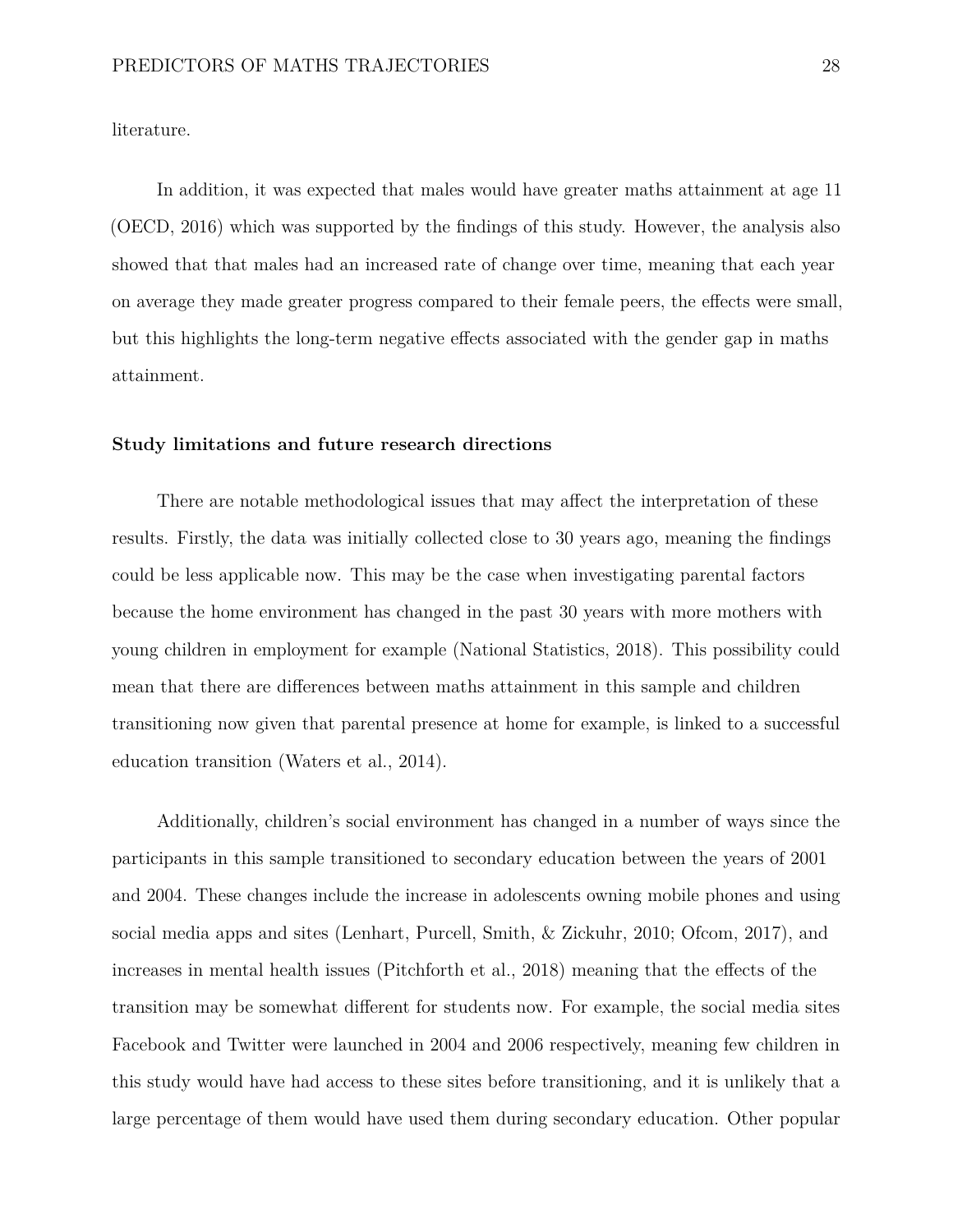apps such as Instagram and Snapchat were launched in 2010 and 2011 which would have been after this sample had finished secondary education entirely. Whereas, adolescents transitioning now are already likely to use many of these sites/apps before transitioning (Children's Commissioner, 2018), or begin using them in early adolescence post-transition. Moreover, a report by the Children's Commissioner for England has found that children using social media prior to secondary education focus on games and creative activities, whereas the focus post transition is on "likes" and "comments", affecting their emotional wellbeing (Children's Commissioner, 2018). Increased social media and phone use in adolescence has been linked to heightened depression and suicidal ideation in adolescents by other researchers also (Twenge, Joiner, Rogers, & Martin, 2018). These findings imply that a greater number of children transitioning now may encounter emotional difficulties around this period compared to children in this study, and given that emotional wellbeing predicts maths attainment trajectories (Evans et al., 2020), it is possible that transition experiences and attainment differs between these groups which affects the generalisability of the findings. Additional research utilising more recent data would help to further understand the impact of the transition in light of these changes in children's environments, and how they potentially alter the impact of the transition on psychological and academic outcomes.

There are many advantages of using a large birth cohort such as ALSPAC, for example the large sample size and breadth of topics assessed, however, there are also limitations including the high level of missing data, and the lack of depth for some of the measures. For example, in this study, numeracy home-teaching was measured using parents' self-report of whether they had taught their child numbers and shapes, this does not account for the wide range of other maths and numeracy teaching activities (such as cooking together, handling money in shops, playing boardgames etc.,) that help develop children's maths skills. Most of the measures also rely heavily on parents' abilities to identify their own behaviours and report them accurately and honestly. There are additional generalisability issues where children in ALSPAC achieve slightly higher grades in national curriculum exams at age 16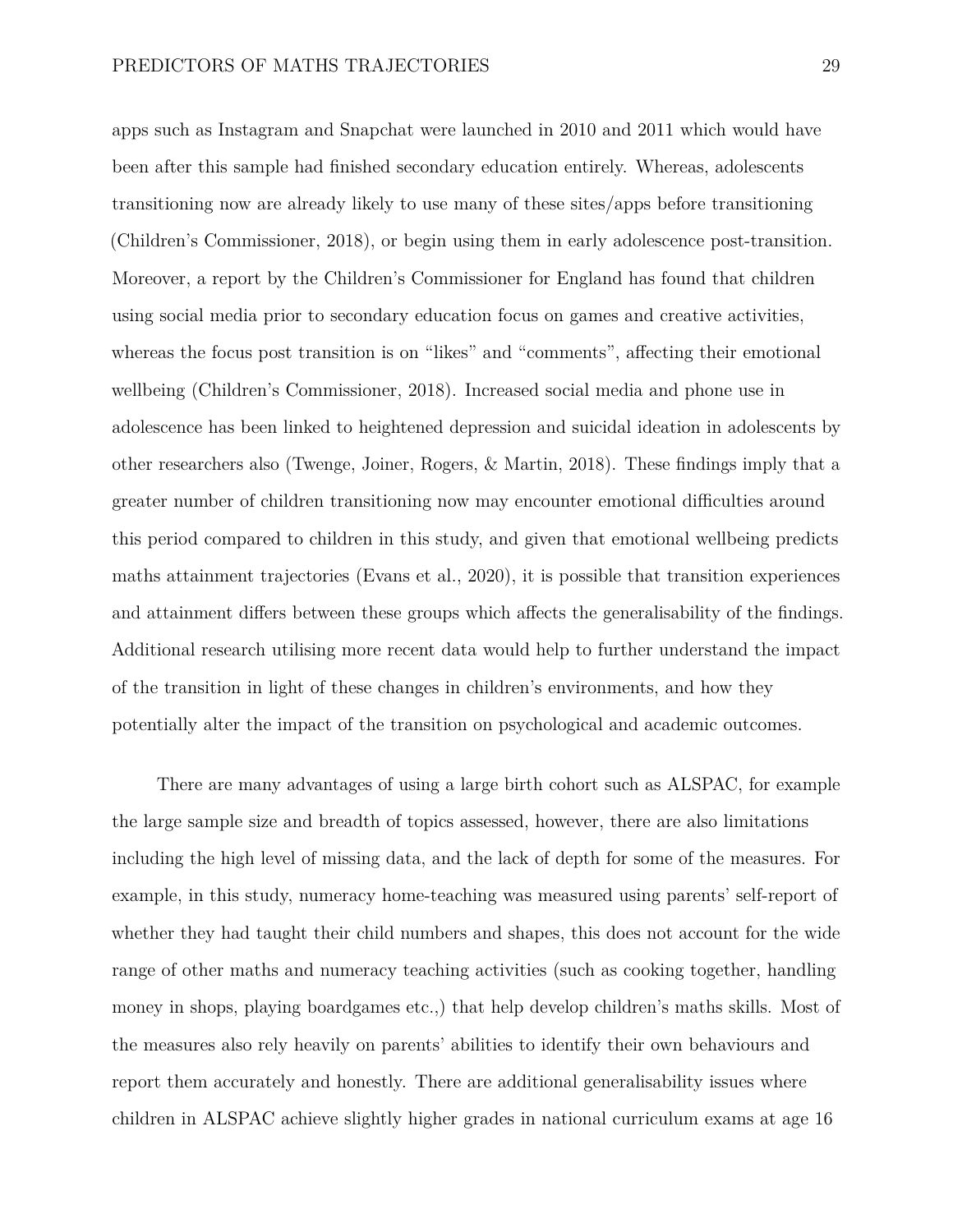and are more likely to be white with higher socio-economic status compared to children not enrolled in the study (Boyd et al., 2013) suggesting that it would be beneficial to conduct additional research with a more diverse sample.

The findings show that other than parental education, two of the most important factors found by this study are a harmonious parent-child relationship, and parental school involvement at age 11. Although, a positive parent-child relationship relies on numerous factors, parental school involvement can be increased more easily, hopefully leading to gains in maths attainment. However, the present study only looked at four different kinds of involvement with school, whereas, there are many more ways parents can get involved with their child's education. For example, this study did not look at parent's help with homework, or their general interest in daily school life - which future research could focus on. Additional research investigating parental school involvement may help uncover which aspects are associated with the largest increases in maths, so that transition strategies could focus on improving these aspects.

#### **Conclusion**

The goal of the current study was to further understand which parental factors may influence maths attainment in adolescence. This study extends the existing literature by finding support for parental education qualifications, parental school involvement at age 11, and harmonious parent-child relationships as predictors of maths attainment. In addition, parental mental health in early childhood was not found to have a long-term impact and the findings show there is very little effect of gender-stereotyped play on maths attainment suggesting that sex differences in maths attainment stem from other factors. General parent-child interactions and home-teaching were also not found to predict maths attainment suggesting that parents influence their child's maths attainment in other ways. However, due to some methodological limitations, additional research is still needed. Future exploration should aim to further uncover the relationship between parental education and children's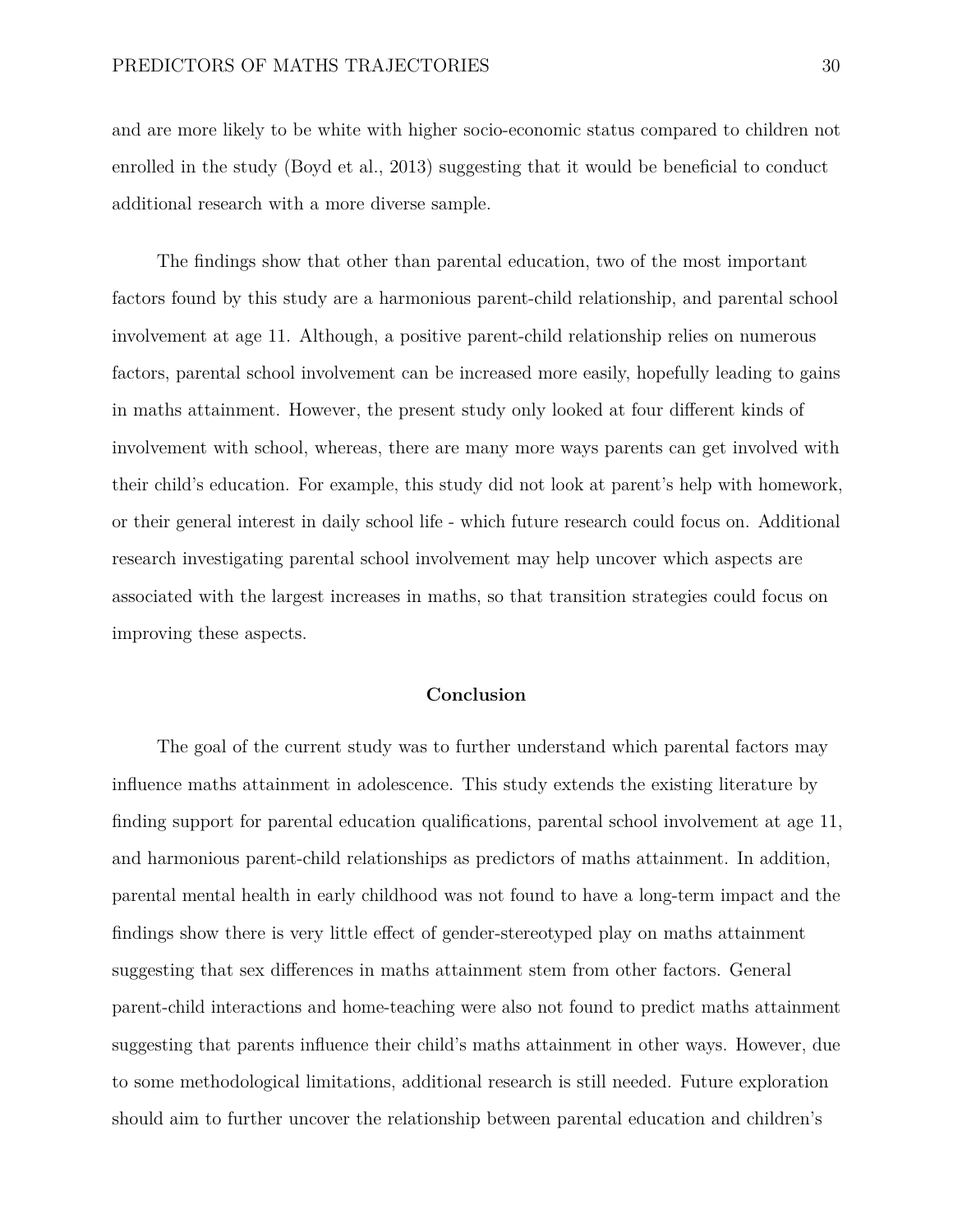maths attainment, with the goal to help close the associated gap in achievement between children to parents with higher qualifications and children to parents without educational qualifications. Failing to appropriately address these issues in early childhood further adds to the negative cycle of low maths attainment for parents and their children. Adults' low maths skills are associated with high unemployment rates and lower SES (NRDC, 2013; Parsons & Bynner, 1997; Ritchie & Bates, 2013), which as found in this study, is linked to their child's maths attainment also. Therefore, further work is needed to eradicate the "maths crisis" in the UK, thus improving several long-term outcomes for individuals and wider society.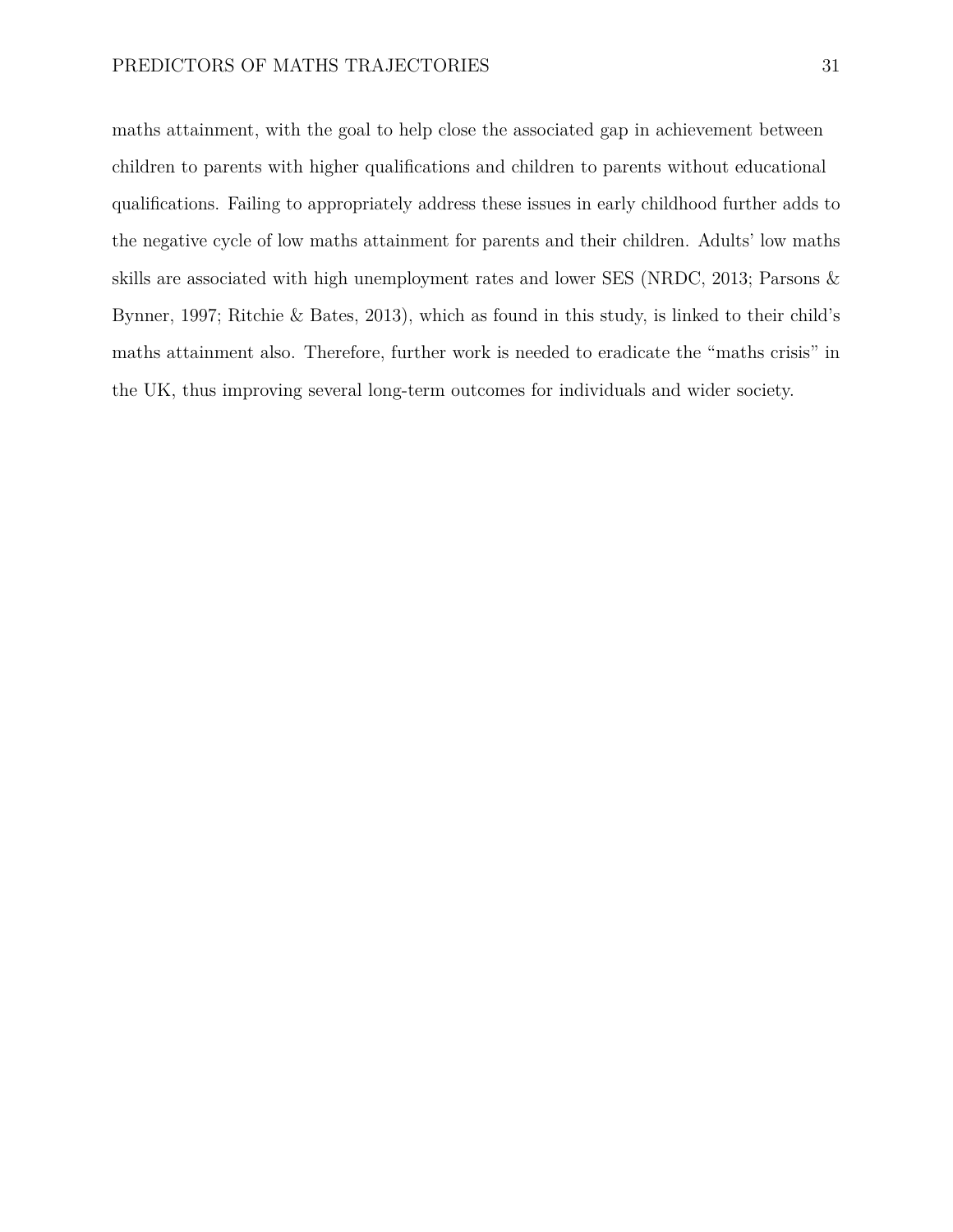#### **Acknowledgments**

The authors are extremely grateful to all the families who took part in this study, the midwives for their help in recruiting them, and the whole ALSPAC team, which includes interviewers, computer and laboratory technicians, clerical workers, research scientists, volunteers, managers, receptionists and nurses.

#### **Funding**

The UK Medical Research Council and the Wellcome Trust (Grant ref: 102215/2/13/2) and the University of Bristol provide core support for ALSPAC. A comprehensive list of grants funding is available on the ALSPAC website

[\(http://www.bristol.ac.uk/alspac/external/documents/grant-acknowledgements.pdf\)](http://www.bristol.ac.uk/alspac/external/documents/grant-acknowledgements.pdf). This research was specifically funded by Department for Education and Skills (Grant ref: EOR/SBU/2002/121) and the Wellcome Trust and MRC (Grant ref: 092731). This publication is the work of the authors and they will serve as guarantors for the contents of this paper. This specific research project did not receive any funding. The authors have declared that they have no competing or potential conflicts of interest.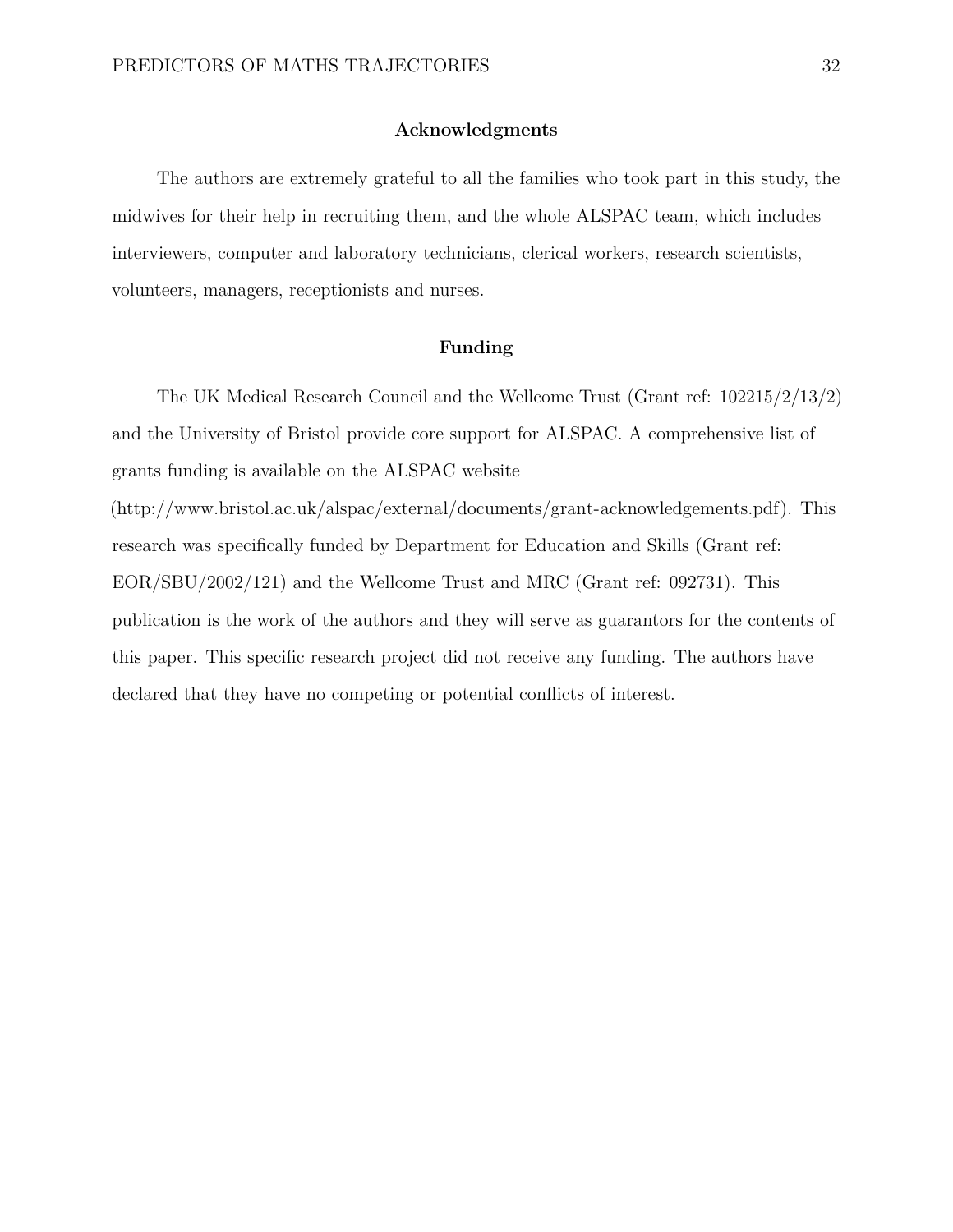#### **References**

- Akos, P., & Galassi, J. P. (2004). Middle and high school transitions as viewed by students, parents, and teachers. *Professional School Counseling*, 212–221.
- Akos, P., Rose, R. A., & Orthner, D. (2015). Sociodemographic Moderators of Middle School Transition Effects on Academic Achievement. *The Journal of Early Adolescence*, *35* (2), 170–198.<https://doi.org/10.1177/0272431614529367>
- Alspaugh, J. W. (1998). Achievement Loss Associated with the Transition to Middle School and High School. *The Journal of Educational Research*, *92* (1), 20–25. <https://doi.org/10.1080/00220679809597572>
- Amato, P. R., & Fowler, F. (2002). Parenting practices, child adjustment, and family diversity. *Journal of Marriage and Family*, *64* (3), 703–716.
- Barger, M. M., Kim, E. M., Kuncel, N. R., & Pomerantz, E. M. (2019). The relation between parents' involvement in children's schooling and children's adjustment: A meta-analysis. *Psychological Bulletin*, *145* (9), 855–890. <https://doi.org/10.1037/bul0000201>
- Benner, A. D., & Graham, S. (2009). The transition to high school as a developmental process among multiethnic urban youth. *Child Development*, *80* (2), 356–376. <https://doi.org/10.1111/j.1467-8624.2009.01265.x.>
- Bennett, A. (2017). *Early numerical experiences* (PhD thesis). Loughborough University. Retrieved from<https://hdl.handle.net/2134/32451>
- Blakemore, J. E. O., & Centers, R. E. (2005). Characteristics of boys' and girls' toys. *Sex Roles*, *53* (9-10), 619–633.

Blevins-Knabe, B., & Musun-Miller, L. (1996). Number use at home by children and their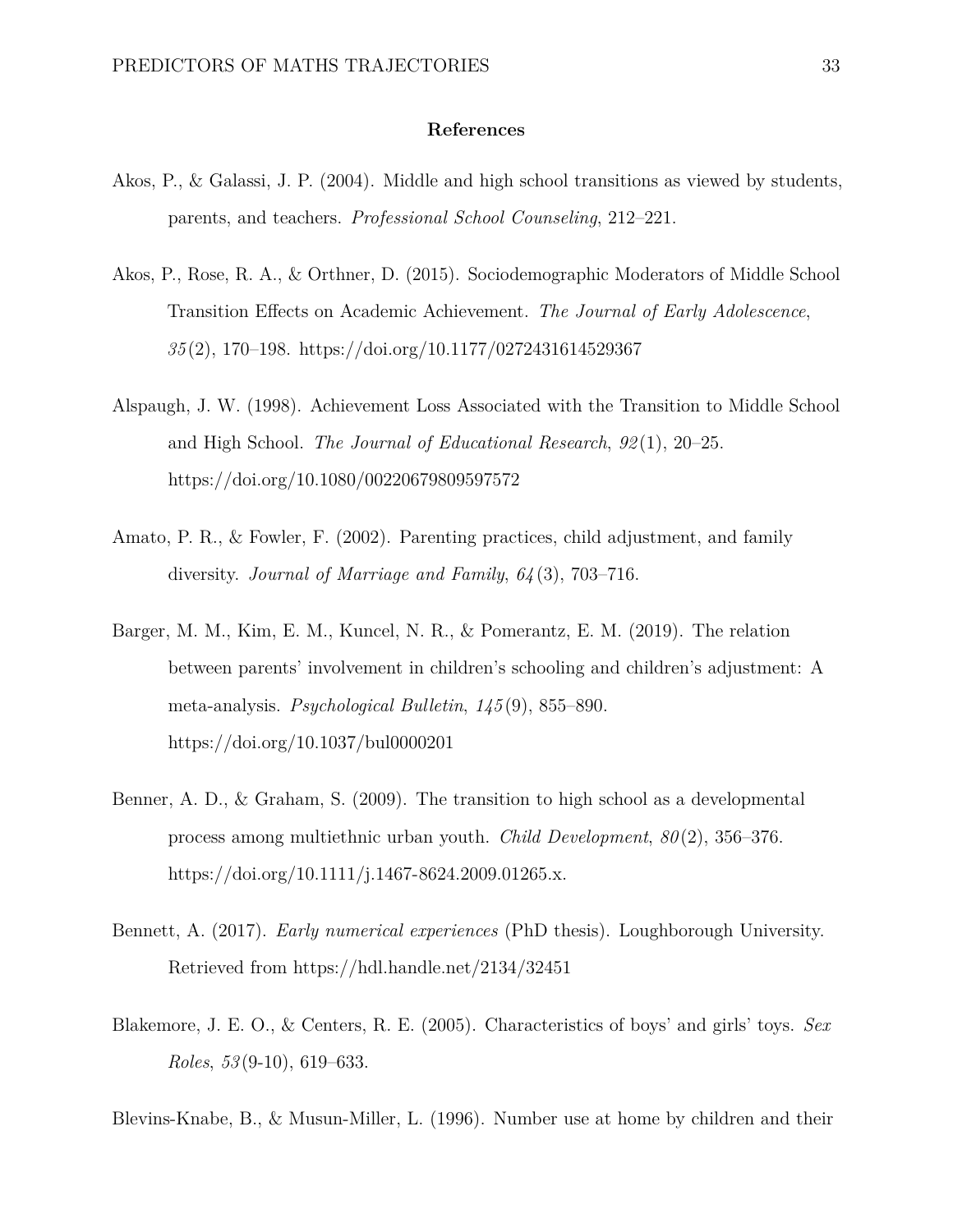parents and its relationship to early mathematical performance. *Early Development and Parenting: An International Journal of Research and Practice*, *5* (1), 35–45. [https:](https://doi.org/10.1002/(SICI)1099-0917(199603)5:1%3C35::AID-EDP113%3E3.0.CO2-0) [//doi.org/10.1002/\(SICI\)1099-0917\(199603\)5:1%3C35::AID-EDP113%3E3.0.CO2-0](https://doi.org/10.1002/(SICI)1099-0917(199603)5:1%3C35::AID-EDP113%3E3.0.CO2-0)

- Boyd, A., Golding, J., Macleod, J., Lawlor, D. A., Fraser, A., Henderson, J., ... Smith, G. D. (2013). Cohort profile: The 'Children of the 90s'-The index offspring of the avon longitudinal study of parents and children. *International Journal of Epidemiology*, *42* (1), 111–127.<https://doi.org/10.1093/ije/dys064>
- Bradley, R. H., & Corwyn, R. F. (2002). Socioeconomic status and child development. *Annual Review of Psychology*, *53* (1), 371–399. <https://doi.org/10.1146/annurev.psych.53.100901.135233>
- Cai, J. (2003). Investigating parental roles in students' learning of mathematics from a cross-national perspective. *Mathematics Education Research Journal*, *15* (2), 87–106. <https://doi.org/10.1007/BF03217372>
- Cantin, S., & Boivin, M. (2004). Change and stability in children's social network and self-perceptions during transition from elementary to junior high school. *International Journal of Behavioral Development*, *28* (6), 561–570. <https://doi.org/10.1080/01650250444000289>
- Carey, E., Devine, A., Hill, F., Dowker, A., McLellan, R., & Szucs, D. (2019). *Understanding mathematics anxiety: Investigating the experiences of uk primary and secondary school students*. University of Cambridge, UK: Centre for Neuroscience in Education. <https://doi.org/10.17863/CAM.37744>
- Case, R., Kurland, D. M., & Goldberg, J. (1982). Operational efficiency and the growth of short-term memory span. *Journal of Experimental Child Psychology*, *33* (3), 386–404. [https://doi.org/10.1016/0022-0965\(82\)90054-6](https://doi.org/10.1016/0022-0965(82)90054-6)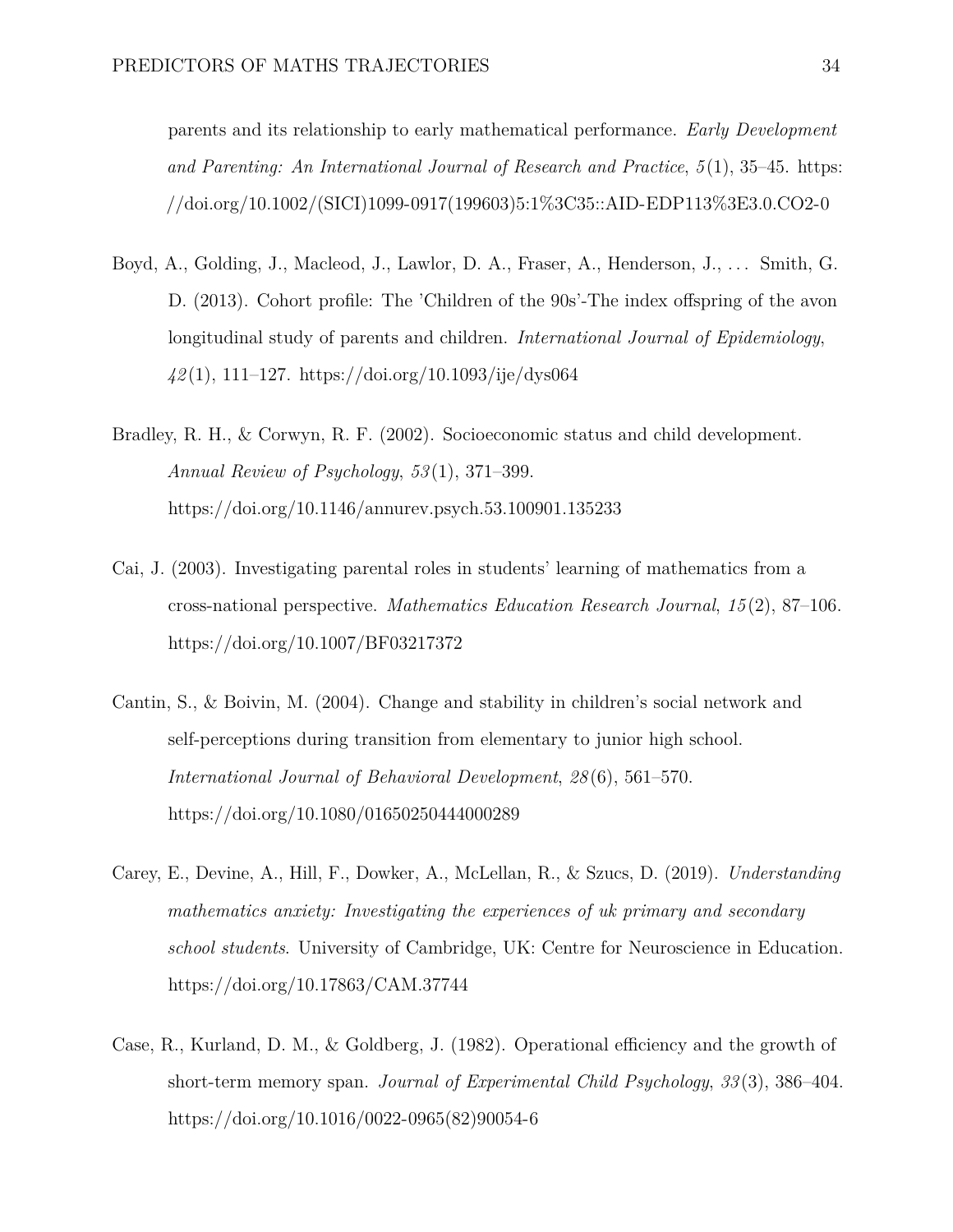- Chen, L., Bae, S. R., Battista, C., Qin, S., Chen, T., Evans, T. M., & Menon, V. (2018). Positive attitude toward math supports early academic success: Behavioral evidence and neurocognitive mechanisms. *Psychological Science*, *29* (3), 390–402. <https://doi.org/10.1177/0956797617735528>
- Child Health, N. I. of, & Network, H. D. E. C. C. R. (2008). Mothers' and fathers' support for child autonomy and early school achievement. *Developmental Psychology*, *44* (4), 895–907.<https://doi.org/10.1037/0012-1649.44.4.895>
- Children's Commissioner. (2018). *Life in "likes": Children's commissioner report into social media use among 8-12 year olds*. London: Office of the Children's Commissioner.
- Chung, H., Elias, M., & Schneider, K. (1998). Patterns of Individual Adjustment Changes During Middle School Transition. *Journal of School Psychology*, *36* (1), 83–101. [https://doi.org/10.1016/S0022-4405\(97\)00051-4](https://doi.org/10.1016/S0022-4405(97)00051-4)
- Claessens, A., & Engel, M. (2013). How important is where you start? Early mathematics knowledge and later school success. *Teachers College Record*, *115* (6), 1–29.
- Coelho, V. A., & Romão, A. M. (2016). Stress in Portuguese Middle School Transition: A Multilevel Analysis. *The Spanish Journal of Psychology*, *19*. <https://doi.org/10.1017/sjp.2016.61>
- Cox, J. L., Chapman, G., Murray, D., & Jones, P. (1996). Validation of the edinburgh postnatal depression scale (epds) in non-postnatal women. *Journal of Affective Disorders*, *39* (3), 185–189. [https://doi.org/10.1016/0165-0327\(96\)00008-0](https://doi.org/10.1016/0165-0327(96)00008-0)
- Cox, J. L., Holden, J. M., & Sagovsky, R. (1987). Detection of postnatal depression: Development of the 10-item edinburgh postnatal depression scale. *The British Journal of Psychiatry*, *150* (6), 782–786.<https://doi.org/10.1192/bjp.150.6.782>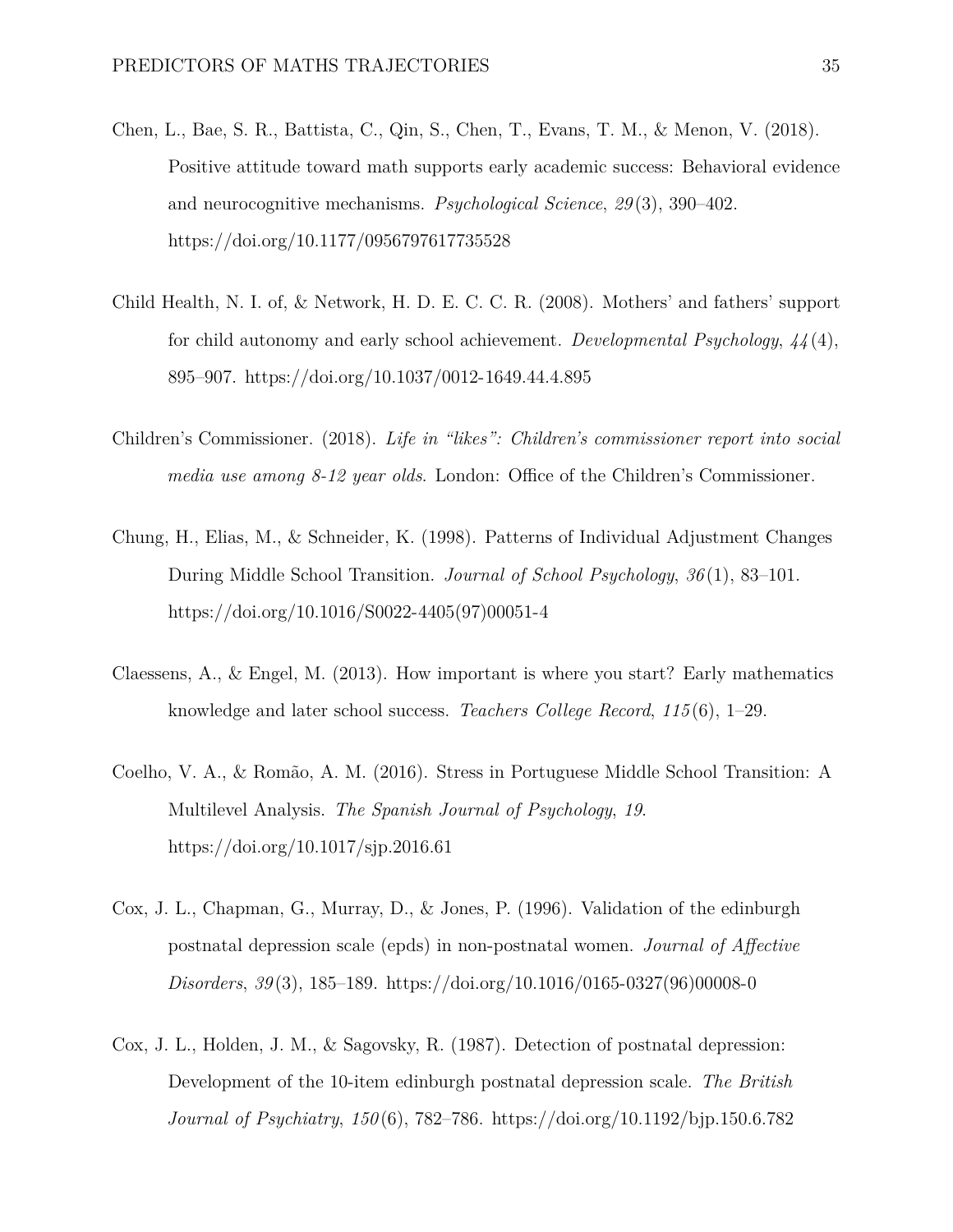- Crown, S., & Crisp, A. H. (1979). *Manual of the crown-crisp experiential index*. London: Hodder; Stoughton.
- Deary, I. J., Strand, S., Smith, P., & Fernandes, C. (2007). Intelligence and educational achievement. *Intelligence*, *35* (1), 13–21.<https://doi.org/10.1016/j.intell.2006.02.001>
- Deieso, D., & Fraser, B. J. (2018). Learning environment, attitudes and anxiety across the transition from primary to secondary school mathematics. *Learning Environments Research*, 1–20.<https://doi.org/10.1007/s10984-018-9261-5>
- Department for Children, S., & Families. (2008). *The impact of parental involvement on children's education*. Nottingham: DCSF.
- Desforges, C., & Abouchaar, A. (2003). *The impact of parental involvement, parental support and family education on pupil achievement and adjustment: A literature review* (Vol. 433). London: DfES.
- Dowker, A., Cheriton, O., Horton, R., & Mark, W. (2019). Relationships between attitudes and performance in young children's mathematics. *Educational Studies in Mathematics*, *100* (3), 211–230.<https://doi.org/10.1007/s10649-019-9880-5>
- Dowker, A., Sarkar, A., & Looi, C. Y. (2016). Mathematics Anxiety: What Have We Learned in 60 Years? *Frontiers in Psychology*, *7*, 508. <https://doi.org/10.3389/fpsyg.2016.00508>
- Duchesne, S., Ratelle, C. F., Poitras, S.-C., & Drouin, E. (2009). Early adolescent attachment to parents, emotional problems, and teacher-academic worries about the middle school transition. *The Journal of Early Adolescence*, *29* (5), 743–766. <https://doi.org/10.1177/0272431608325502>

Duineveld, J. J., Parker, P. D., Ryan, R. M., Ciarrochi, J., & Salmela-Aro, K. (2017). The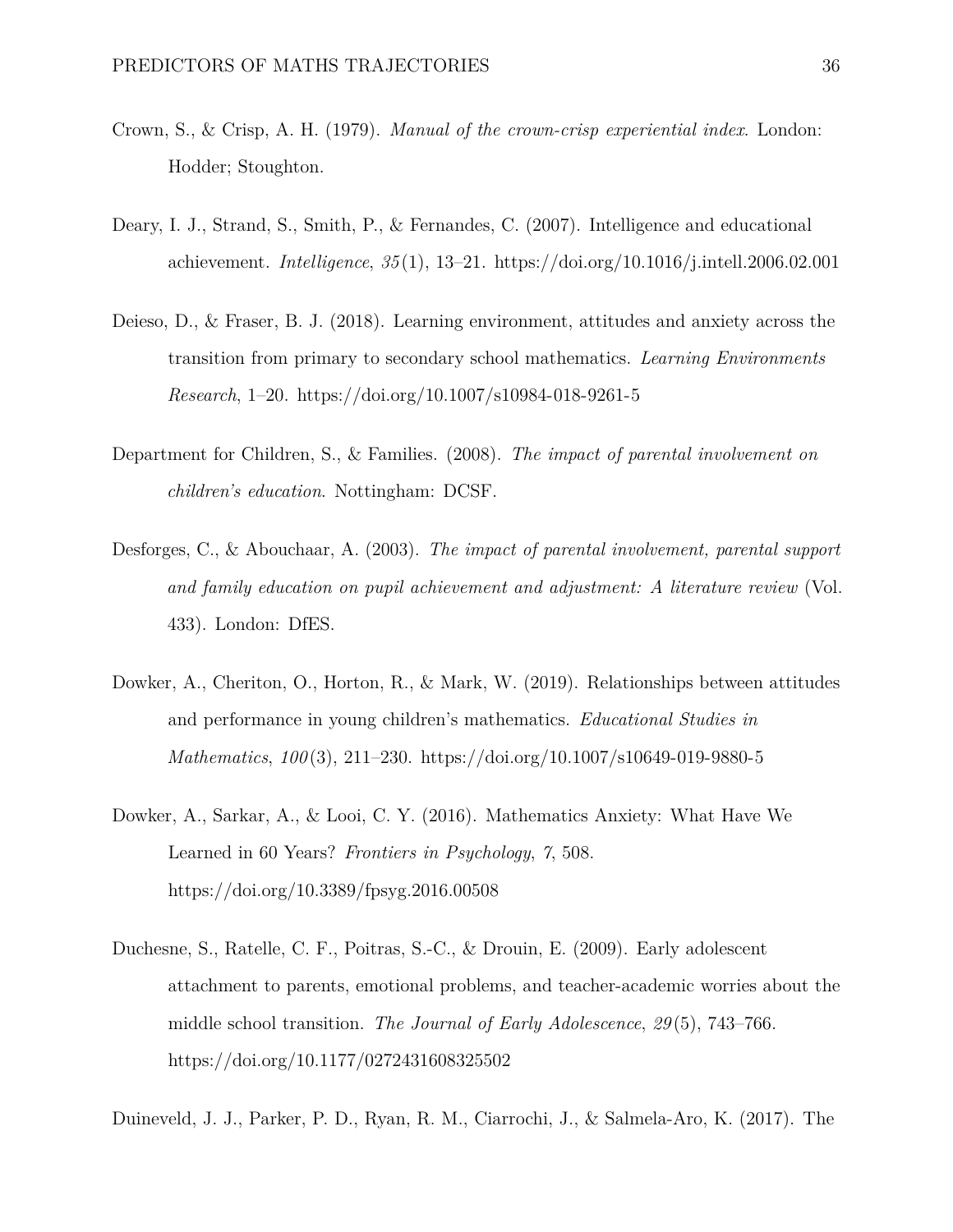link between perceived maternal and paternal autonomy support and adolescent well-being across three major educational transitions. *Developmental Psychology*, *53* (10), 1978.<https://doi.org/10.1037/dev0000364>

- Duncan, G. J., Dowsett, C. J., Claessens, A., Magnuson, K., Huston, A. C., Klebanov, P., . . . Japel, C. (2007). School readiness and later achievement. *Developmental Psychology*, *43* (6), 1428.<https://doi.org/10.1037/0012-1649.43.6.1428>
- Eccles, J. S. (2005). Influences of parents' education on their children's educational attainments: The role of parent and child perceptions. *London Review of Education*, *3* (3), 191–204.<https://doi.org/10.1080/14748460500372309>
- Eccles, J. S., & Midgley, C. (1989). Stage-environment fit: Developmentally appropriate classrooms for young adolescents. In R. Ames & A. C (Eds.), *Research on motivation in education: Vol. 3. Goals and cognitions* (pp. 13–44). New York, NY: Academic Press.
- Eccles, J. S., Midgley, C., Wigfield, A., Buchanan, C. M., Reuman, D., Flanagan, C., & Mac Iver, D. (1993). Development during adolescence: The impact of stage-environment fit on young adolescents' experiences in schools and in families. *American Psychologist*, *48* (2), 90–101.
- Enders, C. K., & Bandalos, D. L. (2001). The relative performance of full information maximum likelihood estimation for missing data in structural equation models. *Structural Equation Modeling: A Multidisciplinary Journal*, *8* (3), 430–457. [https://doi.org/10.1207/S15328007SEM0803\\_5](https://doi.org/10.1207/S15328007SEM0803_5)
- Evans, D., Borriello, G. A., & Field, A. P. (2018). A review of the academic and psychological impact of the transition to secondary education. *Frontiers in Psychology*, *9*, 1482.<https://doi.org/10.3389/fpsyg.2018.01482>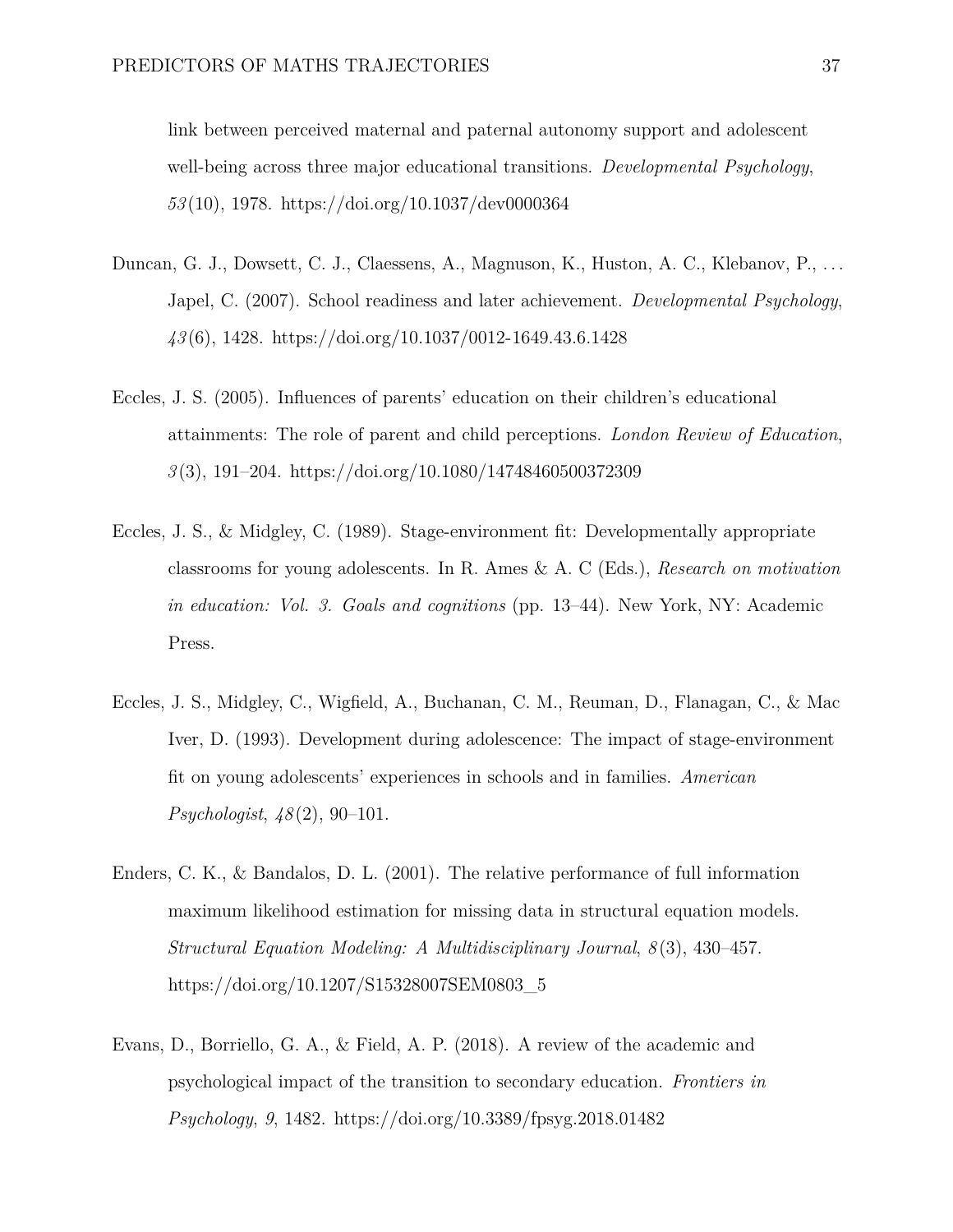- Evans, D., Gaysina, D., & Field, A. P. (2020). Internalising symptoms and working memory as predictors of mathematical attainment trajectories across the primary-secondary education transition. *Royal Society Open Science*, *7*, 191433. <https://doi.org/10.1098/rsos.191433>
- Every Child a Chance Trust. (2009). The long-term costs of numeracy difficulties. Retrieved from [https://www.shinetrust.org.uk/wp-content/uploads/ECC-Long-Term-Costs-](https://www.shinetrust.org.uk/wp-content/uploads/ECC-Long-Term-Costs-Numeracy.pdf)[Numeracy.pdf](https://www.shinetrust.org.uk/wp-content/uploads/ECC-Long-Term-Costs-Numeracy.pdf)
- Fan, X., & Chen, M. (2001). Parental involvement and students' academic achievement: A meta-analysis. *Educational Psychology Review*, *13* (1), 1–22. <https://doi.org/10.1023/A:1009048817385>
- Field, A. P., Evans, D., Bloniewski, T., & Kovas, Y. (2019). Predicting maths anxiety from mathematical achievement across the transition from primary- to secondary-education. *Royal Society Open Science*, *6*, 191459.<https://doi.org/10.1098/rsos.191459>
- Fox, J. (2019). *Polychoric and polyserial correlations*. Retrieved from <https://cran.r-project.org/web/packages/polycor/polycor.pdf>
- Fraser, A., Macdonald-Wallis, C., Tilling, K., Boyd, A., Golding, J., Smith, G. D., ... Lawlor, D. A. (2013). Cohort profile: The avon longitudinal study of parents and children: ALSPAC mothers cohort. *International Journal of Epidemiology*, *42* (1), 97–110.<https://doi.org/10.1093/ije/dys066>
- Frenzel, A. C., Goetz, T., Pekrun, R., & Watt, H. M. (2010). Development of mathematics interest in adolescence: Influences of gender, family, and school context. *Journal of Research on Adolescence*, *20* (2), 507–537. <https://doi.org/10.1111/j.1532-7795.2010.00645.x>

Galton, M., Gray, J., & Ruddock, J. (1999). *The impact of school transitions and transfers*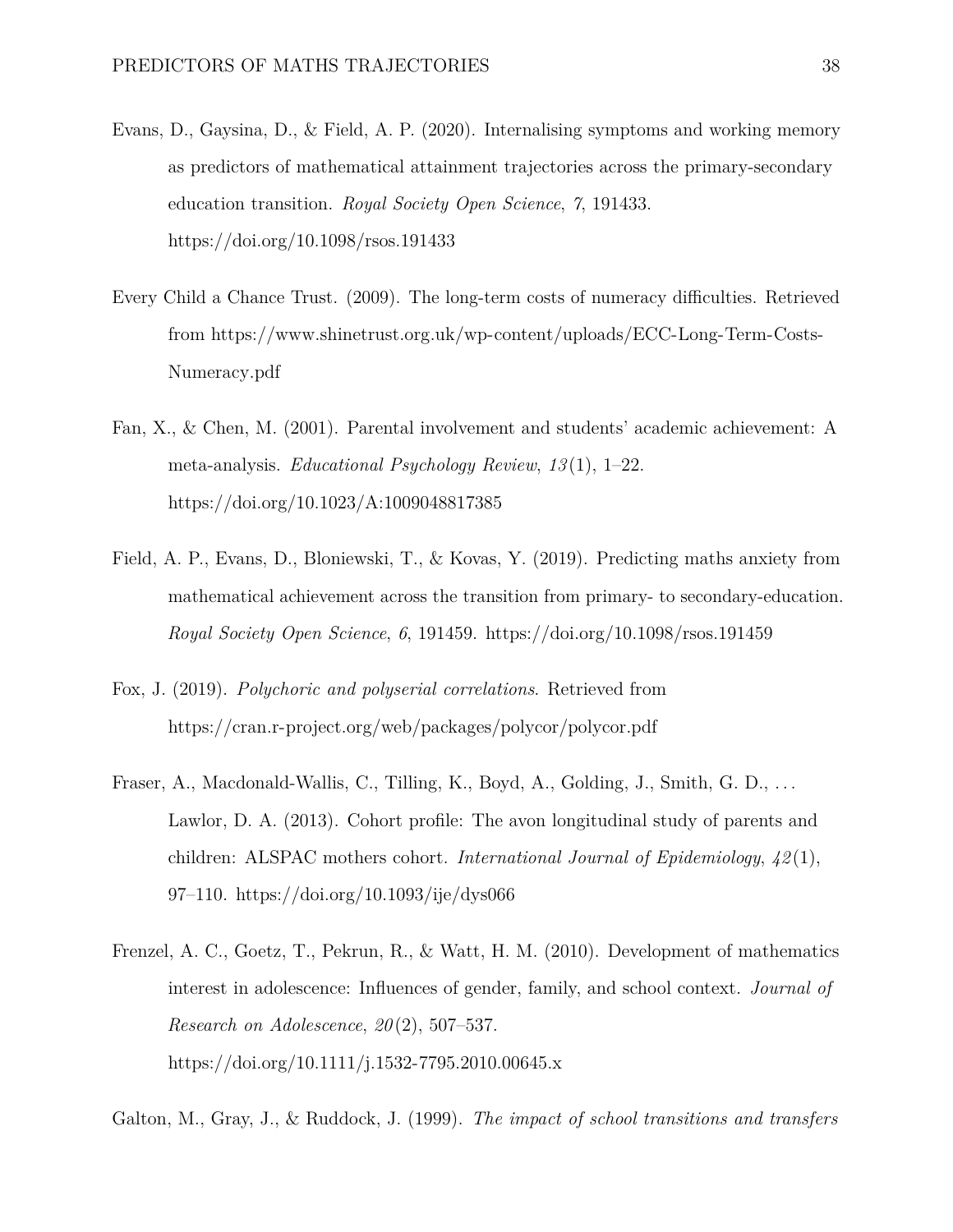*on pupil progress and attainment*. London: DfEE.

- Geary, D. C. (2011). Consequences, characteristics, and causes of mathematical learning disabilities and persistent low achievement in mathematics. *Journal of Developmental and Behavioral Pediatrics: JDBP*, *32* (3), 250–263. <https://doi.org/10.1097/DBP.0b013e318209edef>
- Golding, J., Gregory, S., Ellis, G., Nunes, T., Bryant, P., Iles-Caven, Y., & Nowicki, S. (2019). Maternal prenatal external locus of control and reduced mathematical and science abilities in their offspring: A longitudinal birth cohort study. *Frontiers in Psychology*, *10*, 194.
- Golombok, S., & Rust, J. (1993). The pre-school activities inventory: A standardized assessment of gender role in children. *Psychological Assessment*, *5* (2), 131. <https://doi.org/10.1037/1040-3590.5.2.131>
- Golombok, S., Rust, J., Zervoulis, K., Croudace, T., Golding, J., & Hines, M. (2008). Developmental trajectories of sex-typed behavior in boys and girls: A longitudinal general population study of children aged 2.5–8 years. *Child Development*, *79* (5), 1583–1593.<https://doi.org/10.1111/j.1467-8624.2008.01207.x.>
- Goodman, R. (1997). The strengths and difficulties questionnaire: A research note. *Journal of Child Psychology and Psychiatry*, *38* (5), 581–586. <https://doi.org/10.1111/j.1469-7610.1997.tb01545.x>
- Gunderson, E. A., Ramirez, G., Levine, S. C., & Beilock, S. L. (2012). The role of parents and teachers in the development of gender-related math attitudes. *Sex Roles*, *66* (3-4), 153–166.<https://doi.org/10.1007/s11199-011-9996-2>
- Hadden, I. R., Easterbrook, M. J., Nieuwenhuis, M., Fox, K. J., & Dolan, P. (2019). Self-affirmation reduces the socioeconomic attainment gap in schools in england.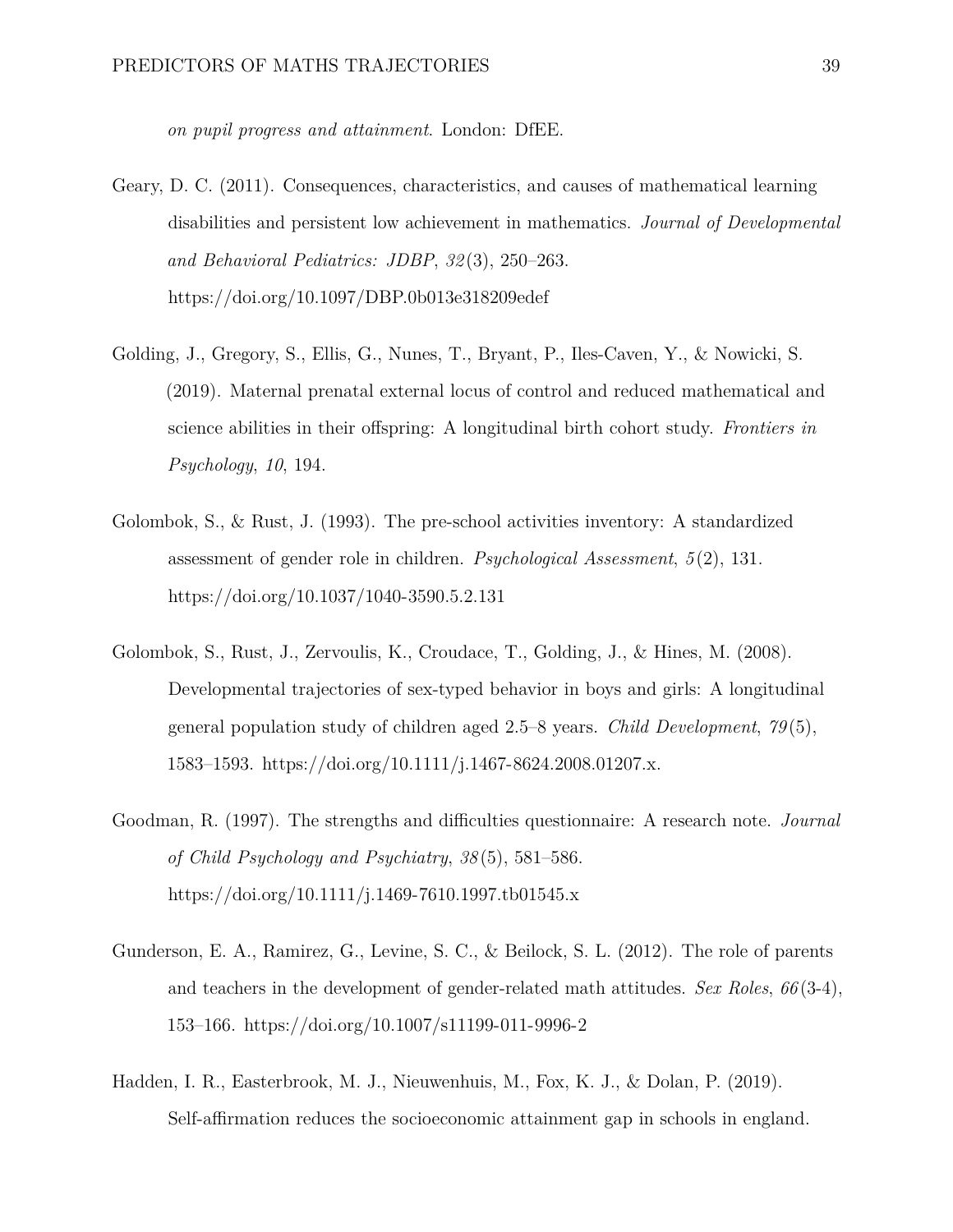*British Journal of Educational Psychology*.<https://doi.org/10.1111/bjep.12291>

- Haworth, C. M., Kovas, Y., Petrill, S. A., & Plomin, R. (2007). Developmental origins of low mathematics performance and normal variation in twins from 7 to 9 years. *Twin Research and Human Genetics*, *10* (1), 106–117.<https://doi.org/10.1375/twin.10.1.106>
- Hay, D. F., Pawlby, S., Sharp, D., Asten, P., Mills, A., & Kumar, R. (2001). Intellectual problems shown by 11-year-old children whose mothers had postnatal depression. *The Journal of Child Psychology and Psychiatry and Allied Disciplines*, *42* (7), 871–889. <https://doi.org/10.1111/1469-7610.00784>
- Helsen, M., Vollebergh, W., & Meeus, W. (2000). Social support from parents and friends and emotional problems in adolescence. *Journal of Youth and Adolescence*, *29* (3), 319–335.<https://doi.org/10.1023/A:1005147708827>
- Honaker, J., King, G., & Blackwell, M. (2011). Amelia II: A program for missing data. *Journal of Statistical Software*, *45* (7), 1–47. Retrieved from <http://www.jstatsoft.org/v45/i07/>
- Huntsinger, C. S., Jose, P. E., & Luo, Z. (2016). Parental facilitation of early mathematics and reading skills and knowledge through encouragement of home-based activities. *Early Childhood Research Quarterly*, *37*, 1–15. <https://doi.org/10.1016/j.ecresq.2016.02.005>
- Jacobs, J. E., & Bleeker, M. M. (2004). Girls' and boys' developing interests in math and science: Do parents matter? *New Directions for Child and Adolescent Development*,  $(106)$ , 5–21.<https://doi.org/10.1002/cd.113>
- Jeynes, W. H. (2007). The relationship between parental involvement and urban secondary school student academic achievement: A meta-analysis. *Urban Education*, *42* (1), 82–110.<https://doi.org/10.1177/0042085906293818>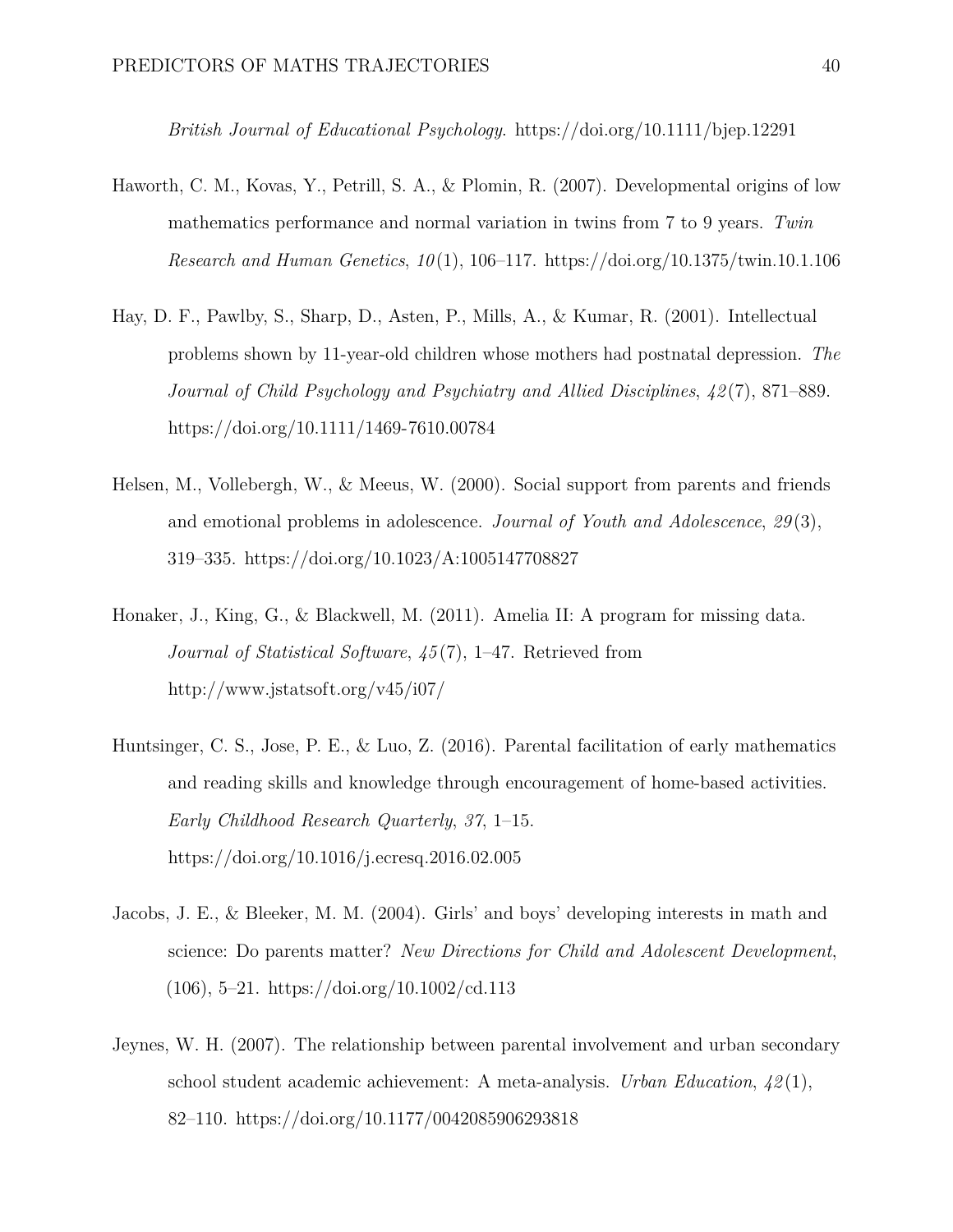- Jimenez, M. E., Wade, R., Lin, Y., Morrow, L. M., & Reichman, N. E. (2016). Adverse experiences in early childhood and kindergarten outcomes. *Pediatrics*, *137* (2), e20151839.<https://doi.org/10.1542/peds.2015-1839>
- Jordan, N. C., Kaplan, D., Locuniak, M. N., & Ramineni, C. (2007). Predicting first-grade math achievement from developmental number sense trajectories. *Learning Disabilities Research & Practice*, *22* (1), 36–46. <https://doi.org/10.1111/j.1540-5826.2007.00229.x>
- Jordan, N. C., Kaplan, D., Ramineni, C., & Locuniak, M. N. (2009). Early math matters: Kindergarten number competence and later mathematics outcomes. *Developmental Psychology*, *45* (3), 850.<https://doi.org/10.1037/a0014939>
- Jorgensen, T. D., Pornprasertmanit, S., Schoemann, A. M., & Yves, R. (2018). *semTools: Useful tools for structural equation modeling*. Retrieved from <https://CRAN.R-project.org/package=semTools>
- Joussemet, M., Koestner, R., Lekes, N., & Landry, R. (2005). A longitudinal study of the relationship of maternal autonomy support to children's adjustment and achievement in school. *Journal of Personality*, *73* (5), 1215–1236. <https://doi.org/10.1111/j.1467-6494.2005.00347.x>
- Kovas, Y., Haworth, C., Dale, P. S., & Plomin, R. (2007). The genetic and environmental origins of learning abilities and disabilities in the early school years. *Monographs of the Society for Research in Child Development*, *72* (3), vii–1. <https://doi.org/10.1111/j.1540-5834.2007.00439.x>
- Kovas, Y., Voronin, I., Kaydalov, A., Malykh, S. B., Dale, P. S., & Plomin, R. (2013). Literacy and numeracy are more heritable than intelligence in primary school. *Psychological Science*, *24* (10), 2048–2056.<https://doi.org/10.1177/0956797613486982>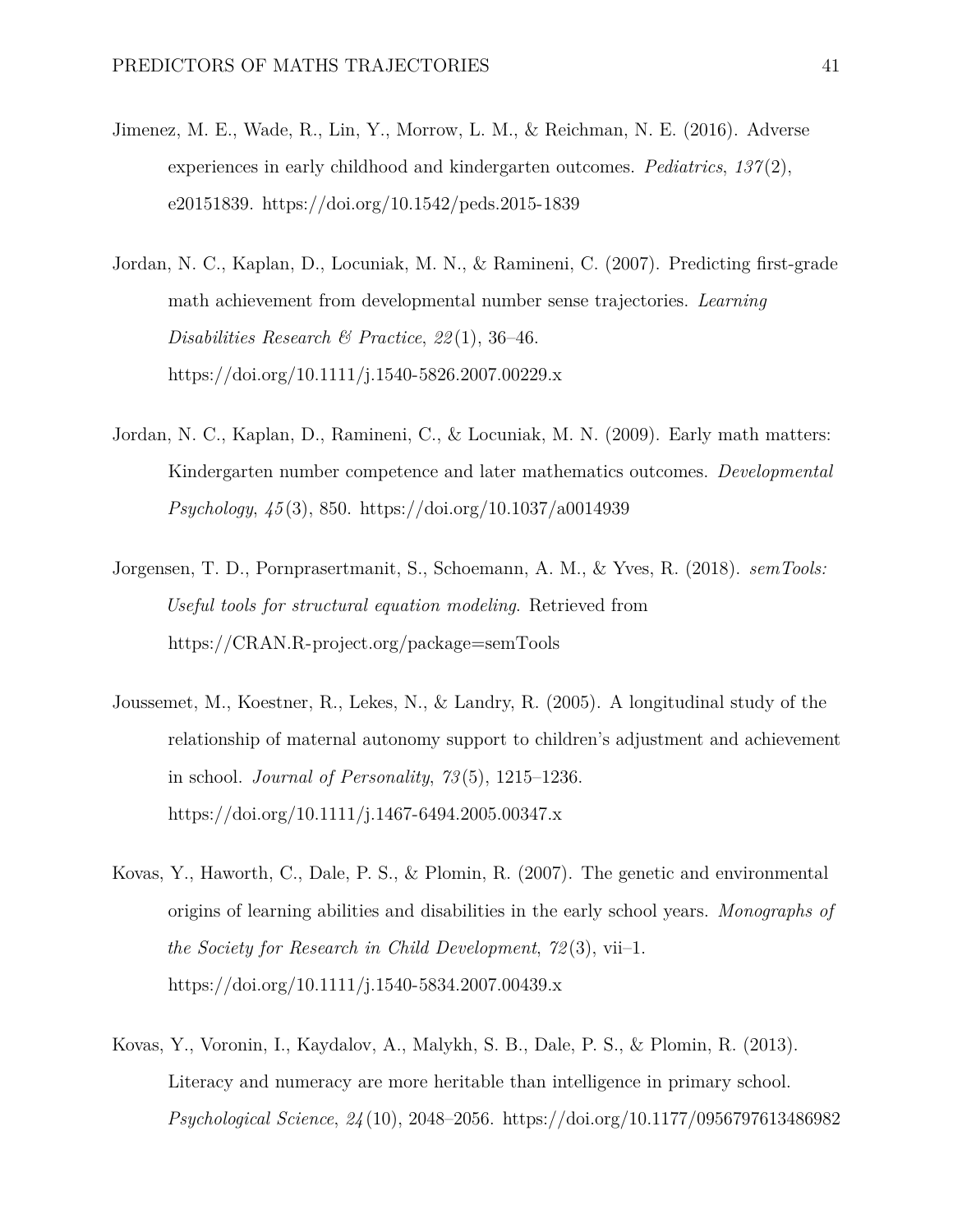- Lambe, M., Hultman, C., Torrång, A., MacCabe, J., & Cnattingius, S. (2006). Maternal smoking during pregnancy and school performance at age 15. *Epidemiology*, 524–530. <https://doi.org/10.1097/01.ede.0000231561.49208.be>
- LeFevre, J.-A., Skwarchuk, S.-L., Smith-Chant, B. L., Fast, L., Kamawar, D., & Bisanz, J. (2009). Home numeracy experiences and children's math performance in the early school years. *Canadian Journal of Behavioural Science/Revue Canadienne Des Sciences Du Comportement*, *41* (2), 55.<https://doi.org/10.1037/a0014532>
- Lenhart, A., Purcell, K., Smith, A., & Zickuhr, K. (2010). *Social media & mobile internet use among teens and young adults*. USA: Pew Research Center. Retrieved from <https://files.eric.ed.gov/fulltext/ED525056.pdf>
- Madjar, N., Zalsman, G., Weizman, A., Lev-Ran, S., & Shoval, G. (2016). Predictors of developing mathematics anxiety among middle-school students: A 2-year prospective study. *International Journal of Psychology*, 1–7.<https://doi.org/10.1002/ijop.12403>
- Maloney, E. A., Ramirez, G., Gunderson, E. A., Levine, S. C., & Beilock, S. L. (2015). Intergenerational effects of parents' math anxiety on children's math achievement and anxiety. *Psychological Science*, *26* (9), 1480–1488. <https://doi.org/10.1177/0956797615592630>
- Manolitsis, G., Georgiou, G. K., & Tziraki, N. (2013). Examining the effects of home literacy and numeracy environment on early reading and math acquisition. *Early Childhood Research Quarterly*, *28* (4), 692–703.<https://doi.org/10.1016/j.ecresq.2013.05.004>
- Mensah, F. K., & Kiernan, K. E. (2010). Parents' mental health and children's cognitive and social development. *Social Psychiatry and Psychiatric Epidemiology*, *45* (11), 1023–1035.<https://doi.org/10.1007/s00127-009-0137-y>

Napoli, A. R., & Purpura, D. J. (2018). The home literacy and numeracy environment in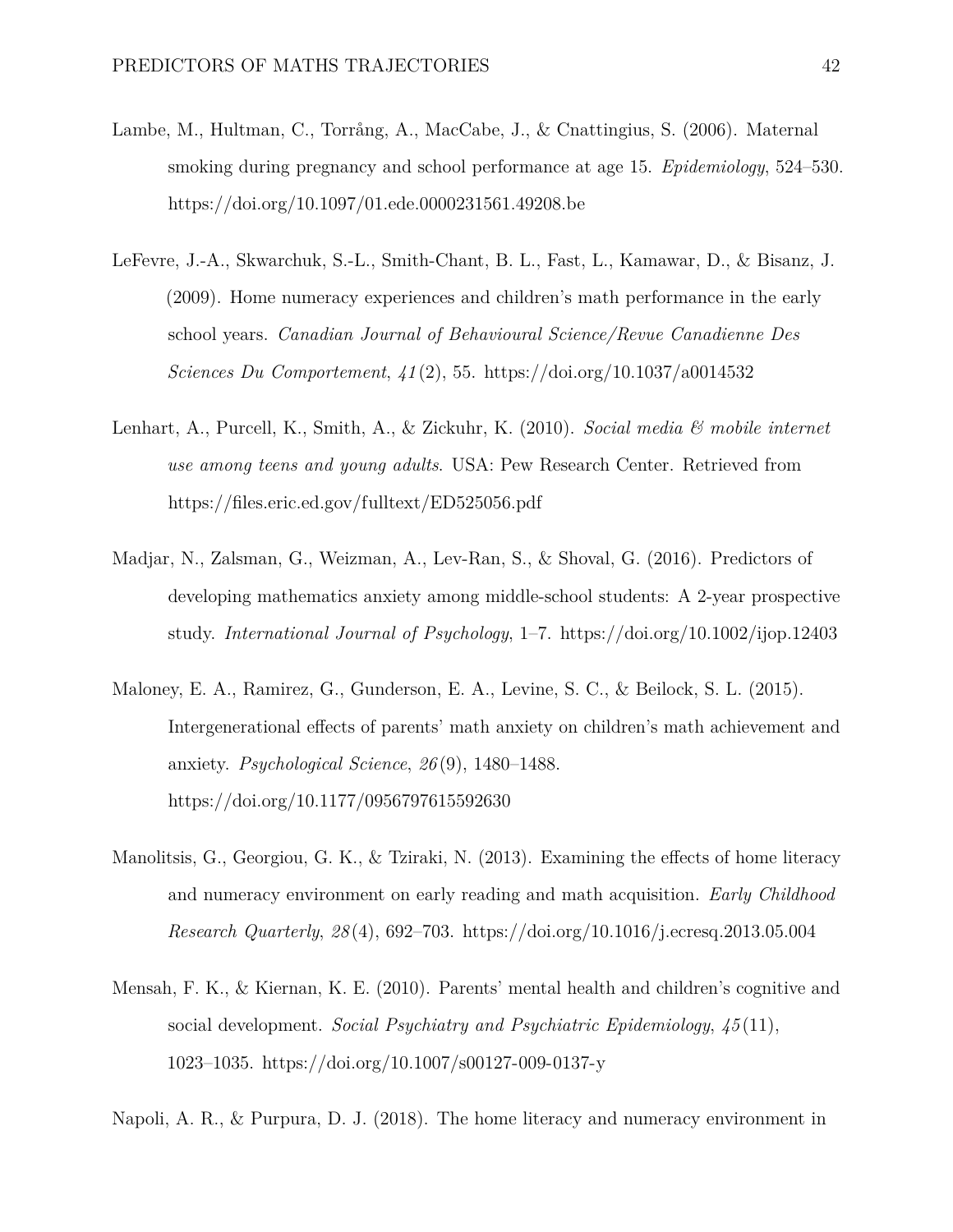preschool: Cross-domain relations of parent–child practices and child outcomes. *Journal of Experimental Child Psychology*, *166*, 581–603. <https://doi.org/10.1016/j.jecp.2017.10.002>

- National Numeracy. (2018). The Essentials of Numeracy: A new approach to making the UK numerate. Retrieved from [https://www.nationalnumeracy.org.uk/sites/default/fil](https://www.nationalnumeracy.org.uk/sites/default/files/nn124_essentials_numeracyreport_for_web.pdf) [es/nn124\\_essentials\\_numeracyreport\\_for\\_web.pdf](https://www.nationalnumeracy.org.uk/sites/default/files/nn124_essentials_numeracyreport_for_web.pdf)
- National Statistics, O. for. (2018). *Families and the labour market, england: 2018. How the employment of men and women aged 16 to 64 years with children has changed over the past two decades and what the current picture looks like*. London: Office for National Statistics.
- Netsi, E., Pearson, R. M., Murray, L., Cooper, P., Craske, M. G., & Stein, A. (2018). Association of persistent and severe postnatal depression with child outcomes. *JAMA Psychiatry*, *75* (3), 247–253.
- Newman, B. M., Newman, P. R., Griffen, S., O'Connor, K., & Spas, J. (2007). The relationship of social support to depressive symptoms during the transition to high school. *Adolescence*, *42*, 441–459.
- NRDC. (2013). *The impact of poor numeracy skills on adults, research review*. London: Institute of Education (IOE), University of London. Retrieved from [https://maths4us.files.wordpress.com/2013/08/nrdc\\_impacts-of-numeracy](https://maths4us.files.wordpress.com/2013/08/nrdc_impacts-of-numeracy-review_june13-m4u.pdf)[review\\_june13-m4u.pdf](https://maths4us.files.wordpress.com/2013/08/nrdc_impacts-of-numeracy-review_june13-m4u.pdf)
- OECD. (2014). *PISA 2012 Results: What Students Know and Can Do (Volume I, Revised edition, February 2014): Student Performance in Mathematics, Reading and Science*. Paris: OECD Publishing.

OECD. (2016). *PISA 2015 Results (Volume I): Excellence and Equity in Education*. Paris: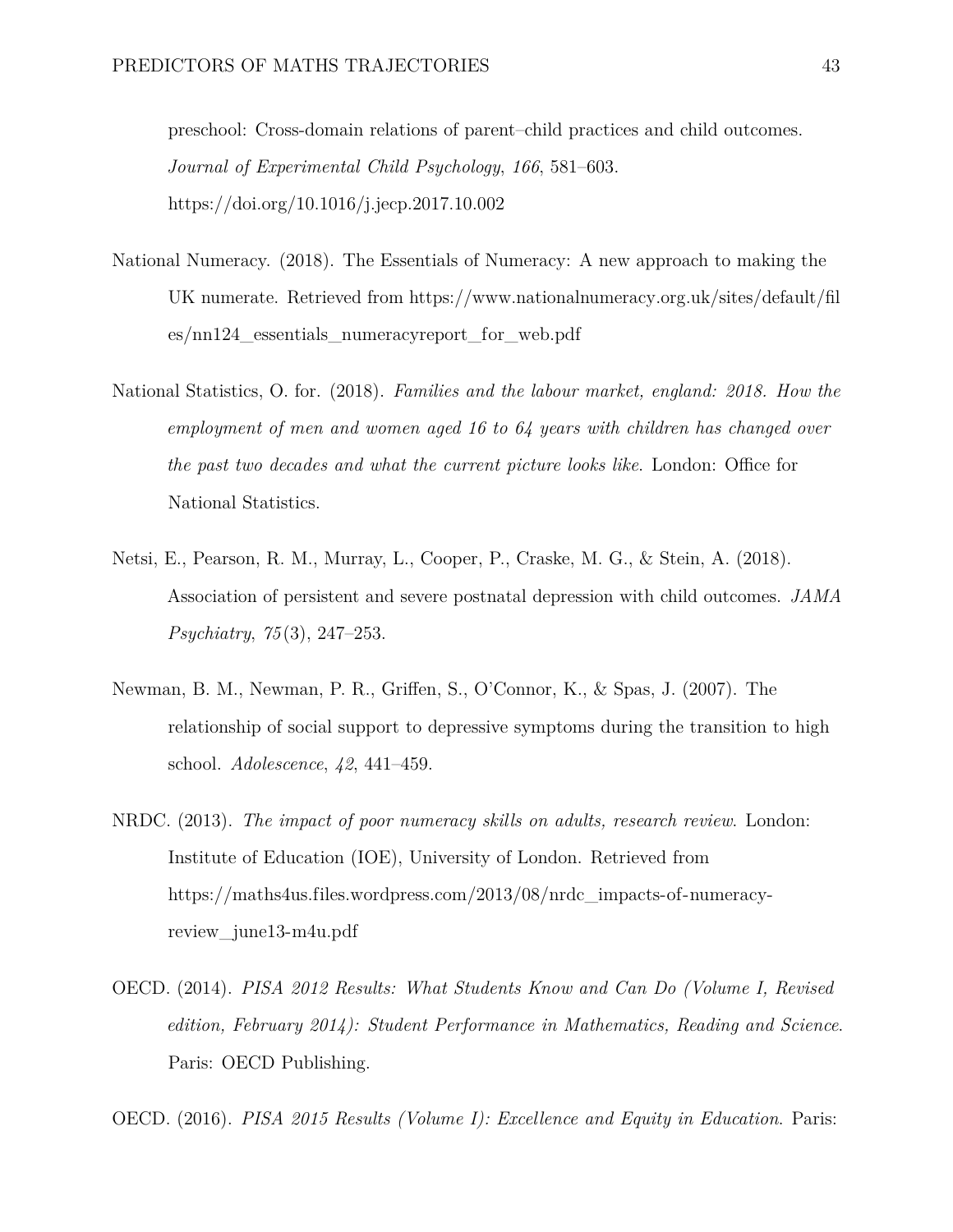OECD Publishing.

Ofcom. (2017). *Children and parents: Media use and attitudes report*. London: Ofcom.

- Parsons, S., & Bynner, J. (1997). Numeracy and employment. *Education + Training*, *39* (2), 43–51.<https://doi.org/10.1108/00400919710164125>
- Pearson, R. M., Bornstein, M. H., Cordero, M., Scerif, G., Mahedy, L., Evans, J., ... Stein, A. (2016). Maternal perinatal mental health and offspring academic achievement at age 16: The mediating role of childhood executive function. *Journal of Child Psychology and Psychiatry*, *57* (4), 491–501.
- Pitchforth, J., Fahy, K., Ford, T., Wolpert, M., Viner, R. M., & Hargreaves, D. S. (2018). Mental health and well-being trends among children and young people in the uk, 1995–2014: Analysis of repeated cross-sectional national health surveys. *Psychological Medicine*, 1–11.<https://doi.org/10.1017/S0033291718001757>
- Plomin, R., DeFries, J. C., & Loehlin, J. C. (1977). Genotype-environment interaction and correlation in the analysis of human behavior. *Psychological Bulletin*, *84* (2), 309–322. <https://doi.org/10.1037/0033-2909.84.2.309>
- Prandy, K., & Lambert, P. (2003). Marriage, Social Distance and the Social Space: An Alternative Derivation and Validation of the Cambridge Scale. *Sociology*, *37* (3), 397–411.<https://doi.org/10.1177/00380385030373001>
- Raiche, G., & Magis, D. (2020). *Parallel analysis and other non graphical solutions to the cattell scree test*. Retrieved from <https://cran.r-project.org/web/packages/nFactors/nFactors.pdf>
- Ralston, K., Feng, Z., Everington, D., & Dibben, C. (2016). Do young people not in education, employment or training experience long-term occupational scarring? A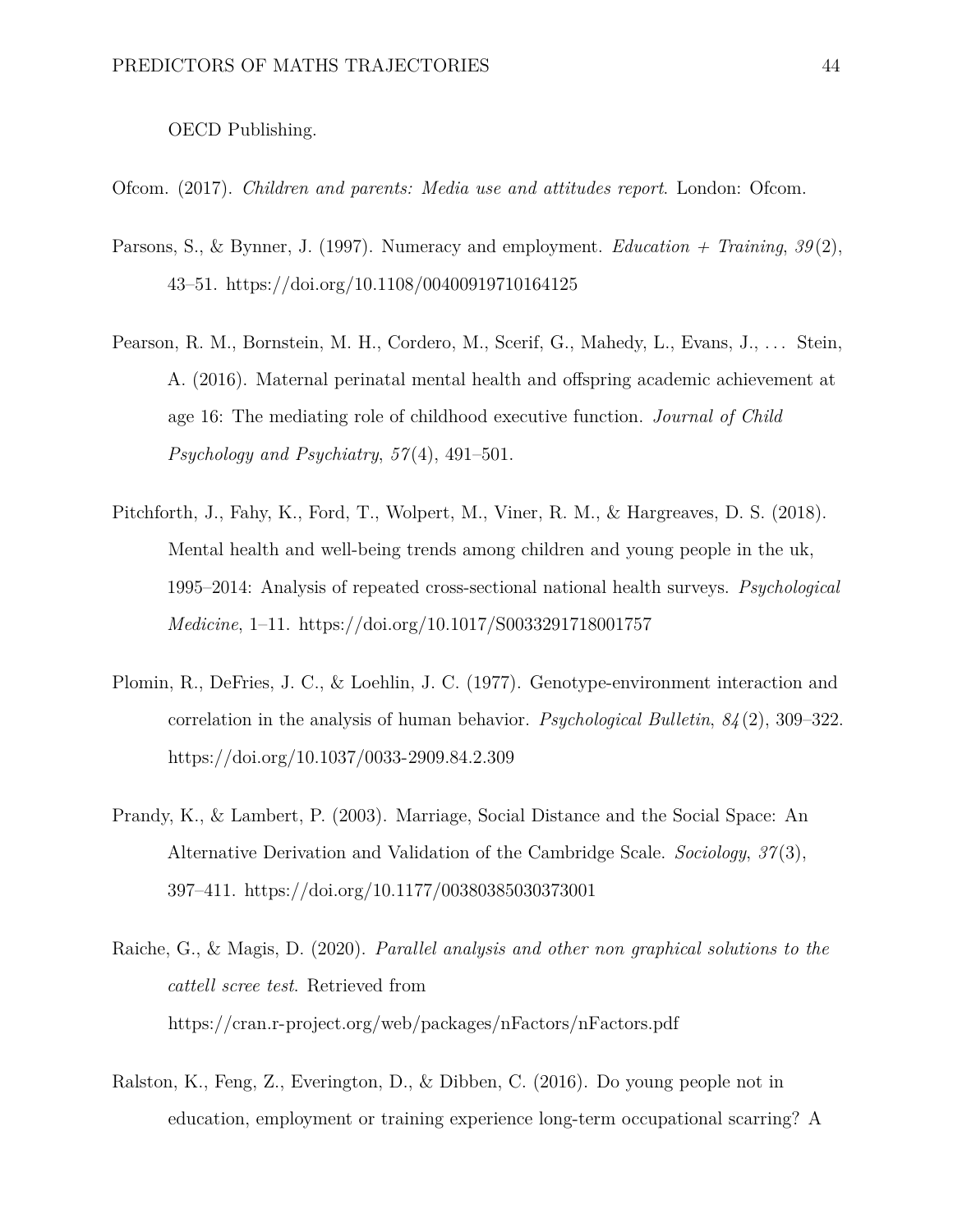longitudinal analysis over 20 years of follow-up. *Contemporary Social Science*, *11* (2-3), 203–221.<https://doi.org/10.1080/21582041.2016.1194452>

- Ratelle, C. F., Larose, S., Guay, F., & Senécal, C. (2005). Perceptions of parental involvement and support as predictors of college students' persistence in a science curriculum. *Journal of Family Psychology*, *19* (2), 286. <https://doi.org/10.1037/0893-3200.19.2.286>
- R Core Team. (2017). *R: A language and environment for statistical computing*. Vienna, Austria: R Foundation for Statistical Computing. Retrieved from <https://www.R-project.org/>
- Rens, M. van, Haelermans, C., Groot, W., & Brink, H. M. van den. (2018). Facilitating a successful transition to secondary school:(How) does it work? A systematic literature review. *Adolescent Research Review*, *3* (1), 43–56. <https://doi.org/10.1007/s40894-017-0063-2>
- Revelle, W. (2019). *Psych: Procedures for psychological, psychometric, and personality research*. Evanston, Illinois: Northwestern University. Retrieved from <https://CRAN.R-project.org/package=psych>
- Rice, F., Frederickson, N., & Seymour, J. (2011). Assessing pupil concerns about transition to secondary school. *British Journal of Educational Psychology*, *81* (2), 244–263. <https://doi.org/10.1348/000709910X519333>
- Rimfeld, K., Kovas, Y., Dale, P. S., & Plomin, R. (2015). Pleiotropy across academic subjects at the end of compulsory education. *Scientific Reports*, *5*, 11713. <https://doi.org/10.1038/srep11713>
- Ritchie, S. J., & Bates, T. C. (2013). Enduring links from childhood mathematics and reading achievement to adult socioeconomic status. *Psychological Science*, *24* (7),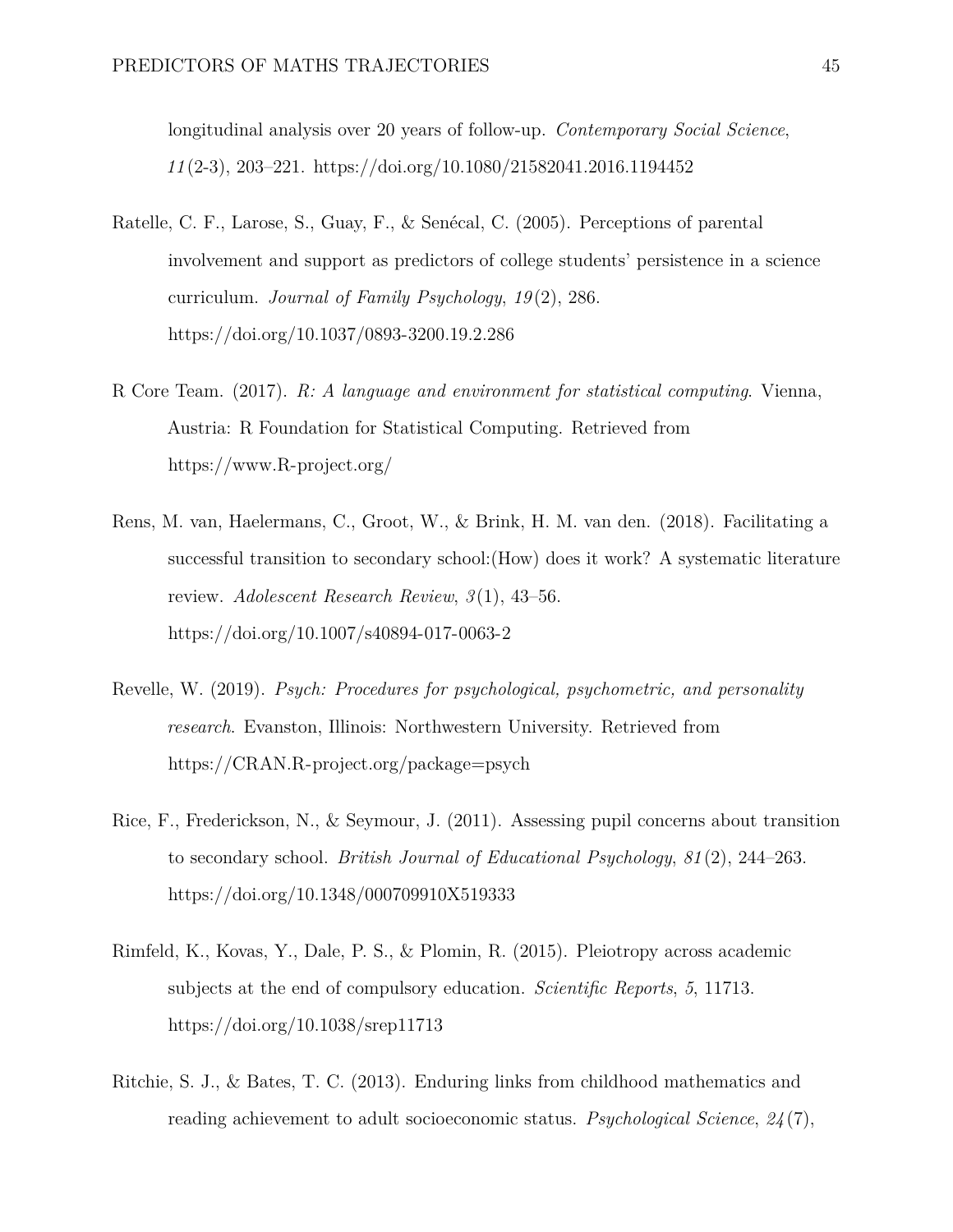1301–1308.<https://doi.org/10.1177/0956797612466268>

- Ross, E. J., Graham, D. L., Money, K. M., & Stanwood, G. D. (2015). Developmental consequences of fetal exposure to drugs: What we know and what we still must learn. *Neuropsychopharmacology*, *40* (1), 61.<https://doi.org/10.1038/npp.2014.147>
- Rosseel, Y. (2012). lavaan: An R package for structural equation modeling. *Journal of Statistical Software*, *48* (2), 1–36. Retrieved from<http://www.jstatsoft.org/v48/i02/>
- Sabates, R., Duckworth, K., & Feinstein, L. (2011). The impact of mothers' adult learning on their children's academic performance at key stage 3: Evidence from alspac. *Oxford Review of Education*, *37* (4), 485–504.
- Scarr, S., & McCartney, K. (1983). How people make their own environments: A theory of genotype→ environment effects. *Child Development*, 424–435. <https://doi.org/10.2307/1129703>
- Schneider, S., Houweling, J. E., Gommlich-Schneider, S., Klein, C., Núndel, B., & Wolke, D. (2009). Effect of maternal panic disorder on mother–child interaction and relation to child anxiety and child self-efficacy. *Archives of Women's Mental Health*, *12* (4), 251–259.<https://doi.org/10.1007/s00737-009-0072-7.>
- Serbin, L. A., Stack, D. M., & Kingdon, D. (2013). Academic success across the transition from primary to secondary schooling among lower-income adolescents: Understanding the effects of family resources and gender. *Journal of Youth and Adolescence*, *42* (9), 1331–1347.<https://doi.org/10.1007/s10964-013-9987-4.>
- Shakeshaft, N. G., Trzaskowski, M., McMillan, A., Rimfeld, K., Krapohl, E., Haworth, C. M., . . . Plomin, R. (2013). Strong genetic influence on a uk nationwide test of educational achievement at the end of compulsory education at age 16. *PloS One*, *8* (12), e80341.<https://doi.org/10.1371/journal.pone.0080341>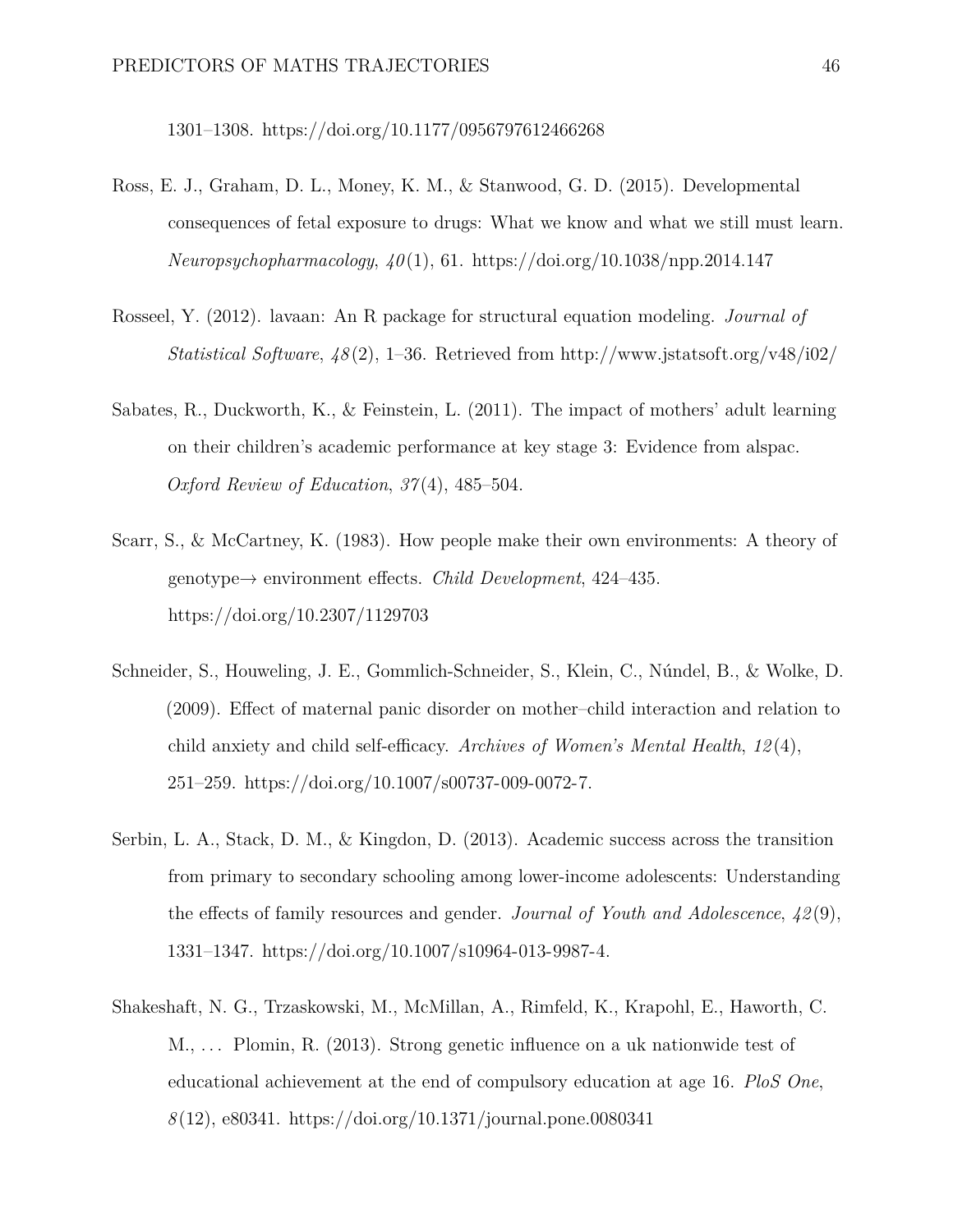- Sher-Censor, E., Parke, R. D., & Coltrane, S. (2011). Parents' promotion of psychological autonomy, psychological control, and mexican–american adolescents' adjustment. *Journal of Youth and Adolescence*, *40* (5), 620–632. <https://doi.org/10.1007/s10964-010-9552-3>
- Skwarchuk, S.-L., Sowinski, C., & LeFevre, J.-A. (2014). Formal and informal home learning activities in relation to children's early numeracy and literacy skills: The development of a home numeracy model. *Journal of Experimental Child Psychology*, *121*, 63–84. <https://doi.org/10.1016/j.jecp.2013.11.006>
- Stone, L. L., Otten, R., Engels, R. C., Vermulst, A. A., & Janssens, J. M. (2010). Psychometric properties of the parent and teacher versions of the strengths and difficulties questionnaire for 4-to 12-year-olds: A review. *Clinical Child and Family Psychology Review*, *13* (3), 254–274.<https://doi.org/10.1007/s10567-010-0071-2>
- Strauss, E., Sherman, E. M. S., & Spreen, O. A. (2006). *A compendium of neuropsychological tests*. Oxford: Oxford University Press.
- Twenge, J. M., Joiner, T. E., Rogers, M. L., & Martin, G. N. (2018). Increases in depressive symptoms, suicide-related outcomes, and suicide rates among us adolescents after 2010 and links to increased new media screen time. *Clinical Psychological Science*, *6* (1), 3–17.<https://doi.org/10.1177/2167702617723376>
- van Buuren, S., & Groothuis-Oudshoorn, K. (2011). mice: Multivariate imputation by chained equations in r. *Journal of Statistical Software*, *45* (3), 1–67. Retrieved from <https://www.jstatsoft.org/v45/i03/>
- Waters, S., Lester, L., & Cross, D. (2014). How does support from peers compare with support from adults as students transition to secondary school? *Journal of Adolescent Health*, *54* (5), 543–549.<https://doi.org/10.1016/j.jadohealth.2013.10.012>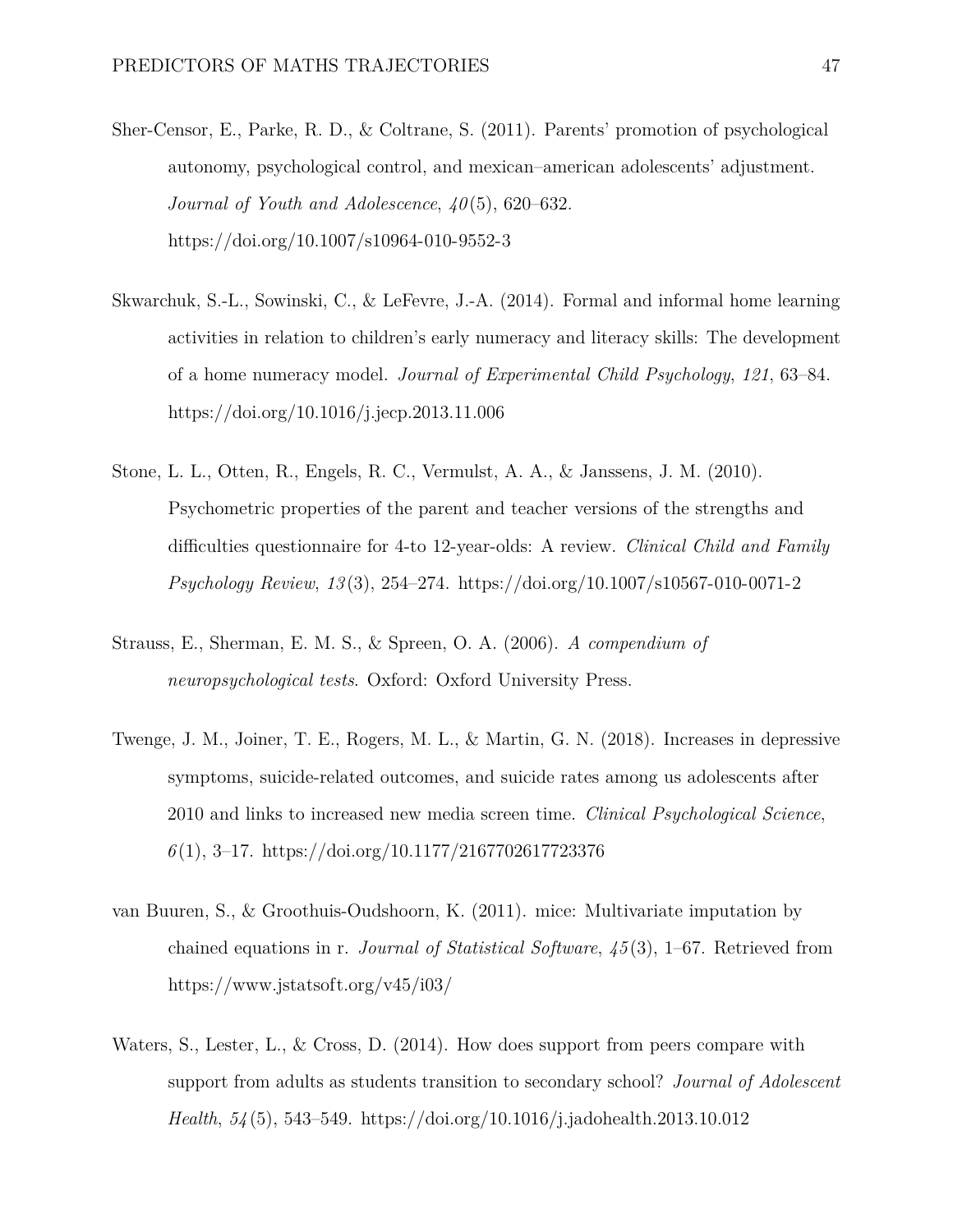- Wechsler, D. (1991). *Manual for the Wechsler Intelligence Scale for Children-Third Edition*. San Antonio: TX: The Psychological Corporation.
- Wehby, G. L., Prater, K., McCarthy, A. M., Castilla, E. E., & Murray, J. C. (2011). The impact of maternal smoking during pregnancy on early child neurodevelopment. *Journal of Human Capital*, *5* (2), 207–254.<https://doi.org/10.1086/660885>
- White, I. R., Royston, P., & Wood, A. M. (2011). Multiple imputation using chained equations: Issues and guidance for practice. *Statistics in Medicine*, *30* (4), 377–399. <https://doi.org/10.1002/sim.4067>
- Wickham, H. (2017). *Tidyverse: Easily install and load the 'tidyverse'*. Retrieved from <https://CRAN.R-project.org/package=tidyverse>
- Wilkins, J. L. M., & Ma, X. (2003). Modeling change in student attitude toward and beliefs about mathematics. *Journal of Educational Research*, *97* (1), 52–63. <https://doi.org/10.1080/00220670309596628>
- Wolke, D., Rios, P., & Unzer, A. (1995). AMCIES evaluation of mother-child interaction with the etch-a-sketch. *Unpublished Manuscript, University of Hertfordshire*.
- Zeedyk, M. S., Gallacher, J., Henderson, M., Hope, G., Husband, B., & Lindsay, K. (2003). Negotiating the Transition from Primary to Secondary School: Perceptions of Pupils, Parents and Teachers. *School Psychology International*, *24* (1), 67–79. <https://doi.org/10.1177/0143034303024001010>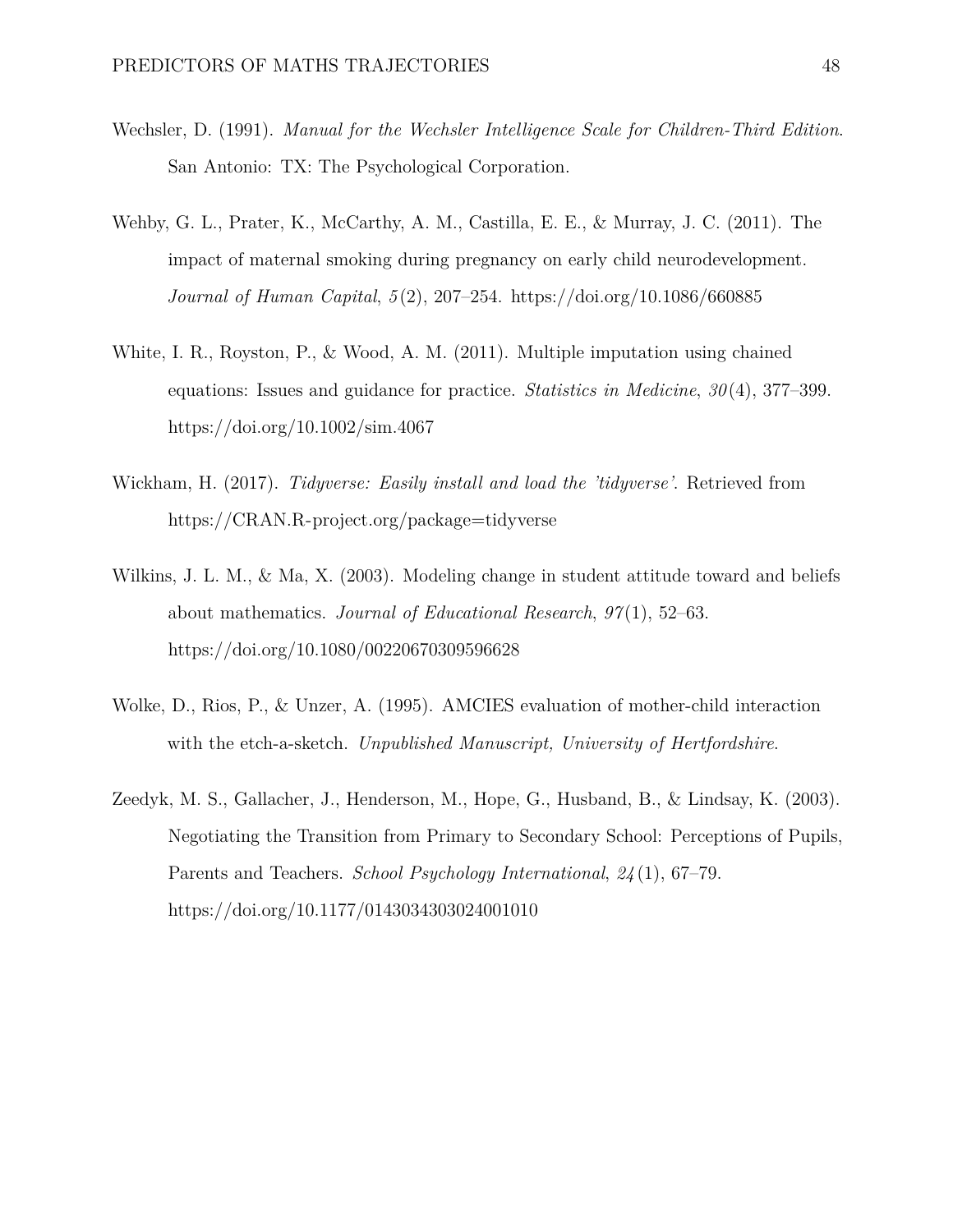#### <span id="page-49-0"></span>Table 1

| Measure             | $\, n$ | Min      | Max       | Mdn         | $\boldsymbol{M}$ | 95% CI           | $\mathcal{S}_{\mathcal{S}}$ | $\%$ MD |
|---------------------|--------|----------|-----------|-------------|------------------|------------------|-----------------------------|---------|
| <b>SDQ</b>          | 5664   | $0.00\,$ | 17.00     | $2.00\,$    | $2.39\,$         | [2.32, 2.46]     | 6.52                        | $24\%$  |
| IQ                  | 5651   | 49.00    | 151.00    | 106.00      | 106.44           | [106.04, 106.85] | 240.39                      | $24\%$  |
| <b>WM</b>           | 5336   | 0.00     | 42.00     | 19.00       | 19.19            | [18.99, 19.40]   | 58.03                       | 29\%    |
| <b>SES</b>          | 6165   | 23.72    | 95.70     | 58.40       | 59.17            | [58.88, 59.46]   | 136.64                      | 17%     |
| Parental MH         | 6917   | $-1.52$  | 4.64      | $-0.24$     | $-0.04$          | $[-0.06, -0.02]$ | $0.84\,$                    | $7\%$   |
| Interaction $(M)$   | 6358   | 9.81     | 31.56     | $23.56\,$   | $23.36\,$        | [23.28, 23.44]   | $10.59\,$                   | 15%     |
| Interaction $(P)$   | 5995   | 0.38     | $31.00\,$ | $17.56\,$   | $17.27\,$        | [17.16, 17.38]   | $19.37\,$                   | $20\%$  |
| CAI                 | 5460   | $3.45\,$ | $81.35\,$ | $50.95\,$   | $\rm 49.43$      | [49.02, 49.85]   | 244.29                      | $27\%$  |
| <b>PSAI</b>         | 7050   | $4.25\,$ | $95.55\,$ | $\rm 49.35$ | 49.16            | [48.80, 49.52]   | 240.48                      | $6\%$   |
| Home Teaching $(L)$ | 7263   | 0.00     | $2.00\,$  | $1.00\,$    | 0.99             | [0.97, 1.00]     | 0.54                        | $3\%$   |
| Home Teaching $(N)$ | 7263   | 0.00     | $2.00\,$  | $1.00\,$    | 1.33             | [1.31, 1.35]     | $0.55\,$                    | $3\%$   |
| SI(8)               | 3429   | 0.00     | 4.00      | 1.00        | $1.85\,$         | [1.82, 1.89]     | 1.18                        | 54\%    |
| SI(11)              | 3943   | 0.00     | 4.00      | $1.00\,$    | $1.75\,$         | [1.72, 1.78]     | $1.13\,$                    | 47%     |
| Parent-child (H)    | 5167   | 0.00     | 4.00      | $3.00\,$    | $3.24\,$         | [3.22, 3.26]     | $0.64\,$                    | $31\%$  |
| Parent-child (C)    | 5176   | 0.00     | 4.00      | 2.00        | 1.95             | [1.92, 1.98]     | 1.28                        | $31\%$  |
| KS1 Maths (7)       | 5581   | 0.00     | $3.00\,$  | $2.00\,$    | $2.29\,$         | [2.28, 2.31]     | $0.29\,$                    | $25\%$  |
| $KS2$ Maths $(11)$  | 6110   | 1.00     | $6.00\,$  | 4.00        | 4.33             | [4.32, 4.35]     | 0.48                        | 18%     |
| $KS3$ Maths $(14)$  | 5275   | 1.00     | 8.00      | $6.00\,$    | $6.25\,$         | [6.21, 6.28]     | 1.37                        | 29\%    |
| $KS4$ Maths $(16)$  | 5708   | 2.00     | 10.00     | 7.00        | 7.37             | [7.33, 7.41]     | 2.46                        | 24%     |

*Summary statistics for the key study measures*

*Note.* Child's age in years are given in brackets for duplicate measures. SDQ = internalising symptoms,  $WM =$  working memory,  $MH =$  mental health (factor scores), interaction  $M$  and  $P$ = mother's home interaction and partner's home interaction, CAI = gendered play (8 years),  $PSAI =$  gendered play (3.5 years), home teaching N and  $L =$  numeracy and literacy,  $SI =$ school involvement, parent child H and  $C =$  harmony and control,  $KS =$  key stage,  $MD =$ percentage of missing data per variable.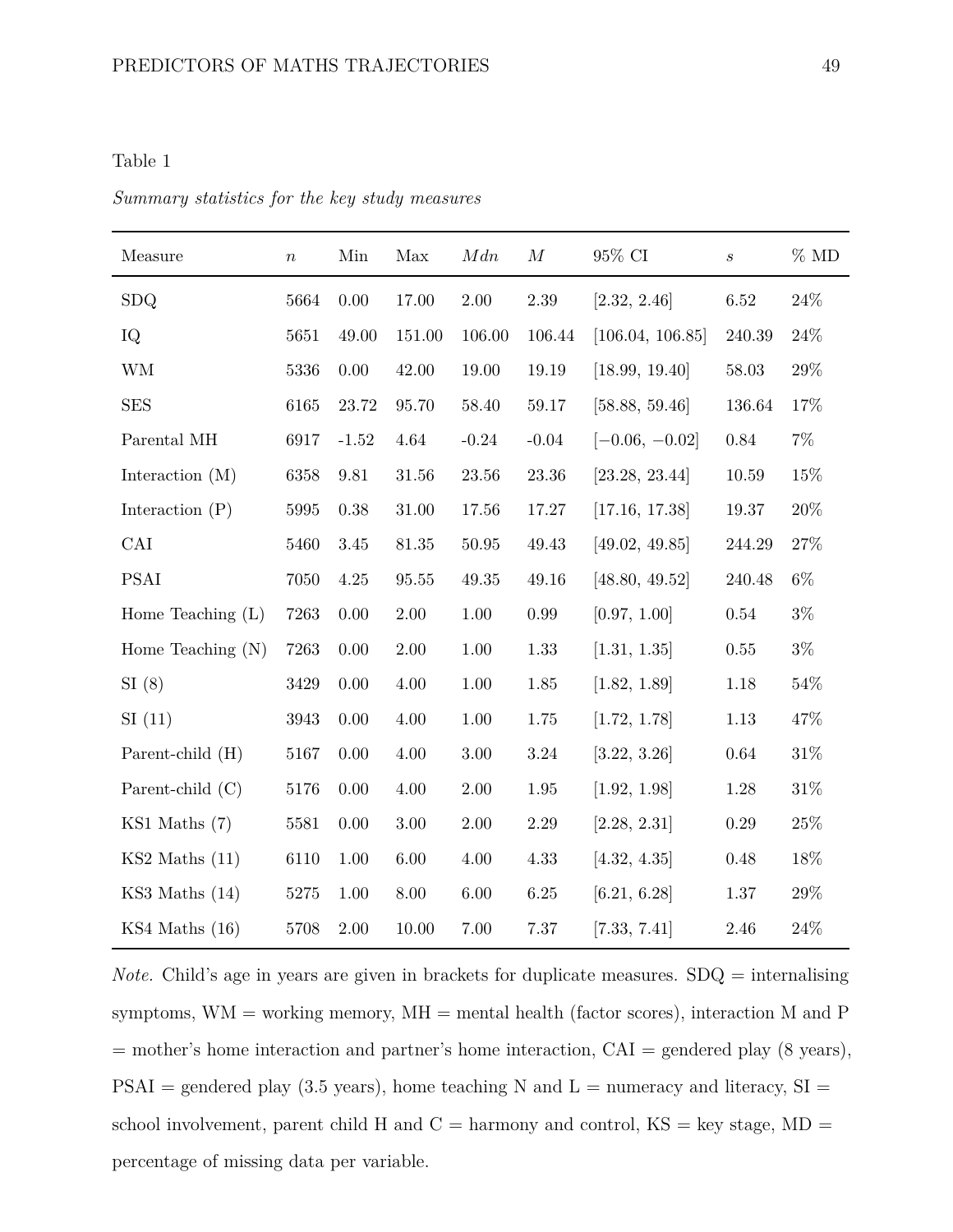## PREDICTORS OF MATHS TRAJECTORIES  $\begin{bmatrix} 1 & 1 \\ 1 & 2 \end{bmatrix}$  50

| Variable                   | $\overline{M}$ | S <sub>D</sub> |      | Z       | S       | 4       | P.      | G       | N       | $\infty$ | $\circ$ | $\overline{10}$ | $\Xi$   | 12                 | 14<br>$\frac{3}{2}$ | $\frac{15}{11}$ |          | 11<br>$\frac{6}{2}$ | $\frac{8}{18}$ |          | $\frac{9}{2}$ |
|----------------------------|----------------|----------------|------|---------|---------|---------|---------|---------|---------|----------|---------|-----------------|---------|--------------------|---------------------|-----------------|----------|---------------------|----------------|----------|---------------|
| SDQ(1)                     | 2.39           | 2.55           |      | $-0.09$ | $-0.06$ | $-0.05$ | 0.22    | $-0.06$ | $-0.09$ | $-0.07$  | $-0.06$ | 0.00            | 0.00    | $\overline{0}$ .01 | $-0.04$             | 0.00            | $-0.02$  | $-0.10$             | $-0.15$        | $-0.13$  | $-0.11$       |
| $\mathrm{IQ}$ (2)          | 106.44         | 15.50          | 0.00 |         | 0.35    | 0.28    | $-0.02$ | 0.00    | 0.06    | 0.07     | 0.02    | 0.09            | 0.07    | 0.15               | 0.14                | 0.08            | 0.06     | 0.47                | 0.57           | $0.65\,$ | 0.59          |
| WM(3)                      | 19.19          | 7.62           | 0.00 | 0.00    |         | 0.17    | 0.00    | $-0.04$ | 0.00    | 0.02     | 0.00    | 0.04            | 0.05    | 0.08               | 0.08                | 0.03            | 0.06     | 0.26                | 0.35           | 0.36     | 0.33          |
| (SES(4))                   | 59.17          | 11.69          | 0.00 | 0.00    | 0.00    |         | $-0.02$ | 0.01    | 0.10    | 0.04     | 0.01    | 0.02            | 0.02    | 0.14               | 0.16                | 0.03            | 0.01     | 0.19                | 0.24           | 0.29     | 0.32          |
| Parental MH (5)            | $-0.04$        | 0.92           | 0.00 | 0.16    | 0.75    | 70.07   |         | $-0.06$ | $-0.10$ | 0.00     | 0.00    | 0.01            | 0.01    | $-0.05$            | $-0.08$             | 0.00            | 0.01     | $-0.04$             | $-0.04$        | $-0.05$  | $-0.06$       |
| Interaction $(M)$ $(6)$    | 23.36          | 3.25           | 0.00 | 0.73    | 0.02    | 0.39    | 0.00    |         | 0.34    | $-0.04$  | $-0.02$ | 0.22            | 0.22    | 0.08               | 0.06                | 0.02            | 0.02     | 0.00                | $-0.01$        | 0.00     | 0.01          |
| Interaction $(P)$ $(7)$    | 17.27          | 4.40           | 0.00 | 0.00    | 0.91    | 0.00    | 0.00    | 0.00    |         | 0.01     | 0.05    | 0.15            | 0.15    | 0.05               | 0.10                | 0.04            | $-0.01$  | 0.05                | 0.05           | 0.08     | 0.08          |
| CAI(8)                     | 49.43          | 15.63          | 0.00 | 0.00    | 0.11    | 0.02    | 0.98    | 0.01    | 0.37    |          | 0.60    | $-0.04$         | $-0.03$ | $-0.01$            | $-0.05$             | $-0.02$         | 0.08     | 0.06                | 0.09           | 0.08     | 0.02          |
| PSAI(9)                    | 49.16          | 15.51          | 0.00 | 0.12    | 0.99    | 0.46    | 0.76    | 0.13    | 0.00    | 0.00     |         | $-0.03$         | $-0.01$ | $-0.03$            | $-0.03$             | $-0.03$         | 0.09     | 0.02                | 0.05           | 0.02     | $-0.02$       |
| Home Teaching $(L)$ $(10)$ | 0.99           | 0.74           | 0.92 | 0.00    | 0.00    | 0.17    | 0.25    | 0.00    | 0.00    | 0.00     | 0.02    |                 | 0.53    | 0.04               | 0.03                | 0.00            | 0.00     | 0.04                | 0.04           | 0.04     | 0.04          |
| Home Teaching (N) (11)     | 1.33           | 0.74           | 0.80 | 0.00    | 0.00    | 0.25    | 0.44    | 0.00    | 0.00    | 0.05     | 0.43    | 0.00            |         | 0.02               | 0.04                | 0.01            | $-0.02$  | 0.03                | 0.03           | 0.04     | 0.03          |
| SI (age 8) (12)            | 1.85           | 1.09           | 0.74 | 0.00    | 0.00    | 0.00    | 0.01    | 0.00    | 0.01    | 0.52     | 0.05    | 0.01            | 0.40    |                    | 0.35                | 0.03            | $-0.01$  | 0.10                | 0.13           | 0.17     | 0.20          |
| SI (age 11) (13)           | 1.75           | 1.07           | 0.01 | 0.00    | 0.00    | 0.00    | 0.00    | 0.00    | 0.00    | 0.01     | 0.06    | 0.05            | 0.03    | 0.00               |                     | 0.01            | $0.01\,$ | 0.11                | 0.14           | 0.18     | 0.20          |
| Parent-child (H) (14)      | 3.24           | 0.80           | 0.74 | 0.00    | 0.05    | 0.07    | 0.90    | 0.16    | 0.01    | 0.20     | 0.04    | 0.81            | 0.35    | 0.15               | 0.65                |                 | $-0.07$  | 0.09                | 0.06           | 0.12     | E             |
| Parent-child (C) (15)      | 1.95           | 1.13           | 0.31 | 0.00    | 0.00    | 0.46    | 0.35    | 0.09    | 0.48    | 0.00     | 0.00    | 0.97            | 0.15    | 0.60               | 0.68                | 0.00            |          | 0.04                | 0.05           | 0.06     | 0.04          |
| KS1 Maths (16)             | 2.29           | 0.54           | 0.00 | 0.00    | 0.00    | 0.00    | 0.01    | 0.71    | 0.00    | 0.00     | 0.24    | 0.01            | 0.06    | 0.00               | 0.00                | 0.00            | 0.03     |                     | 0.56           | 0.59     | 0.51          |
| KS2 Maths (17)             | 4.33           | 0.70           | 0.00 | 0.00    | 0.00    | 0.00    | 0.00    | 0.58    | 0.00    | 0.00     | 0.00    | 0.01            | 0.04    | 0.00               | 0.00                | 0.00            | 0.00     | 0.00                |                | 77.0     | 0.68          |
| KS3 Maths (18)             | 6.25           | 111            | 0.00 | 0.00    | 0.00    | 0.00    | 0.00    | 0.82    | 0.00    | 0.00     | 0.11    | 0.01            | 0.01    | 0.00               | 0.00                | 0.00            | 0.00     | 0.00                | 0.00           |          | 0.85          |
| KS4 Maths (19)             | 7.37           | 1.57           | 0.00 | 0.00    | 0.00    | 0.00    | 0.00    | 0.70    | 0.00    | 0.12     | 0.21    | 0.00            | 0.03    | 0.00               | 0.00                | 0.00            | 0.01     | 0.00                | 0.00           | 0.00     |               |
|                            |                |                |      |         |         |         |         |         |         |          |         |                 |         |                    |                     |                 |          |                     |                |          |               |

interaction,  $CAI =$  gendered play (8 years),  $PSAI =$  gendered play (3.5 years), home teaching N and L = numeracy and literacy, SI interaction, CAI = gendered play (8 years), PSAI = gendered play (3.5 years), home teaching N and L = numeracy and literacy, SI symptoms, WM = working memory, MH = mental health, interaction M and  $P =$  mother's home interaction and partner's home symptoms, WM = working memory, MH = mental health, interaction M and  $P =$  mother's home interaction and partner's home Note. The upper triangle displays the correlation coefficients and the lower triangle displays the p values.  $SDQ =$  internalising *Note.* The upper triangle displays the correlation coefficients and the lower triangle displays the p values. SDQ = internalising  $=$  school involvement, parent child H and  $C =$  harmony and control, KS  $=$  key stage.  $=$  school involvement, parent child H and  $C =$  harmony and control,  $KS =$  key stage.

# <span id="page-50-0"></span>Table 2

*Correlation matrix for variables in the model predicting maths attainment*

Correlation matrix for variables in the model predicting maths attainment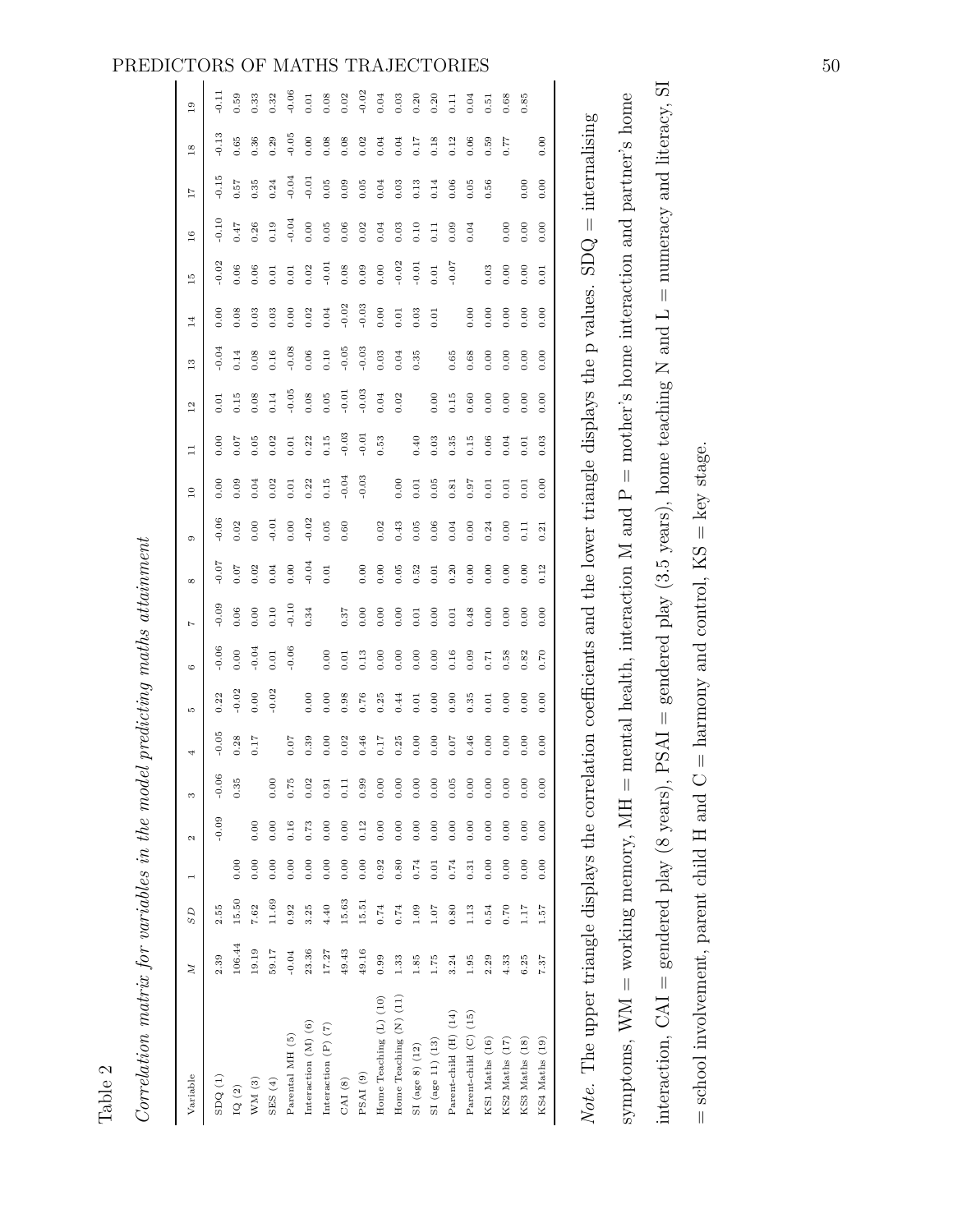<span id="page-51-0"></span>Table 3

*Model parameters for predictors of the intercept of maths attainment (at age 11).*

| Predictor                           | $\boldsymbol{b}$ | 95% CI             | $\beta$   | $\boldsymbol{p}$ |
|-------------------------------------|------------------|--------------------|-----------|------------------|
| <b>Sex</b>                          | 0.080            | [0.019, 0.142]     | 0.055     | 0.011            |
| <b>SDQ</b>                          | $-0.017$         | $[-0.024, -0.011]$ | $-0.061$  | 0.000            |
| IQ                                  | 0.020            | [0.019, 0.022]     | 0.433     | 0.000            |
| Working memory                      | 0.013            | [0.010, 0.015]     | 0.133     | 0.000            |
| <b>SES</b>                          | 0.004            | [0.002, 0.006]     | 0.066     | 0.000            |
| Edu: CSE vs. vocational             | $-0.024$         | $[-0.112, 0.064]$  | $-0.007$  | 0.597            |
| Edu: CSE vs. O Level                | 0.142            | [0.078, 0.206]     | 0.085     | 0.000            |
| Edu: CSE vs. A Level                | 0.219            | [0.155, 0.283]     | 0.143     | 0.000            |
| Edu: CSE vs. Degree                 | 0.378            | [0.304, 0.452]     | 0.227     | 0.000            |
| Parental Mental Health              | $-0.019$         | $[-0.037, 0.000]$  | $-0.023$  | 0.053            |
| Mother's Interaction Score          | $-0.004$         | $[-0.009, 0.002]$  | $-0.016$  | 0.206            |
| Partner's Interaction Score         | 0.003            | $[-0.001, 0.007]$  | 0.016     | 0.204            |
| CAI Score                           | 0.001            | $[-0.000, 0.002]$  | 0.021     | 0.169            |
| <b>PSAI</b> Score                   | $-0.002$         | $[-0.004, -0.000]$ | $-0.041$  | 0.048            |
| Home Teaching (Literacy)            | $-0.001$         | $[-0.027, 0.026]$  | $-0.001$  | 0.960            |
| Home Teaching (Numeracy)            | 0.003            | $[-0.023, 0.030]$  | 0.003     | 0.811            |
| School Involvement (age 8)          | 0.012            | $[-0.005, 0.029]$  | 0.018     | 0.153            |
| School Involvement (age 11)         | $0.022\,$        | [0.005, 0.039]     | $0.032\,$ | $0.012\,$        |
| Parent-child relationship (Harmony) | 0.038            | [0.017, 0.059]     | 0.042     | 0.000            |
| Parent-child relationship (Control) | 0.010            | $[-0.005, 0.024]$  | 0.015     | 0.209            |

 $Note.$   $\beta$  is the standardized parameter estimate.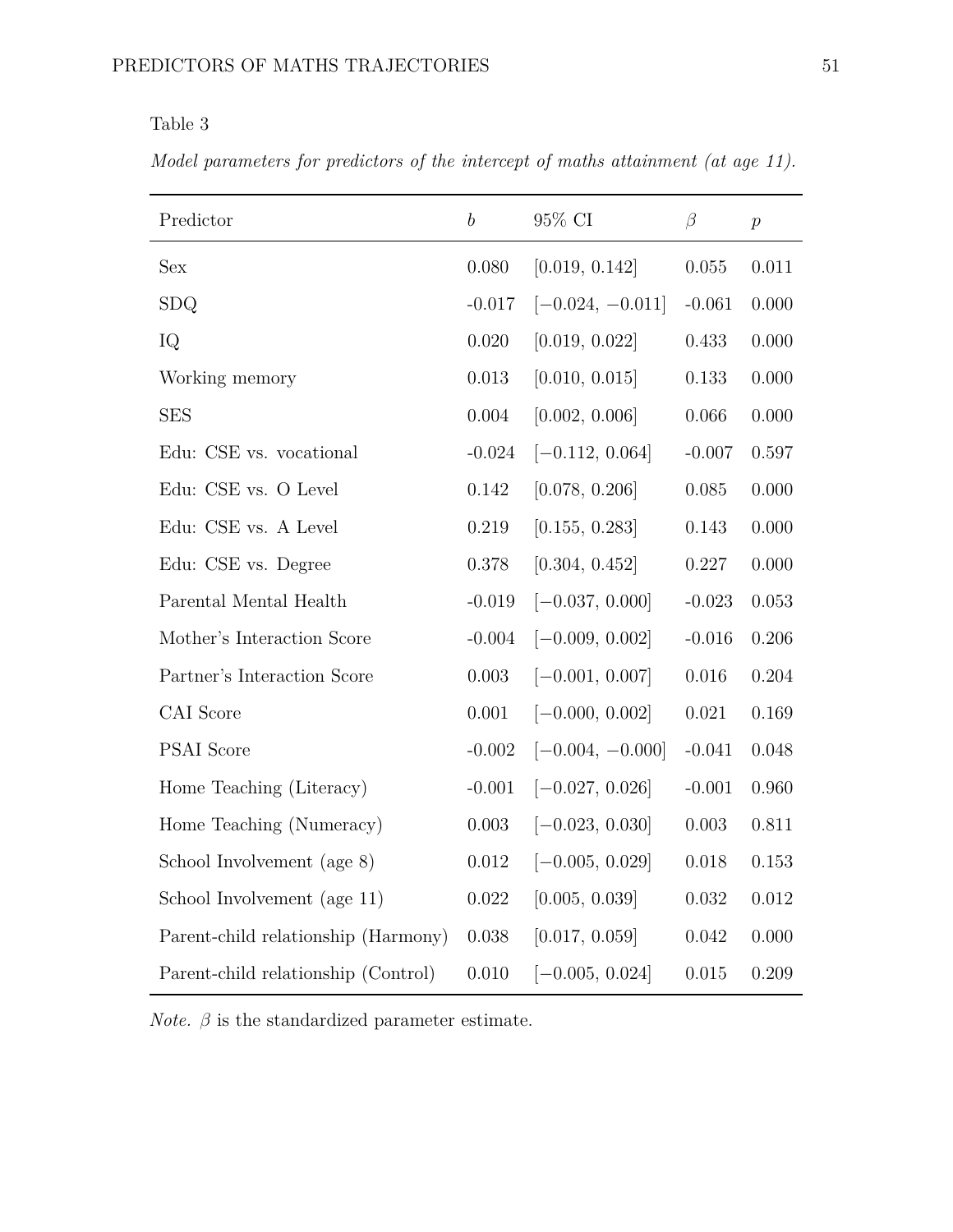### <span id="page-52-0"></span>Table 4

*Model parameters for predictors of the slope of maths attainment.*

| Predictor                           | $\boldsymbol{b}$ | 95% CI             | $\beta$   | $\,p\,$   |
|-------------------------------------|------------------|--------------------|-----------|-----------|
| <b>Sex</b>                          | 0.014            | [0.002, 0.027]     | $0.059\,$ | 0.027     |
| <b>SDQ</b>                          | $-0.002$         | $[-0.003, -0.001]$ | $-0.044$  | 0.003     |
| IQ                                  | 0.003            | [0.002, 0.003]     | $0.356\,$ | 0.000     |
| Working memory                      | $0.002\,$        | [0.001, 0.002]     | 0.111     | 0.000     |
| <b>SES</b>                          | 0.001            | [0.000, 0.001]     | 0.077     | 0.000     |
| Edu: CSE vs. vocational             | $-0.001$         | $[-0.018, 0.017]$  | $-0.001$  | 0.929     |
| Edu: CSE vs. O Level                | 0.021            | [0.008, 0.033]     | 0.076     | 0.001     |
| Edu: CSE vs. A Level                | 0.048            | [0.035, 0.060]     | 0.189     | 0.000     |
| Edu: CSE vs. Degree                 | 0.086            | [0.071, 0.101]     | 0.314     | 0.000     |
| Parental Mental Health              | $-0.004$         | $[-0.008, -0.000]$ | $-0.031$  | 0.036     |
| Mother's Interaction Score          | 0.000            | $[-0.001, 0.001]$  | $-0.003$  | 0.826     |
| Partner's Interaction Score         | 0.000            | $[-0.001, 0.001]$  | $0.008\,$ | 0.620     |
| CAI Score                           | 0.000            | $[-0.000, 0.000]$  | $-0.009$  | 0.653     |
| <b>PSAI</b> Score                   | 0.000            | $[-0.001, -0.000]$ | $-0.051$  | 0.045     |
| Home Teaching (Literacy)            | $-0.002$         | $[-0.007, 0.004]$  | $-0.010$  | 0.546     |
| Home Teaching (Numeracy)            | $0.002\,$        | $[-0.004, 0.007]$  | 0.010     | $0.559\,$ |
| School Involvement (age 8)          | $0.003\,$        | $[-0.001, 0.006]$  | $0.025\,$ | 0.108     |
| School Involvement (age 11)         | 0.004            | [0.001, 0.008]     | 0.037     | 0.017     |
| Parent-child relationship (Harmony) | $0.006\,$        | [0.001, 0.010]     | 0.038     | $0.008\,$ |
| Parent-child relationship (Control) | 0.002            | $[-0.001, 0.005]$  | 0.016     | 0.281     |

*Note.*  $\beta$  is the standardized parameter estimate.